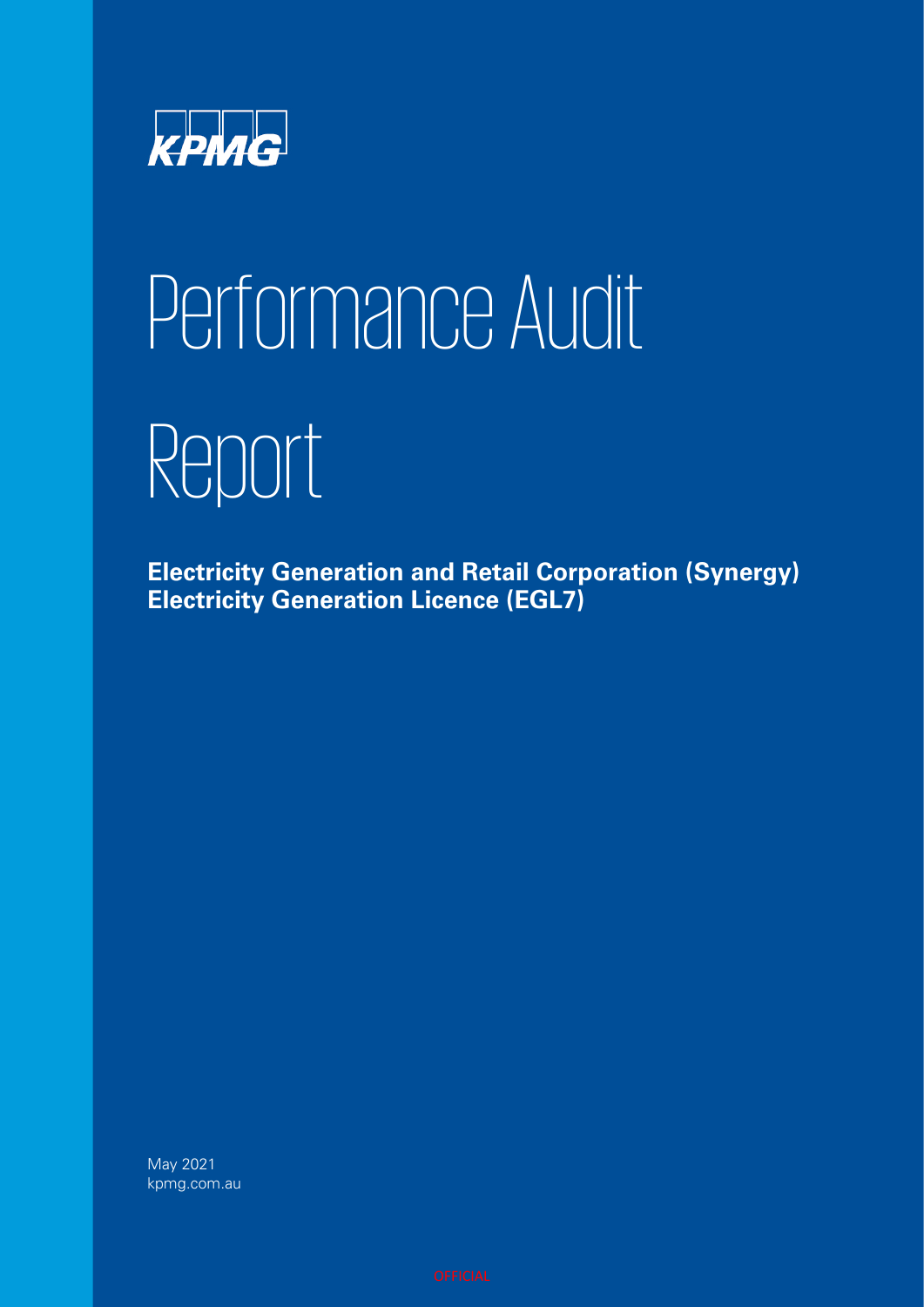

235 St Georges Terrace Perth WA 6000

GPO Box A29 Perth WA 6837 Australia

Mr Simon Thackray Manager Regulatory and Compliance Synergy 219 St George's Terrace PERTH WA 6000

26 May 2021

Dear Simon

#### **Synergy – EGL7 Performance Audit – 2021**

We have completed the Synergy EGL7 Performance Audit for the period 1 November 2016 to 31 October 2020 and are pleased to submit our report to you.

I confirm that this report is an accurate presentation of the findings and conclusions from our procedures.

If you have any questions or wish to discuss anything raised in the report, please contact me on 9263 7271.

Yours sincerely



**Travis McAuliffe** Partner

ABN: 51 194 660 183 Telephone: +61 8 9263 7171 Facsimile: +61 8 9263 7129 www.kpmg.com.au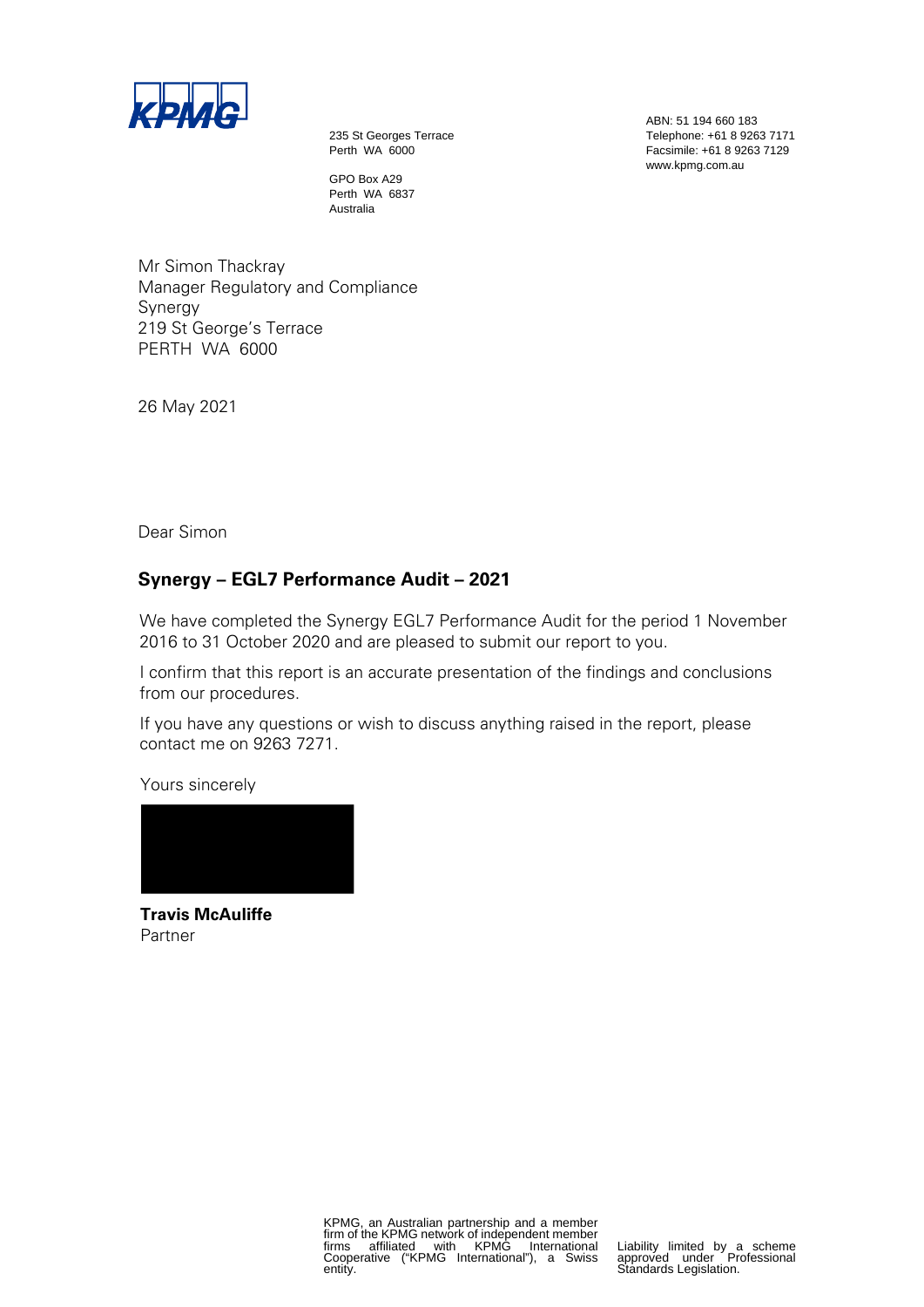### **Contents**

| 1. | Independent Auditor's Report                                     |                                                                                                  |                |  |  |
|----|------------------------------------------------------------------|--------------------------------------------------------------------------------------------------|----------------|--|--|
| 2. |                                                                  | <b>Executive Summary</b>                                                                         | 4              |  |  |
|    | 2.1.                                                             | Introduction                                                                                     | 4              |  |  |
|    | 2.2.                                                             | Objectives                                                                                       | $\overline{4}$ |  |  |
|    | 2.3.                                                             | Scope                                                                                            | 4              |  |  |
|    | 2.4.                                                             | Audit Planning Approach                                                                          | 5              |  |  |
|    | 2.5.                                                             | Audit Plan Approval                                                                              | 6              |  |  |
|    | 2.6.                                                             | Execution of the Audit Plan                                                                      | $6\phantom{1}$ |  |  |
|    | 2.7.<br>Audit Team Members and Time Undertaken to Complete Audit |                                                                                                  |                |  |  |
|    | 2.8.<br>Culture of Compliance                                    |                                                                                                  |                |  |  |
|    | 2.9.                                                             | Performance summary from current audit                                                           | 8              |  |  |
|    | 2.10.                                                            | Current Audit Non-Compliances and Recommendations resolved during current<br><b>Audit Period</b> | 10             |  |  |
| 3. |                                                                  | Performance summary                                                                              | 11             |  |  |
| 4. |                                                                  | Observations – Performance Audit Details                                                         | 14             |  |  |
|    | Appendix 1                                                       |                                                                                                  | 30             |  |  |
|    | Licensee's representatives who participated in the audit<br>30   |                                                                                                  |                |  |  |
|    | 31<br>Appendix 2                                                 |                                                                                                  |                |  |  |
|    | 31<br>Key documentation and information sources                  |                                                                                                  |                |  |  |
|    | 32<br>Appendix 3                                                 |                                                                                                  |                |  |  |
|    |                                                                  | Risk assessment supporting tables                                                                | 32             |  |  |

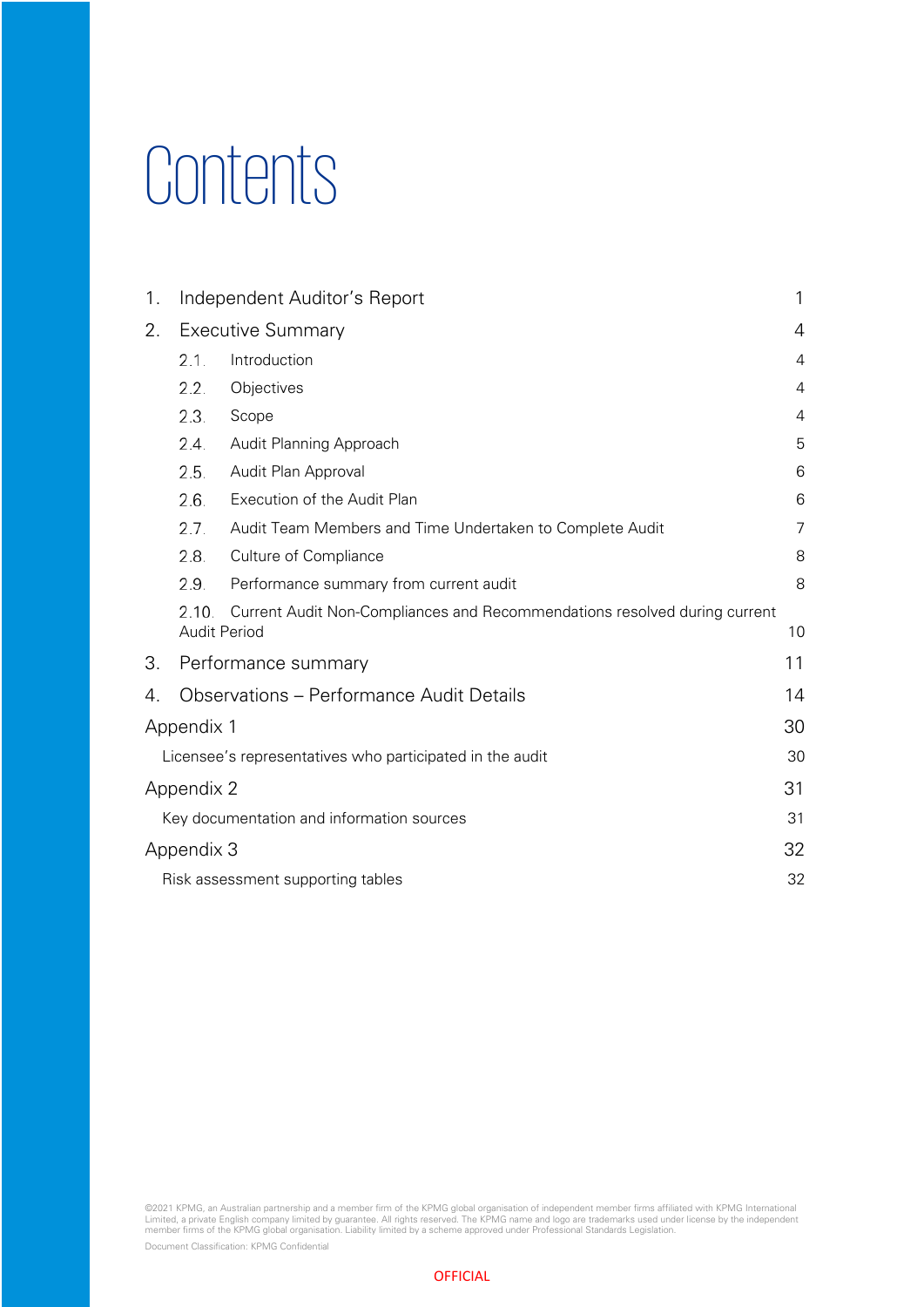### Abbreviations

| <b>Abbreviation</b> | <b>Definition</b>                                                        |
|---------------------|--------------------------------------------------------------------------|
| <b>AEMO</b>         | Australian Energy market Operator                                        |
| AMS                 | Asset Management System                                                  |
| <b>ASAE 3100</b>    | Australian Standard on Assurance Engagements 3100 Compliance Engagements |
| Authority           | Economic Regulation Authority                                            |
| CBU                 | <b>Commercial Business Unit</b>                                          |
| <b>DM</b>           | Synergy's document management system                                     |
| EGL7                | <b>Electricity Generation Licence</b>                                    |
| ERA                 | Economic Regulation Authority                                            |
| <b>FBS</b>          | <b>Finance and Business Services</b>                                     |
| GBU                 | <b>Generation Business Unit</b>                                          |
| ISO 31000:2018      | International Standards Organisation 31000 - Risk Management             |
| LAGS                | Loss of Availability and Generation Statistics system                    |
| <b>METRON</b>       | Western Power Metering Portal                                            |
| Metering Code       | Electricity Industry Metering Code 2012                                  |
| Model SLA           | Model service level agreement                                            |
| <b>NMI</b>          | National Meter Identifier                                                |
| OAG                 | Office of the Auditor General                                            |
| OGC                 | Office of the General Counsel                                            |
| <b>PSAM</b>         | Process Safety Asset Management                                          |
| R&C                 | Regulation and Compliance, Office of the General Counsel                 |
| <b>SAMM</b>         | Synergy Asset Management Manual                                          |
| <b>SLA</b>          | Service Level Agreement                                                  |
| WBU                 | Wholesale Business Unit                                                  |

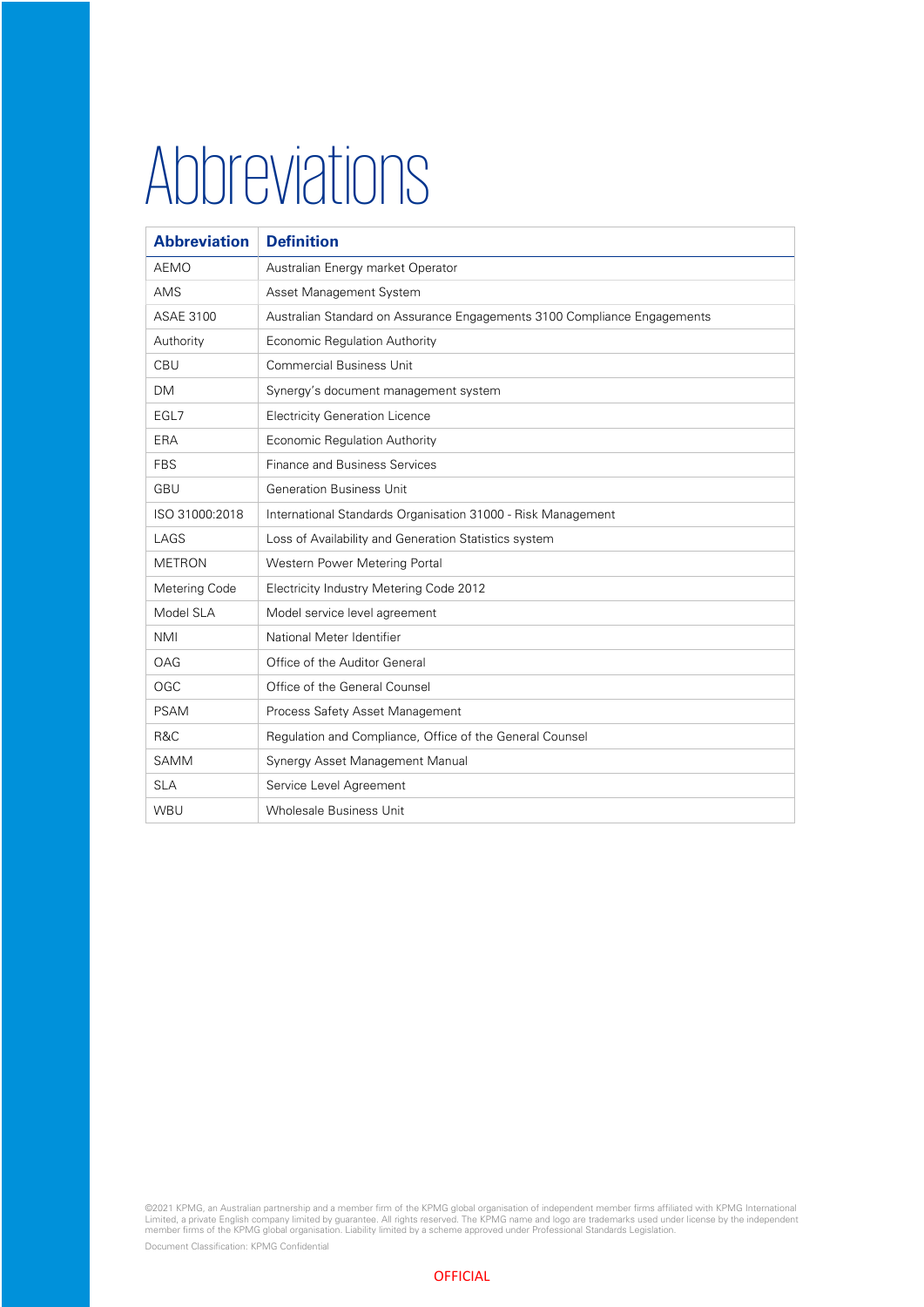## <span id="page-4-0"></span>1. Independent Auditor's Report

#### **Modified Conclusion**

In our opinion, based on the procedures performed as outlined in the Audit Plan approved by the Economic Regulation Authority, except for the effect of the issues set out in the Basis for Modified Conclusion section below, Electricity Generation and Retail Corporation ("Synergy") has complied, in all material respects, with the conditions of its Electricity Generation Licence (EGL7) for the period 1 November 2016 to 31 October 2020.

#### **Basis for Modified Conclusion**

The Licence obligation listed on page 3 of this report was assessed as non-compliant.

#### **Scope**

We have performed a reasonable assurance engagement over Synergy's compliance, in all material respects, with the performance criteria specified in its Electricity Generation Licence (EGL7) ("the compliance requirements") throughout the period being 1 November 2016 to 31 October 2020 ("the audit period").

The assurance engagement was undertaken in accordance with the Economic Regulation Authority's ("the Authority") Audit and Review Guidelines: Electricity and Gas Licences March 2019 ("the Audit Guidelines").

The scope of the assurance work required relates to assessing Synergy's systems and effectiveness of processes and regulatory controls to ensure compliance with the obligations, standards, outputs and outcomes required by the Electricity Generation Licence (EGL7) ("the Licence") issued under Electricity Industry Act 2004 (WA).

#### **Basis of Our Conclusion**

We conducted our engagement in accordance with Australian Standard on Assurance Engagements ASAE 3100 Compliance Engagements (ASAE 3100). We believe that the assurance evidence we have obtained is sufficient and appropriate to provide a basis for our conclusion.

In accordance with ASAE 3100 we have:

- Used our professional judgement to plan our procedures and assess the risks that may cause material non-compliance with each of the compliance requirements to be concluded upon;
- Considered internal controls implemented to meet the compliance requirements; however, we do not express a conclusion on their effectiveness; and
- Ensured that the engagement team possess the appropriate knowledge, skills and professional competencies.

KPMG | 1



<sup>©2021</sup> KPMG, an Australian partnership and a member firm of the KPMG global organisation of independent member firms affiliated with KPMG International Limited, a private English company limited by guarantee. All rights reserved. The KPMG name and logo are trademarks used under license by the independent member firms of the<br>KPMG global organisation. Liability limited by a scheme app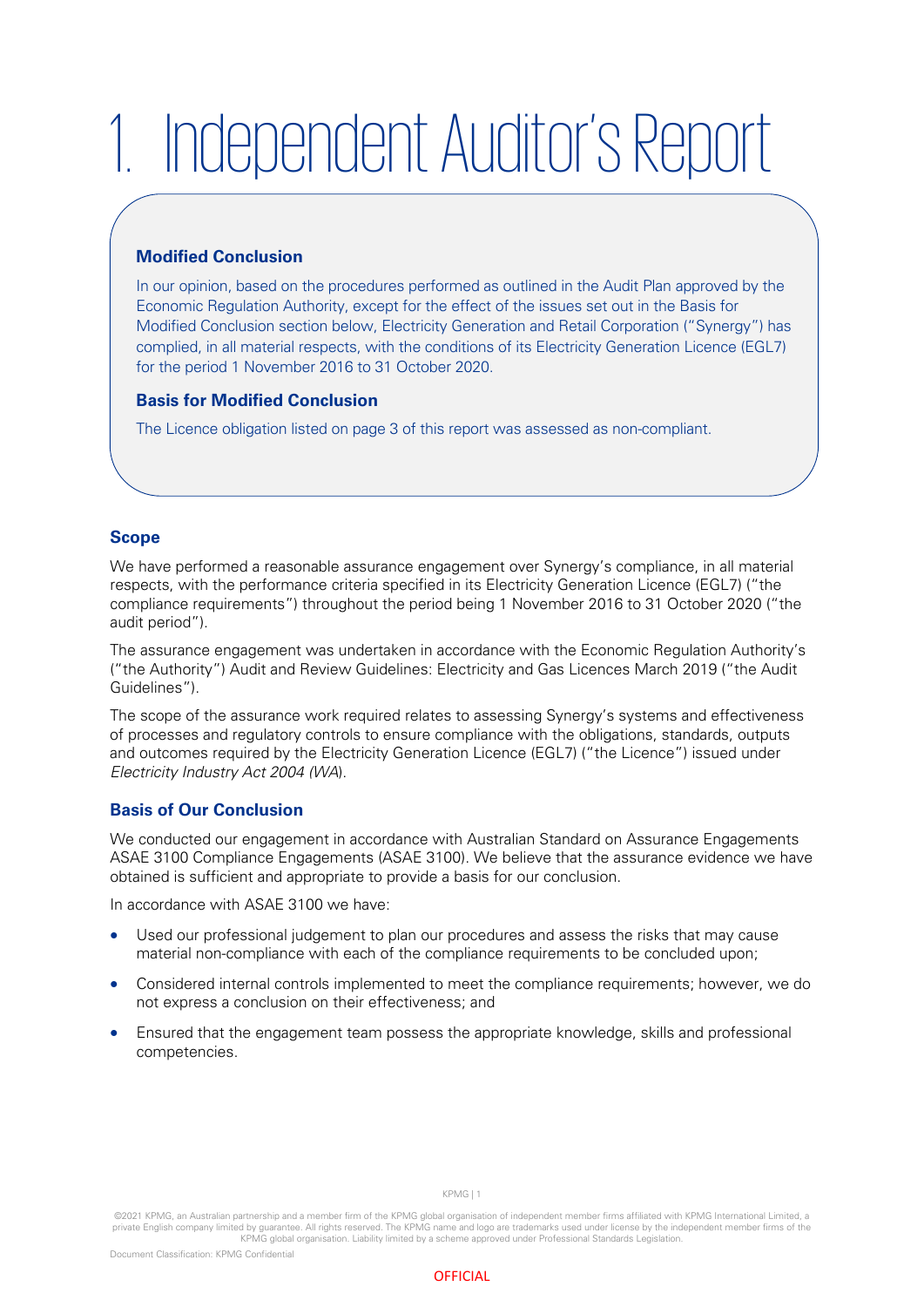#### **Summary of Procedures**

Our procedures consisted primarily of:

- Utilising the Audit Guidelines and the Electricity Compliance Reporting Manual 2016, 2017, 2018 and 2020 ("the Reporting Manual") as a guide for development of a risk assessment and document review to assess controls.
- Development of an Audit Plan for approval by the Authority and an associated work program, approved by the Authority on 15 March 2021.
- Interviews with and representations from relevant Synergy staff to gain an understanding of process controls.
- Review of documents and walkthrough of processes and controls to support the assessment of compliance and the effectiveness of the control environment in accordance with Licence obligations.
- Sample testing or walkthroughs based on the sample size guide in the approved Audit Plan.

#### **How We Define Reasonable Assurance and Material Non-Compliance**

- Reasonable assurance is a high level of assurance but is not a guarantee that it will always detect a material non-compliance with the compliance requirements.
- Instances of non-compliance, including omissions, are considered material if, individually or in the aggregate, they could reasonably be expected to influence relevant decisions of the intended users taken on the basis of Synergy's compliance with the compliance requirements.

#### **Inherent Limitations**

- Because of the inherent limitations of an assurance engagement, together with the internal control structure it is possible that fraud, error, or non-compliance with the compliance requirements may occur and not be detected.
- A reasonable assurance engagement throughout the audit period does not provide assurance on whether compliance with the compliance requirements will continue in the future.

#### **Use of this Assurance Report**

This report has been prepared for the Directors of Synergy for the purpose set out in the Scope section above and may not be suitable for another purpose.

We acknowledge a copy of this report will be provided to the Authority for the purpose of reporting on the performance for the Licence. We agree that a copy of this report may be provided to the Authority in connection with this purpose, but only on the basis that we accept no duty, liability or responsibility to any party, other than Synergy and the Authority in connection with the report or this engagement.

We disclaim any assumption of responsibility for any reliance on this report, to any person other than the Directors of Synergy, or for any other purpose other than that for which it was prepared.

#### **Synergy Management's responsibility**

Management is responsible for:

- The compliance activities undertaken to meet the requirements of the Licence;
- Identification of risks that threaten the compliance requirements identified above being met and identifying, designing and implementing controls to enable the compliance requirements to be met and, monitoring ongoing compliance;
- Identification of the compliance requirements if not identified by law and regulation;
- Ensuring that it has complied in all material respects with the requirements of the Licence;
- Establishing and maintaining an effective system of internal control over its systems designed to

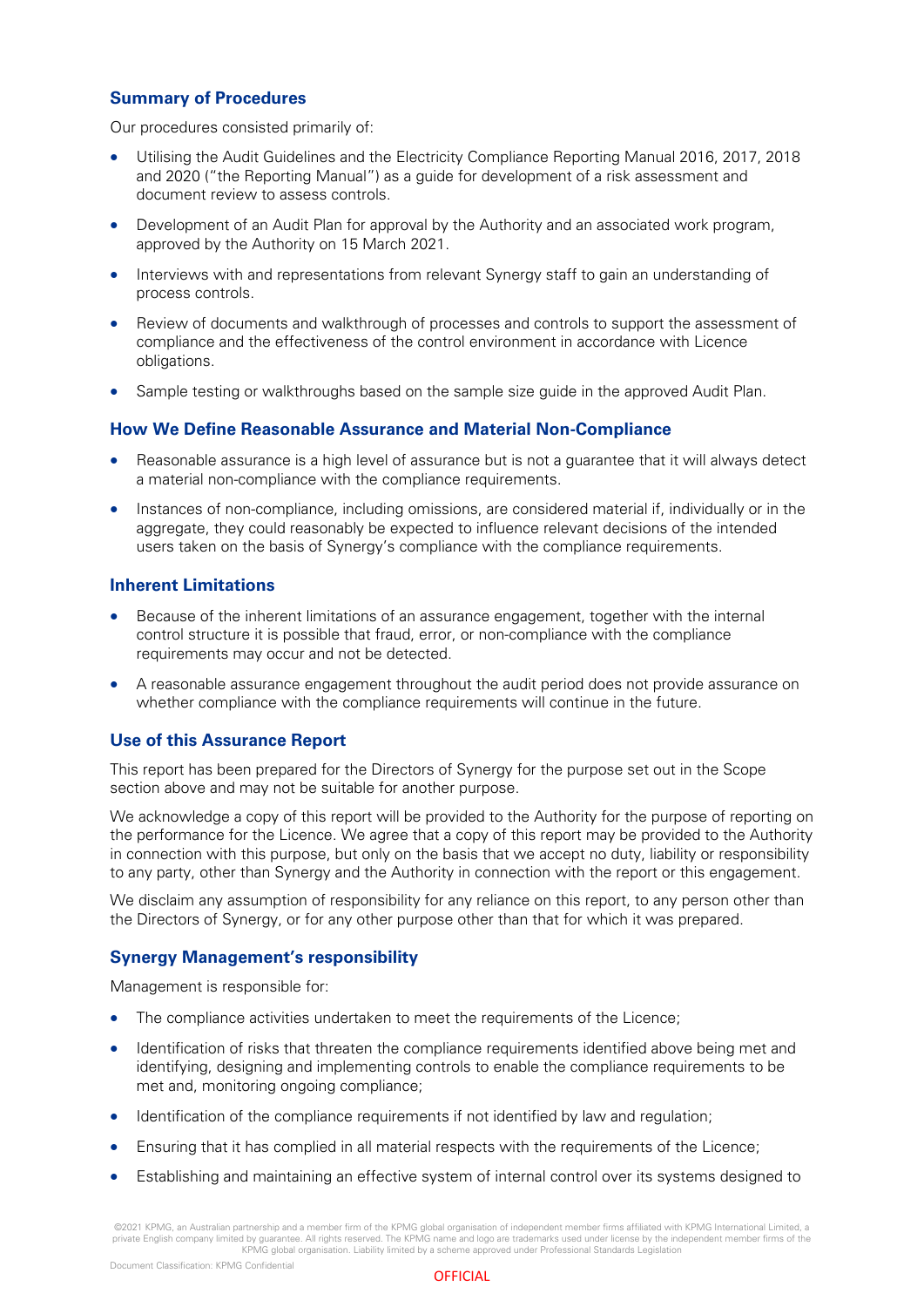achieve its compliance with the Licence requirements;

- Implementing processes for assessing its compliance requirements and for reporting its level of compliance to the Authority;
- Implementing corrective actions for instances of non-compliance (if any).

#### **KPMG's responsibility**

Our responsibility is to perform a reasonable assurance engagement in relation to Synergy's compliance with the compliance requirements throughout the audit period and to issue an assurance report that includes our conclusion.

#### **Our Independence and Quality Control**

We have complied with our independence and other relevant ethical requirements of the Code of Ethics for Professional Accountants issued by the Accounting Professional and Ethical Standards Board, and complied with the applicable requirements of Australian Standard on Quality Control 1 to maintain a comprehensive system of quality control.

#### **Table of non-compliances:**

| <b>Reporting Manual number</b><br>and Licence obligation                                                                                                                                   | <b>Issue</b>                                                                                                                                                                                                                                                                                                                                                                                                                                                                                                                                                                                                                                                                |
|--------------------------------------------------------------------------------------------------------------------------------------------------------------------------------------------|-----------------------------------------------------------------------------------------------------------------------------------------------------------------------------------------------------------------------------------------------------------------------------------------------------------------------------------------------------------------------------------------------------------------------------------------------------------------------------------------------------------------------------------------------------------------------------------------------------------------------------------------------------------------------------|
| <b>Legislative Obligation 105:</b>                                                                                                                                                         | Details:                                                                                                                                                                                                                                                                                                                                                                                                                                                                                                                                                                                                                                                                    |
| A licensee must pay the prescribed<br>licence fees to the Authority<br>according to clauses 6, 7 and 8 of<br>the Economic Regulation Authority<br>(Licensing Funding) Regulations<br>2014. | Through discussions held with the Manager, Network R&C and the Senior<br>Compliance and Privacy Officer, it was noted the requirement to pay prescribed<br>licence fees to the Authority and related procedures have been internally outlined<br>within the R&C Operations Manual. Reminders about key dates have been pre-set<br>on the R&C Calendar within Empower. Separate due date reminders now exist for<br>both supplying the invoice data and payment of the invoice.                                                                                                                                                                                              |
|                                                                                                                                                                                            | During the audit period there were no breaches against timely payment of the<br>prescribed licence fees to the ERA. However, on one occasion, Synergy did not<br>submit its generation capacity (standing charge data) by the due date of 30<br>September 2019, constituting a breach of its licence condition. (Standing data is<br>used to calculate the EGL7 licence fees.) This supporting documentation, as<br>required under the EGL7, was provided to the Authority on 25 October 2019 to<br>rectify the breach. Synergy self-reported this within the 2020 Annual Compliance<br>Report on 31 August 2020 and this was acknowledged by Authority on the same<br>day. |
|                                                                                                                                                                                            | Preventative measures were taken to reaffirm that requests from the Authority are<br>sent to both allocated contacts within Synergy and that the secondary contact on-<br>forwards information to the primary as a reinforcing control. Relevant staff were<br>notified of the importance of monitoring the R&C Calendar. Internal audit were not<br>aware of other breaches by Synergy during the audit period, under this licence<br>condition.                                                                                                                                                                                                                           |
|                                                                                                                                                                                            | Based on enquiries and examination of documentation, it was concluded that<br>there were adequate controls with no improvement needed, however Synergy<br>was non-compliant with the obligation during the audit period, resulting in a minor<br>impact on customers or third parties.                                                                                                                                                                                                                                                                                                                                                                                      |

KPMG

#### **KPMG**

26 May 2021

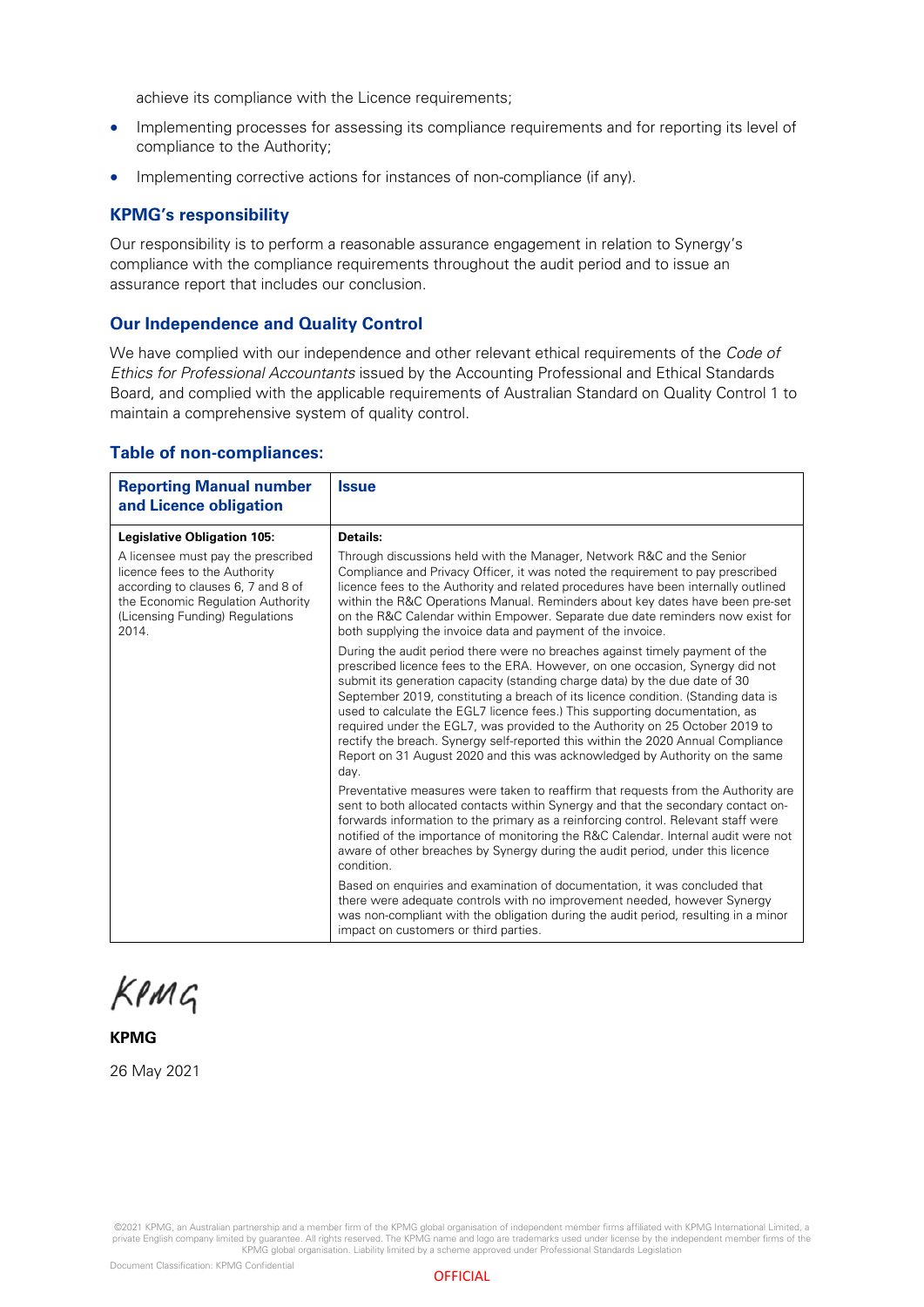### <span id="page-7-0"></span>2. Executive Summary

#### <span id="page-7-1"></span> $21$ Introduction

This document presents the findings from Electricity Generation and Retail Corporation T/A Synergy ("Synergy") Electricity Generation Licence ("EGL7") Performance Audit ("Audit").

Synergy is Western Australia's largest electricity generator and retailer with more than one million residential, business and industrial customers. Synergy generates electricity using a range of nonrenewable and renewable energy sources predominantly within the south west interconnected system, and its EGL7 generation portfolio is extensive and diverse.

The Audit was undertaken in accordance with the Audit plan that was presented and approved by the Authority on 15 March 2021.

#### <span id="page-7-2"></span> $2.2<sub>1</sub>$ **Objectives**

The Audit was conducted to assist Synergy in meeting its compliance requirements under Section 13 of the Electricity Industry Act 2004 ("the Act").

As per Section 13 of the Act, it is a requirement that Synergy provides the Authority with a performance audit conducted by an independent expert acceptable to the Authority not less than once in every 24 month period (or any longer period that the Authority allows). Synergy's current Licence performance audit cycle is 48 months.

On 5 February 2021, the Authority approved the appointment of KPMG to undertake the EGL7 Audit for the audit period .

The Audit was conducted with reference to the Australian Standard on Assurance Engagements ASAE 3100 Compliance Engagements (ASAE 3100), the Audit and Review Guidelines, ASA 500 (Audit Evidence), ASA 530 (Audit Sampling) and in consultation with the Authority where required.

#### <span id="page-7-3"></span> $2.3.$ Scope

The reasonable assurance engagement was undertaken to report on Synergy's compliance, in all material respects, with the obligations, standards, outputs and outcomes stipulated in the EGL7 throughout the audit period .

The scope required an assessment of the adequacy and effectiveness of Synergy's performance against the licence requirements. These were assessed by considering:

- Process compliance the effectiveness of systems and procedures in place throughout the audit period including the adequacy of internal controls.
- Outcome compliance the actual performance against standards prescribed in the licence throughout the audit period.
- Output compliance the existence of the output from systems and procedures throughout the audit period (specifically, proper records exist to provide assurance that procedures are being consistently followed and controls are being maintained).
- Integrity of reporting the completeness and accuracy of the compliance reports and compliance registers provided to the Authority.
- Compliance with any individual licence conditions the actual performance against the requirements imposed on the specific licensee by the Authority or specific matters raised by the Authority.

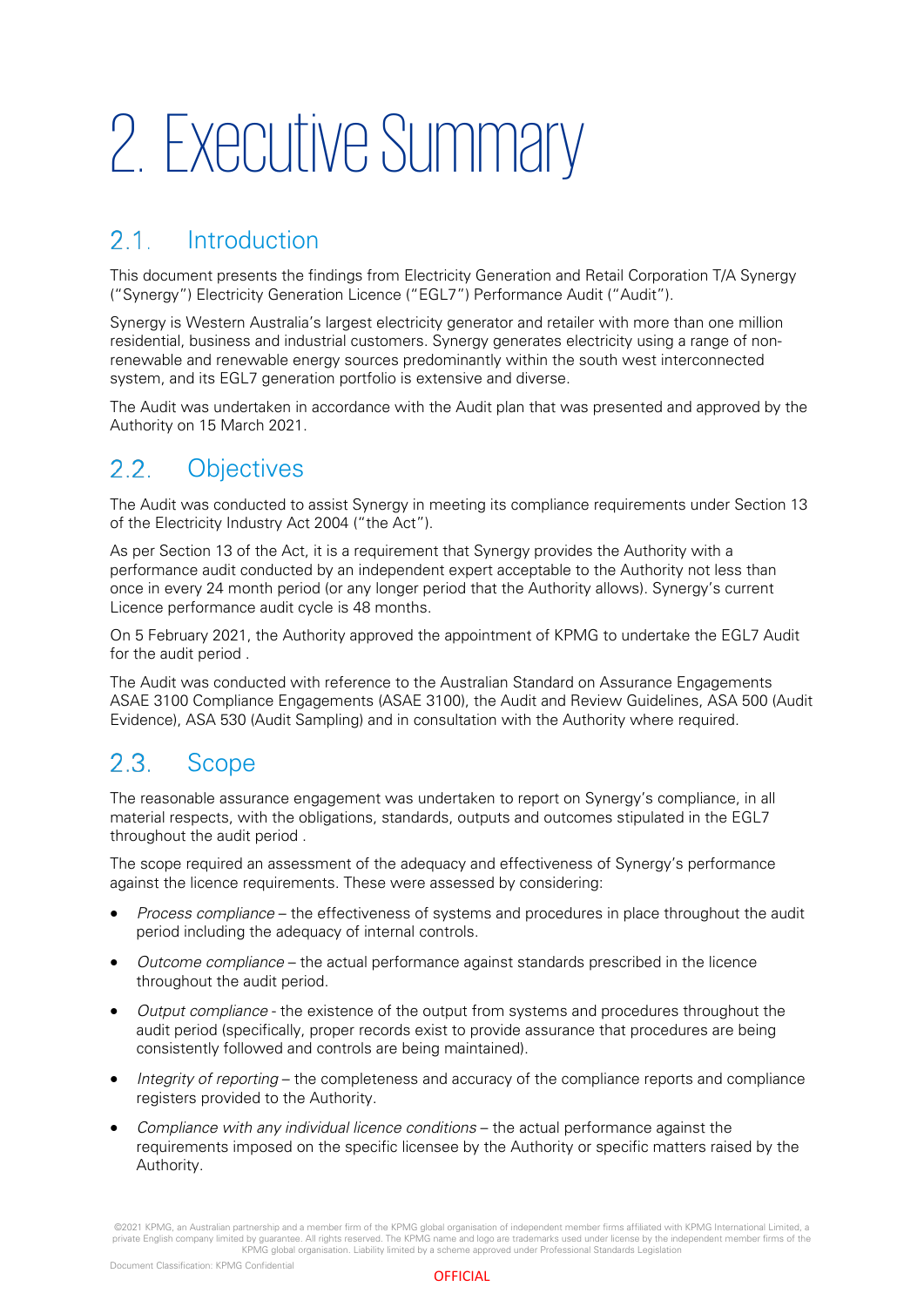The key legislation, regulations, codes and licence conditions applicable to Synergy's EGL7 are:

- Electricity Compliance Reporting Manual October 2016
- Electricity Compliance Reporting Manual July 2017
- Electricity Compliance Reporting Manual July 2018
- Electricity Compliance Reporting Manual June 2020
- Electricity Industry Act 2004
- Electricity Generation Licence EGL7
- Electricity Industry (Metering) Code 2012
- Electricity Industry (Licence Conditions) Regulations 2005
- Economic Regulation Authority (Licensing Funding) Regulations 2014

#### **Site visits**

The scope of the Review was undertaken at the Synergy Corporate Office 219 Forrest Centre site.

#### <span id="page-8-0"></span>Audit Planning Approach  $24$

In developing the Audit plan, KPMG adopted a risk based approach, consistent with the Authority's mandatory methodology for assessing risk, which is based on the ISO 31000:2018.

The supporting tables to this risk based approach are shown at Appendix 3.

#### **Risk based approach**

This initial step involves an understanding of Synergy's business objectives, organisational culture, and structures, the regulatory framework, industry codes, licence conditions, underlying systems and processes. Furthermore, this step allowed KPMG to understand management's risk management culture and appetite. The key output from this step was the understanding and validation of Synergy's EGL7 Obligations and Compliance Controls Report that were used as the basis in carrying out subsequent steps, as noted below.

KPMG then examined the licence conditions and identified the risks that may affect compliance with these conditions based on our understanding of the business, the relevant regulatory framework and in consultation with Synergy. As part of this, KPMG considered where, when, why and how events could prevent, degrade or delay compliance with the licence obligations.

The first step of the risk assessment is the rating of the potential consequences of Synergy not complying with its licence obligations, in the absence of mitigating controls. As the Reporting Manual is prescriptive in its criteria for classifying the consequences of non-compliance (refer to Table 1) the risk assessment applies the Reporting Manual's classifications for each obligation subject to audit. The only exception to this approach to rating consequence is for obligation 106 (Electricity Industry Act, section 31(3)), where the consequence rating was revised from "minor" to "major" at the request of the Secretariat at the time of the previous EGL 7 audits.

Once the consequence has been determined, the likelihood of Synergy not complying with its obligations is assessed using the likelihood ratings listed at Table 2. The combination of consequence and likelihood assessments then provided an overall inherent risk rating associated with each individual obligation as detailed in Table 3.

Next the strength of the existing internal controls that mitigate the inherent risks was assessed. Controls were assessed as weak, moderate or strong as detailed in Table 4. The inherent risk rating and existing controls assessments was then compared to the 2017 Performance Audit Report and supporting rationale documented for any applicable changes.

KPMG also reviewed actions undertaken by Synergy during the audit period to determine if any of the ratings should be amended. A number of documents have been supplied by Synergy to assist in this assessment including:



<sup>©2021</sup> KPMG, an Australian partnership and a member firm of the KPMG global organisation of independent member firms affiliated with KPMG International Limited, a<br>private English company limited by guarantee. All rights res KPMG global organisation. Liability limited by a scheme approved under Professional Standards Legislation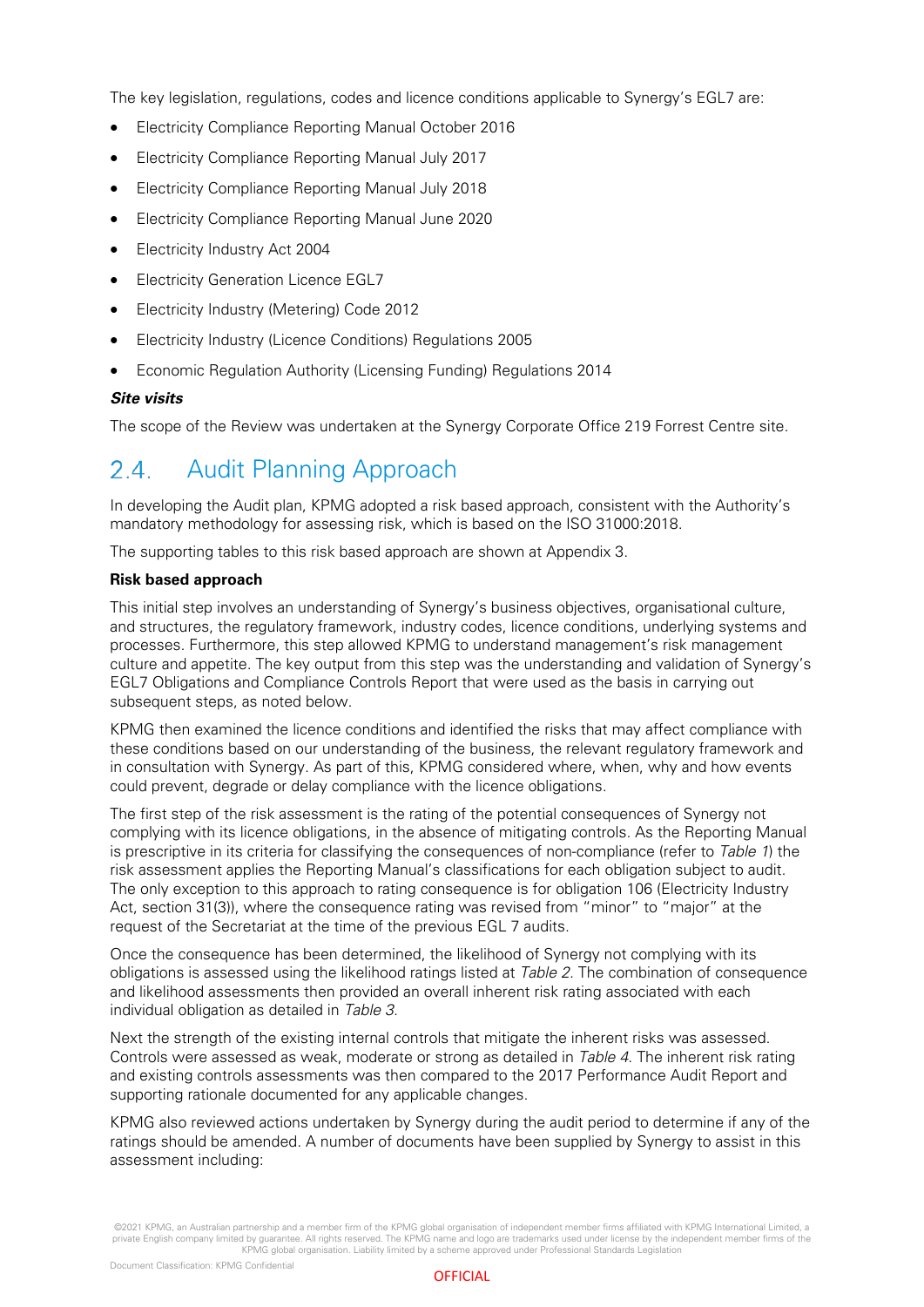- Synergy's EGL 7 Obligations and Compliance Controls Report:
- Internal incident reports applicable to EGL 7; and
- Annual compliance reports to the Authority for 2016/17, 2017/18, 2018/19 and 2019/20

The outcomes from this preliminary risk assessment created a Priority Rating for each obligation as outlined in Table 5.

The detailed risk assessment for each obligation and priority ratings is summarised in the tables below.

| <b>Risk Rating</b> | <b>EGL7 Risk Ranking by Obligation</b> |
|--------------------|----------------------------------------|
| <b>High</b>        |                                        |
| <b>Medium</b>      | 26                                     |
| Low                | 8                                      |
| Not Applicable     |                                        |
| <b>TOTAL</b>       | 42                                     |

Table 6: Risk Assessment Outcomes

The table below summarises the outcome of the audit priority assessment process.

| <b>Audit Priority Rating</b> | <b>EGL7 Audit Priority by Obligation</b> |
|------------------------------|------------------------------------------|
| Priority 1                   | $\overline{\phantom{0}}$                 |
| Priority 2                   |                                          |
| Priority 3                   | $\overline{2}$                           |
| Priority 4                   | 24                                       |
| Priority 5                   | 8                                        |
| Not Applicable               | ⇁                                        |
| <b>TOTAL</b>                 | 42                                       |

Table 7: Audit Priority by Obligation

#### <span id="page-9-0"></span> $2.5.$ Audit Plan Approval

Following the completion of the risk workshops and supporting activities, each obligation was reviewed, and risk was prioritised according to its inherent risk rating using the Authority's methodology. The relevant management team members confirmed the applicable risk and control ratings prior to completion of the Audit plan.

The final Audit Plan was approved by the Authority on 15 March 2021.

#### <span id="page-9-1"></span>Execution of the Audit Plan  $2.6$

There were no deviations from the Audit plan in executing the fieldwork.

Based on the Audit priority identified for each obligation we carried out specific assurance procedures to obtain sufficient and appropriate evidence. In selecting the assurance procedures, we used our judgment and assessment of the level of risk involved having regard to the example procedures below.

| <b>Audit Priority</b> |                  | <b>Examples of possible audit procedures</b>                                                                                                                                         |  |  |
|-----------------------|------------------|--------------------------------------------------------------------------------------------------------------------------------------------------------------------------------------|--|--|
|                       |                  | Interview supervisory and operational personnel<br>Inspect relevant documents                                                                                                        |  |  |
|                       | High<br>Priority | Examine compliance reports and breach register<br>Obtain evidence through sample testing that policies, procedures and controls are in<br>place and controls are working effectively |  |  |

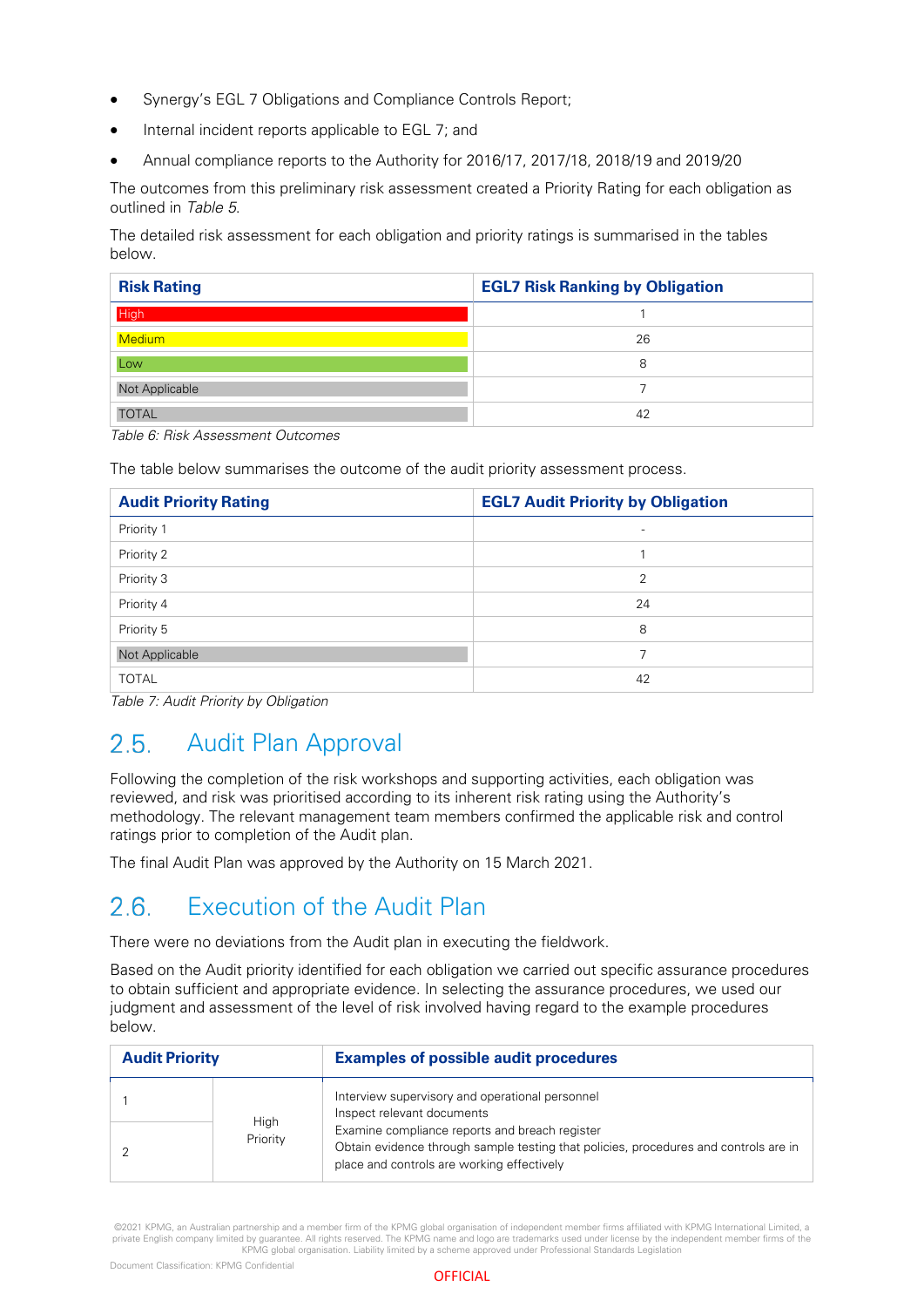| 3 | Moderate<br>Priority | Interview supervisory and operational personnel<br>Inspect relevant documents<br>Examine compliance reports and breach register<br>Obtain evidence through walkthrough and enguiry that policies, procedures and<br>controls are in place and controls are working effectively |
|---|----------------------|--------------------------------------------------------------------------------------------------------------------------------------------------------------------------------------------------------------------------------------------------------------------------------|
|   |                      | Interview supervisory and operational personnel<br>Inspect relevant documents<br>Examine compliance reports and breach register                                                                                                                                                |
| 5 | Low<br>Priority      | Interview supervisory or operational personnel<br>Undertake a desktop review of relevant documents<br>Undertake a desktop review of policies, procedures and controls in place<br>View compliance reports and breach register                                                  |

Table 8: Examples of Possible Procedures

A list of the licensee's representatives who participated in the Audit is provided in Appendix 1.

A list of key documents and other information sources examined during the course of the Audit is provided in Appendix 2.

We have reported an adequacy of controls rating and compliance rating for applicable obligations using the following structure in line with the Authority's guidelines:

| Performance audit compliance and controls rating scales                   |                                                                                     |                |                                                                                     |  |  |  |  |
|---------------------------------------------------------------------------|-------------------------------------------------------------------------------------|----------------|-------------------------------------------------------------------------------------|--|--|--|--|
| <b>Adequacy of Controls Rating</b><br><b>Compliance Rating</b>            |                                                                                     |                |                                                                                     |  |  |  |  |
| <b>Rating</b>                                                             | <b>Description</b>                                                                  | <b>Rating</b>  | <b>Description</b>                                                                  |  |  |  |  |
| $\overline{A}$                                                            | Adequate controls - no improvement<br>needed                                        |                | Compliant                                                                           |  |  |  |  |
| B                                                                         | Generally adequate controls – improvement<br>needed                                 | $\overline{2}$ | Non-compliant – minor effect on customers or<br>third parties                       |  |  |  |  |
| Inadequate controls - significant<br>$\mathsf{C}$<br>improvement required |                                                                                     | 3              | Non-compliant - moderate effect on<br>customers or third parties                    |  |  |  |  |
| D                                                                         | No controls evident                                                                 | $\overline{4}$ | Non-compliant – major effect on customers or<br>third parties                       |  |  |  |  |
| N/P                                                                       | Not performed – A controls rating was not<br>required                               | N/R            | Not rated – No activity took place during the<br>audit period                       |  |  |  |  |
| N/A                                                                       | Obligation was identified as not being<br>applicable during the course of the audit | N/A            | Obligation was identified as not being<br>applicable during the course of the audit |  |  |  |  |

Table 9: Compliance and Controls Rating Scales

#### <span id="page-10-0"></span> $27$ Audit Team Members and Time Undertaken to Complete Audit

The following table outlines the auditor's personnel who undertook the audit and time taken to complete the audit procedures. Fieldwork commenced on 15 March 2021 and was completed on 15 April 2021.

| <b>Audit Members</b>                 |     |  |
|--------------------------------------|-----|--|
| Travis McAuliffe, Engagement Partner | 6   |  |
| Fish Sim, Senior Consultant          | 24  |  |
| Nino Volaric, Consultant             | 54  |  |
| Radu Alecsa, Consultant              | 56  |  |
| Total                                | 140 |  |

Table 1: Audit Members and Hours

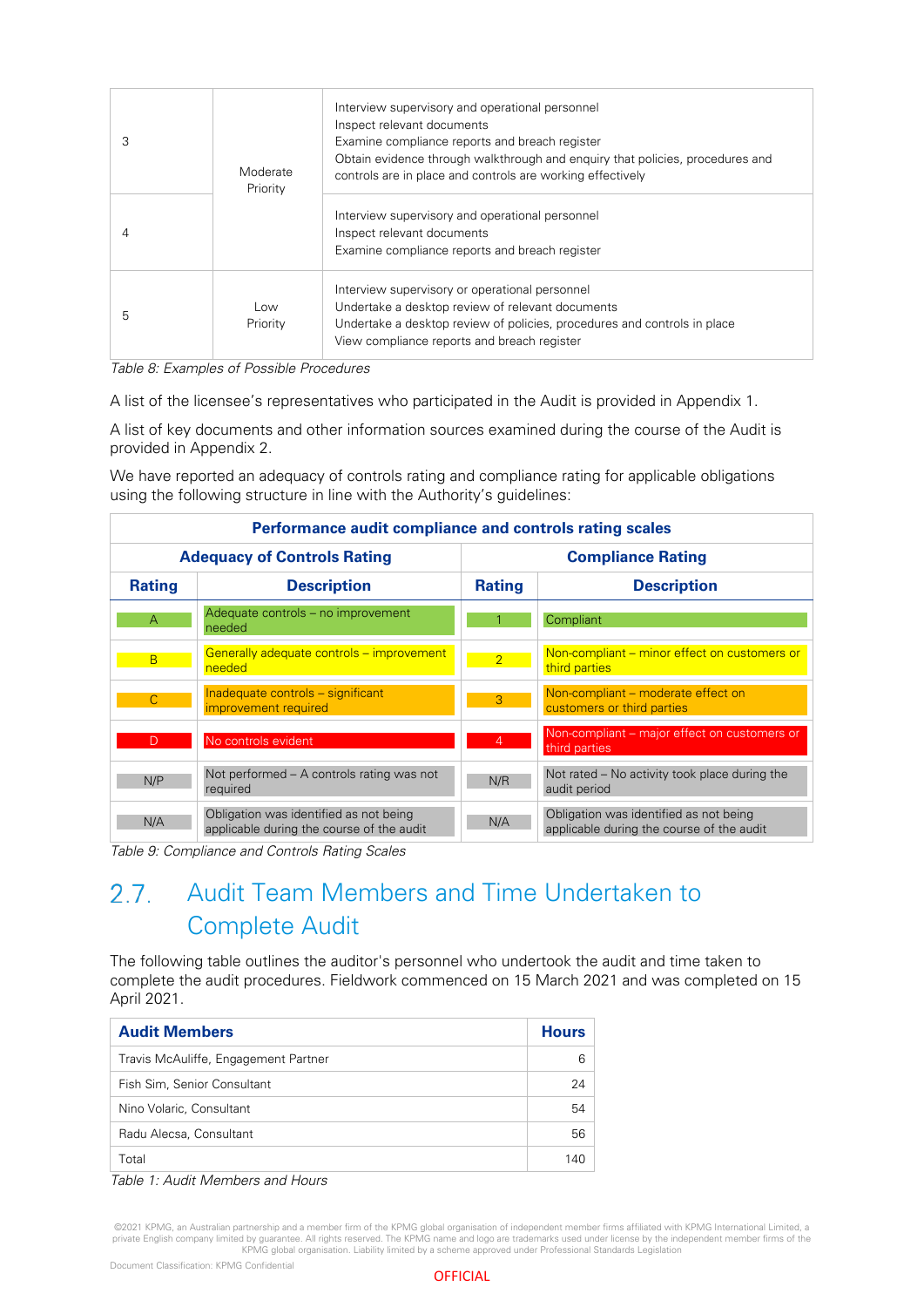#### <span id="page-11-0"></span> $2.8.$ Culture of Compliance

Through conducting the 2021 EGL7 Performance Audit, we note that Synergy management and staff have a positive, proactive culture and attitude towards compliance. Staff demonstrated initiative through extensive preparation of policy and procedural documentation and promptly responded to all data and document requests.

Management has designed and implemented processes, controls and systems to manage compliance with licence obligations. This includes the use of compliance calendar and the maintenance of a separate electricity and gas control registers within Synergy's incident management system, Empower, with respect to obligations under its licence conditions. These registers are reviewed bi-annually or in response to a change in law and provide an effective mechanism in recording regulatory obligations and controls and to investigate, remediate and report on any regulatory incidents.

The strength of the compliance culture is also demonstrated through the reporting of identified noncompliances. Where Synergy identified any non-compliance during the audit period, 1 November 2016 to 31 October 2021, Synergy was observed to proactively develop and implement remedial actions with the objective of mitigating the risk of a re-occurrence of the root cause.

#### <span id="page-11-1"></span>Performance summary from current audit  $2.9.$

This performance audit involved testing 35 out of a total of 42 licence obligations. The 7 obligations not tested were determined as not applicable to Synergy during the planning stage of the audit. There were also 18 obligations with a Not Rated compliance rating due to no testable events in the audit period. This is consistent with the requirements stipulated within the Audit Guidelines.

| EGL7                 |                                     | <b>Adequacy of controls</b>          |                                                   |                                 |                                           |                                 |                                            |                 |
|----------------------|-------------------------------------|--------------------------------------|---------------------------------------------------|---------------------------------|-------------------------------------------|---------------------------------|--------------------------------------------|-----------------|
|                      |                                     | $A -$<br><b>Adequate</b><br>controls | $B -$<br><b>Generally</b><br>adequate<br>controls | $C -$<br>Inadequate<br>controls | $D -$<br><b>No</b><br>controls<br>evident | $N/P - Not$<br><b>Performed</b> | $N/A -$<br><b>Not</b><br><b>Applicable</b> | <b>Subtotal</b> |
|                      | $1 -$<br>Compliant                  | 13                                   | $\overline{\phantom{a}}$                          | $\overline{\phantom{a}}$        | $\overline{\phantom{a}}$                  | 3                               |                                            | 16              |
| Rating<br>Compliance | $2 - Non-$<br>compliant<br>minor    | $\mathbf{1}$                         |                                                   | $\overline{\phantom{a}}$        |                                           |                                 |                                            | 1               |
|                      | $3 - Non-$<br>compliant<br>moderate | $\overline{a}$                       | $\overline{\phantom{a}}$                          | $\overline{\phantom{a}}$        |                                           | $\overline{a}$                  |                                            |                 |
|                      | $4 - Non-$<br>compliant<br>major    | $\overline{\phantom{0}}$             | $\overline{\phantom{a}}$                          | $\overline{\phantom{a}}$        |                                           | $\overline{a}$                  |                                            |                 |
|                      | N/R - Not<br>Rated                  | 9                                    | $\overline{a}$                                    | $\overline{\phantom{a}}$        |                                           | $\boldsymbol{9}$                |                                            | 18              |
|                      | $N/A - Not$<br>Applicable           |                                      |                                                   | $\overline{\phantom{a}}$        |                                           |                                 |                                            |                 |
|                      | <b>Total</b>                        | 23                                   |                                                   | ٠                               |                                           | 12                              |                                            | 35              |

The table below provides a summary of the audit outcome. There was 1 obligation rated as noncompliant for the audit period.

Table 2: Compliance Profile

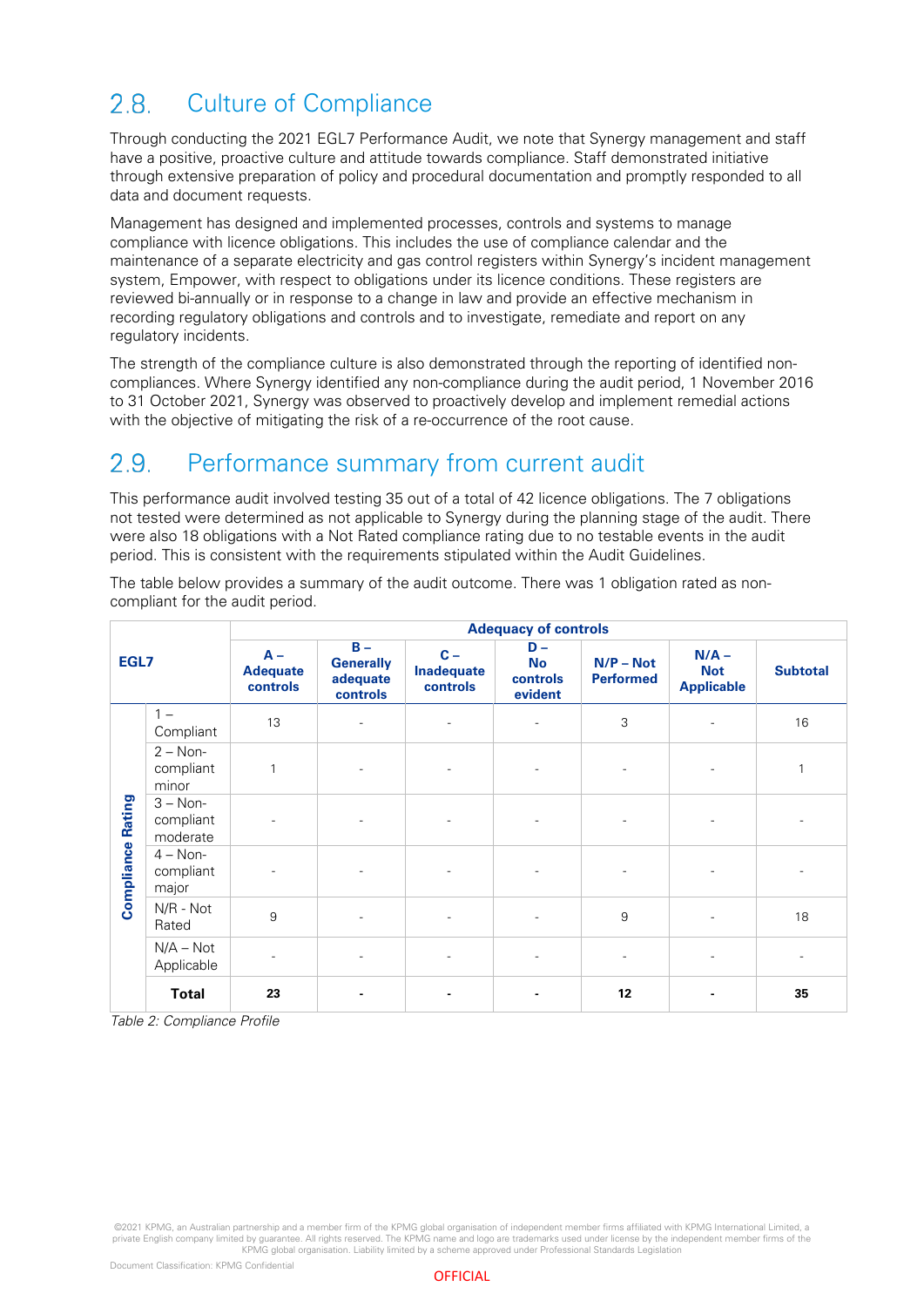The table below illustrates the obligations where non-compliances or control improvement opportunities have been identified. Further details can be found in Section 2.10.

| <b>Current Audit Non-Compliances and</b><br><b>Recommendations</b> | <b>Resolved during</b><br>current audit<br>period | Unresolved at the<br>end of the current<br>audit period | <b>Total</b> |
|--------------------------------------------------------------------|---------------------------------------------------|---------------------------------------------------------|--------------|
| Obligations - Non-compliant                                        |                                                   |                                                         |              |
| Obligations - Compliant with opportunity to<br>improve controls    |                                                   |                                                         |              |
| Obligations – Not-rated with opportunity to<br>improve controls    |                                                   |                                                         |              |
| Total                                                              |                                                   |                                                         |              |

Table 3: Current Audit Non-Compliances and Recommendations

Further details of the overall compliance rating applied to each licence condition or obligation and adequacy of controls is detailed in Section 4 Performance Summary and Section 5 Observations – Performance audit details.

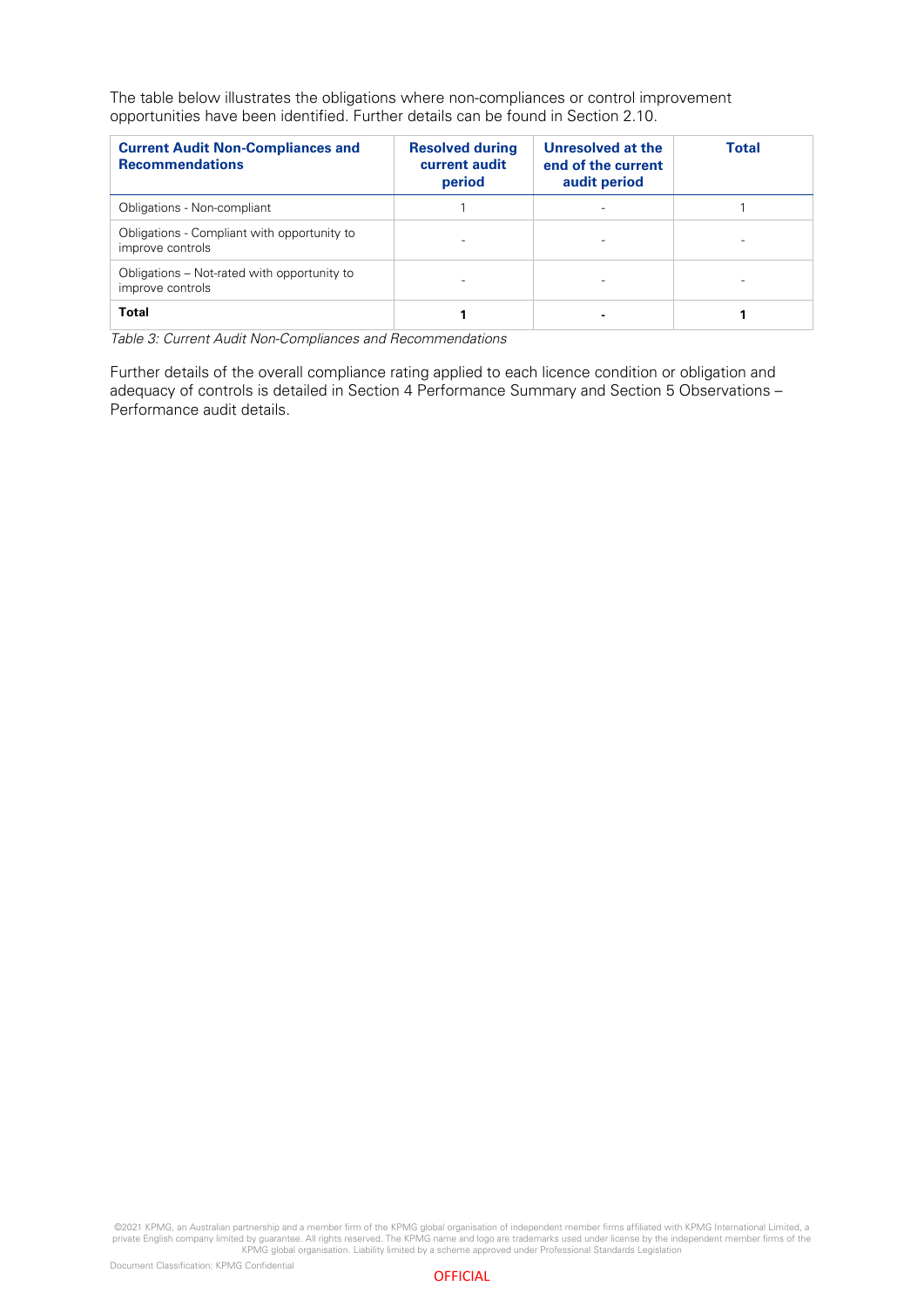<span id="page-13-0"></span>

| <b>Manual</b><br>Ref. | Non Compliance/Controls improvement (Rating/Legislative<br><b>Obligation / Details of Non Compliance or inadequacy of</b><br>controls)                                                                                                                                                                                                                                                                                                                                                                                                                                                                                                                                                                                                                                                                                                                                                                                                                                                                                                                                                                                                                                                                                                                                                                                                                                                                                                                                                                                                                                                                                                                                                                                                                                                                                                                                                                                                         | Date resolved (and management action taken)                                                                                                                                                                                                                                                                                                                                                                                                                                                                                                                                                                                                                                          | <b>Auditor comments</b>                                             |
|-----------------------|------------------------------------------------------------------------------------------------------------------------------------------------------------------------------------------------------------------------------------------------------------------------------------------------------------------------------------------------------------------------------------------------------------------------------------------------------------------------------------------------------------------------------------------------------------------------------------------------------------------------------------------------------------------------------------------------------------------------------------------------------------------------------------------------------------------------------------------------------------------------------------------------------------------------------------------------------------------------------------------------------------------------------------------------------------------------------------------------------------------------------------------------------------------------------------------------------------------------------------------------------------------------------------------------------------------------------------------------------------------------------------------------------------------------------------------------------------------------------------------------------------------------------------------------------------------------------------------------------------------------------------------------------------------------------------------------------------------------------------------------------------------------------------------------------------------------------------------------------------------------------------------------------------------------------------------------|--------------------------------------------------------------------------------------------------------------------------------------------------------------------------------------------------------------------------------------------------------------------------------------------------------------------------------------------------------------------------------------------------------------------------------------------------------------------------------------------------------------------------------------------------------------------------------------------------------------------------------------------------------------------------------------|---------------------------------------------------------------------|
| 105                   | <b>Non-Compliance</b>                                                                                                                                                                                                                                                                                                                                                                                                                                                                                                                                                                                                                                                                                                                                                                                                                                                                                                                                                                                                                                                                                                                                                                                                                                                                                                                                                                                                                                                                                                                                                                                                                                                                                                                                                                                                                                                                                                                          | October 2019                                                                                                                                                                                                                                                                                                                                                                                                                                                                                                                                                                                                                                                                         | The breach has been                                                 |
|                       | Rating: $A/2$<br><b>Legislative Obligation:</b> 107 - A licensee must pay the prescribed licence<br>fees to the ERA according to clauses 6, 7 and 8 of the Economic<br>Regulation Authority (Licensing Funding) Regulations 2014.<br>Details:<br>Through discussions held with the Manager, Network R&C and the Senior<br>Compliance and Privacy Officer, it was noted the requirement to pay<br>prescribed licence fees to the Authority and related procedures have been<br>internally outlined within the R&C Operations Manual. Reminders about<br>key dates have been pre-set on the R&C Calendar within Empower.<br>Separate due date reminders now exist for both supplying the invoice<br>data and payment of the invoice.<br>During the audit period there were no breaches against timely payment of<br>the prescribed licence fees to the ERA. However, on one occasion,<br>Synergy did not submit its generation capacity (standing charge data) by<br>the due date of 30 September 2019, constituting a breach of its licence<br>condition. (Standing data is used to calculate the EGL7 licence fees.) This<br>supporting documentation, as required under the EGL7, was provided to<br>the Authority on 25 October 2019 to rectify the breach. Synergy self-<br>reported this within the 2020 Annual Compliance Report on 31 August<br>2020 and this was acknowledged by Authority on the same day.<br>Preventative measures were taken to reaffirm that requests from the<br>Authority are sent to both allocated contacts within Synergy and that the<br>secondary contact on-forwards information to the primary as a reinforcing<br>control. Relevant staff were notified of the importance of monitoring the<br>R&C Calendar. Internal audit was not aware of other breaches by Synergy<br>during the audit period, under this licence condition.<br>Based on enquiries and examination of documentation, it was concluded | The standing charge data was provided to the Authority on 25 October<br>2019. Synergy self-reported this within the 2020 Annual Compliance<br>Report on 31 August 2020 and this was acknowledged by Authority on<br>the same day.<br>Preventative measures were taken to reaffirm that requests from the<br>Authority are sent to both allocated contacts within Synergy and that the<br>secondary contact on-forwards information to the primary as a reinforcing<br>control. Relevant staff were notified of the importance of monitoring the<br>R&C Calendar. Internal audit was not aware of other breaches by Synergy<br>during the audit period, under this licence condition. | resolved during the audit<br>period.<br>No further action required. |
|                       | that there were adequate controls with no improvement needed, however<br>Synergy was non-compliant with the obligation during the audit period,<br>resulting in a minor impact on customers or third parties.                                                                                                                                                                                                                                                                                                                                                                                                                                                                                                                                                                                                                                                                                                                                                                                                                                                                                                                                                                                                                                                                                                                                                                                                                                                                                                                                                                                                                                                                                                                                                                                                                                                                                                                                  |                                                                                                                                                                                                                                                                                                                                                                                                                                                                                                                                                                                                                                                                                      |                                                                     |

### 2.10. Current Audit Non-Compliances and Recommendations resolved during current Audit Period

KPMG | 10

<sup>©2021</sup> KPMG, an Australian partnership and a member firm of the KPMG global organisation of independent member firms affiliated with KPMG International Limited, a private English company limited by guarantee. All rights res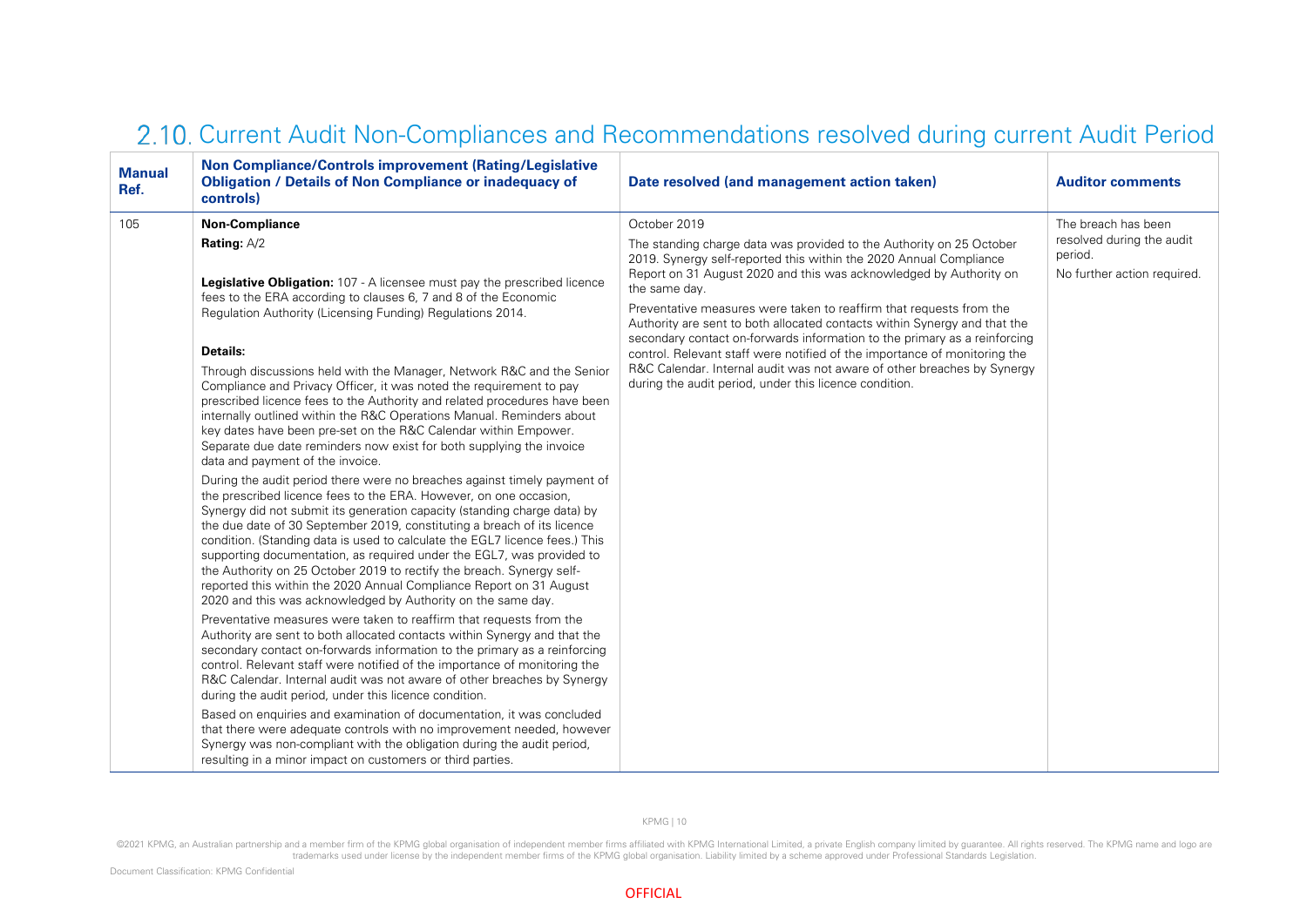### <span id="page-14-0"></span>3. Performance summary

| <b>Licence</b><br><b>Obligation</b><br><b>Reference</b><br>No. | <b>Licence</b><br><b>Obligations</b>                                                 | <b>Audit</b><br><b>Priority</b> | <b>Adequacy of Controls Rating</b><br>(Refer to the 5-point rating scale on Table 9<br>for details) |   |             |   |             | <b>Compliance Rating</b><br>(Refer to the 5-point rating scale on Table 9<br>for details) |             |                |                         |   |             |           |
|----------------------------------------------------------------|--------------------------------------------------------------------------------------|---------------------------------|-----------------------------------------------------------------------------------------------------|---|-------------|---|-------------|-------------------------------------------------------------------------------------------|-------------|----------------|-------------------------|---|-------------|-----------|
|                                                                |                                                                                      |                                 | $\mathbf{A}$                                                                                        | B | $\mathbf c$ | D | <b>NP</b>   | <b>NA</b>                                                                                 | 1           | $\overline{2}$ | $\overline{\mathbf{3}}$ | 4 | <b>NR</b>   | <b>NA</b> |
| 101                                                            | Electricity<br>Industry Act,<br>section 13(1)                                        | $\overline{4}$                  | $\mathsf X$                                                                                         |   |             |   |             |                                                                                           | $\mathsf X$ |                |                         |   |             |           |
| 102                                                            | Electricity<br>Industry Act,<br>section $14(1)(a)$                                   | 5                               | $\mathsf X$                                                                                         |   |             |   |             |                                                                                           | $\mathsf X$ |                |                         |   |             |           |
| 103                                                            | Electricity<br>Industry Act,<br>section 14(1)(b)                                     | $\overline{4}$                  | $\mathsf X$                                                                                         |   |             |   |             |                                                                                           | $\mathsf X$ |                |                         |   |             |           |
| 104                                                            | Electricity<br>Industry Act,<br>section $14(1)(c)$                                   | $\overline{4}$                  | $\mathsf X$                                                                                         |   |             |   |             |                                                                                           | $\mathsf X$ |                |                         |   |             |           |
| 105                                                            | Economic<br>Regulation<br>Authority<br>(Licensing<br>Funding)<br>Regulations<br>2014 | $\overline{4}$                  | $\mathsf X$                                                                                         |   |             |   |             |                                                                                           |             | $\mathsf X$    |                         |   |             |           |
| 106                                                            | Electricity<br>Industry Act,<br>section 31(3)                                        | 2                               | $\mathsf X$                                                                                         |   |             |   |             |                                                                                           | X           |                |                         |   |             |           |
| 107                                                            | Electricity<br>Industry Act,<br>section 41(6)                                        | $\overline{4}$                  |                                                                                                     |   |             |   | $\mathsf X$ |                                                                                           |             |                |                         |   | $\mathsf X$ |           |
| 119                                                            | General License,<br>condition 4.3.1                                                  | $\overline{4}$                  |                                                                                                     |   |             |   | $\mathsf X$ |                                                                                           | X           |                |                         |   |             |           |
| 121                                                            | General License<br>Condition 5.3.2                                                   | $\overline{4}$                  | X                                                                                                   |   |             |   |             |                                                                                           | $\mathsf X$ |                |                         |   |             |           |
| 122                                                            | General License<br>Condition 5.1.5                                                   | $\overline{4}$                  | $\mathsf X$                                                                                         |   |             |   |             |                                                                                           | $\mathsf X$ |                |                         |   |             |           |
| 123                                                            | Electricity<br>Industry Act,<br>section 11                                           | 4                               | $\mathsf X$                                                                                         |   |             |   |             |                                                                                           | $\mathsf X$ |                |                         |   |             |           |
| 124                                                            | Electricity<br>Industry Act,<br>section 11                                           | $\overline{4}$                  | $\mathsf X$                                                                                         |   |             |   |             |                                                                                           |             |                |                         |   | $\mathsf X$ |           |
| 125                                                            | Electricity<br>Industry Act,<br>section 11                                           | $\overline{4}$                  | $\mathsf X$                                                                                         |   |             |   |             |                                                                                           |             |                |                         |   | $\times$    |           |
| 126                                                            | Electricity<br>Industry Act,<br>section 11                                           | $\overline{4}$                  | $\mathsf X$                                                                                         |   |             |   |             |                                                                                           | $\mathsf X$ |                |                         |   |             |           |
| 324                                                            | Electricity<br>Industry                                                              | $\overline{4}$                  |                                                                                                     |   |             |   | $\mathsf X$ |                                                                                           |             |                |                         |   | $\mathsf X$ |           |

KPMG | 11

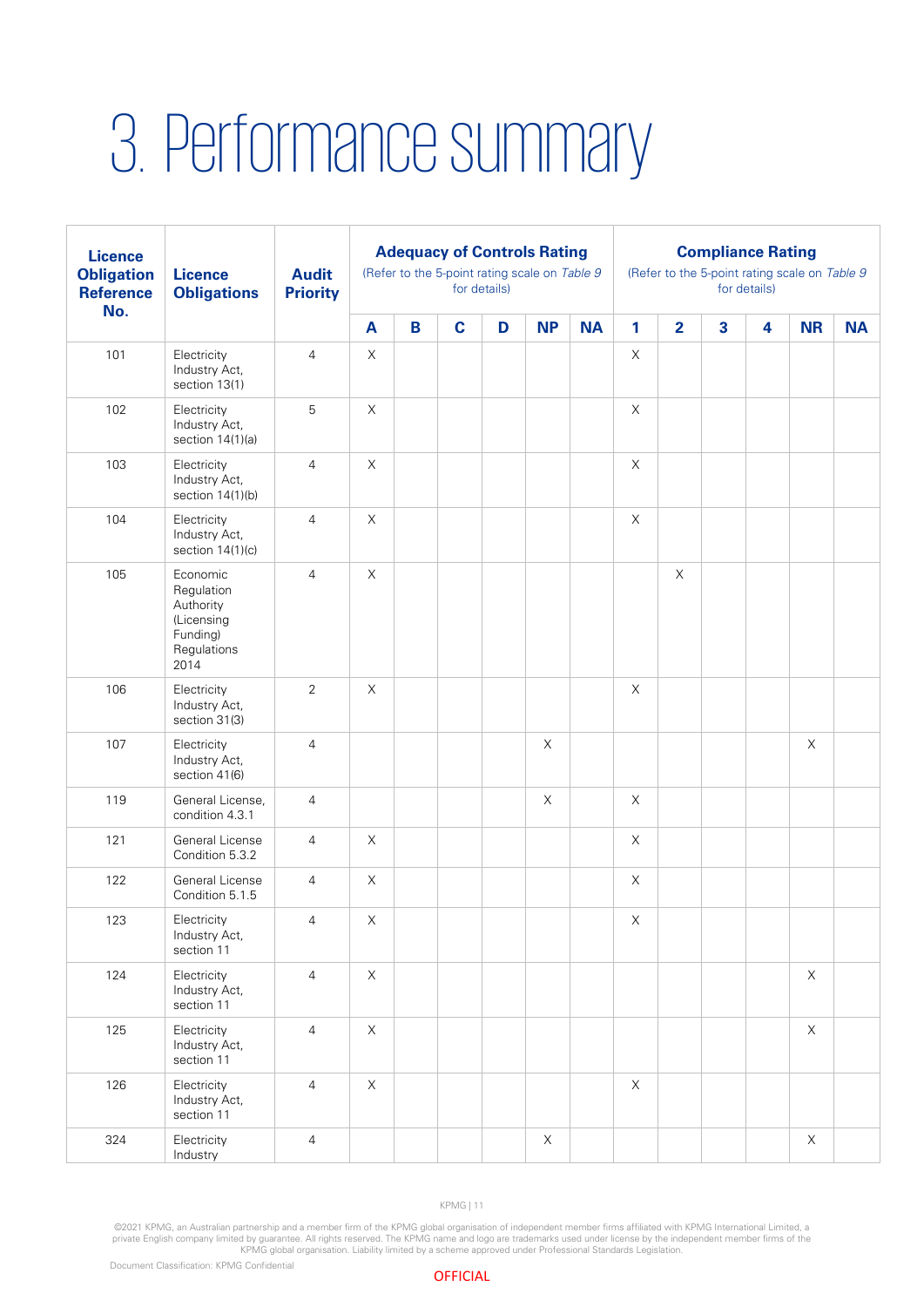| <b>Licence</b><br><b>Obligation</b><br><b>Reference</b><br>No. | <b>Licence</b><br><b>Obligations</b>                         | <b>Audit</b><br><b>Priority</b> | <b>Adequacy of Controls Rating</b><br>(Refer to the 5-point rating scale on Table 9<br>for details) |   |             |   |             |           | <b>Compliance Rating</b><br>(Refer to the 5-point rating scale on Table 9<br>for details) |                |                         |                         |                           |           |
|----------------------------------------------------------------|--------------------------------------------------------------|---------------------------------|-----------------------------------------------------------------------------------------------------|---|-------------|---|-------------|-----------|-------------------------------------------------------------------------------------------|----------------|-------------------------|-------------------------|---------------------------|-----------|
|                                                                |                                                              |                                 | A                                                                                                   | B | $\mathbf c$ | D | <b>NP</b>   | <b>NA</b> | 1                                                                                         | $\overline{2}$ | $\overline{\mathbf{3}}$ | $\overline{\mathbf{4}}$ | <b>NR</b>                 | <b>NA</b> |
|                                                                | Metering Code,<br>clause 3.3B                                |                                 |                                                                                                     |   |             |   |             |           |                                                                                           |                |                         |                         |                           |           |
| 339                                                            | Electricity<br>Industry<br>Metering Code,<br>clause 3.11 (3) | $\overline{4}$                  |                                                                                                     |   |             |   | $\mathsf X$ |           |                                                                                           |                |                         |                         | $\boldsymbol{\mathsf{X}}$ |           |
| 371                                                            | Electricity<br>Industry<br>Metering Code,<br>clause 4.4(1)   | $\overline{5}$                  |                                                                                                     |   |             |   | $\mathsf X$ |           |                                                                                           |                |                         |                         | $\mathsf X$               |           |
| 372                                                            | Electricity<br>Industry<br>Metering Code,<br>clause 4.5(1)   | $\overline{5}$                  |                                                                                                     |   |             |   | $\mathsf X$ |           | $\mathsf X$                                                                               |                |                         |                         |                           |           |
| 373                                                            | Electricity<br>Industry<br>Metering Code,<br>clause 4.5(2)   | $\overline{4}$                  |                                                                                                     |   |             |   | $\mathsf X$ |           | $\mathsf X$                                                                               |                |                         |                         |                           |           |
| 388                                                            | Electricity<br>Industry<br>Metering Code,<br>clause 5.4(2)   | $\overline{4}$                  |                                                                                                     |   |             |   | $\mathsf X$ |           |                                                                                           |                |                         |                         | $\boldsymbol{\mathsf{X}}$ |           |
| 401                                                            | Electricity<br>Industry<br>Metering Code,<br>clause 5.16     | $\overline{4}$                  |                                                                                                     |   |             |   | $\mathsf X$ |           |                                                                                           |                |                         |                         | $\mathsf X$               |           |
| 405                                                            | Electricity<br>Industry<br>Metering Code,<br>clause 5.18     | $\overline{4}$                  |                                                                                                     |   |             |   | $\mathsf X$ |           |                                                                                           |                |                         |                         | $\boldsymbol{\mathsf{X}}$ |           |
| 416                                                            | Electricity<br>Industry<br>Metering Code,<br>clause 5.21(5)  | $\overline{4}$                  | X                                                                                                   |   |             |   |             |           |                                                                                           |                |                         |                         | $\boldsymbol{\times}$     |           |
| 417                                                            | Electricity<br>Industry<br>Metering Code,<br>clause 5.21(6)  | $\overline{4}$                  | $\mathsf X$                                                                                         |   |             |   |             |           |                                                                                           |                |                         |                         | $\mathsf X$               |           |
| 448                                                            | Electricity<br>Industry<br>Metering Code,<br>clause 6.1(2)   | $\overline{4}$                  | $\mathsf X$                                                                                         |   |             |   |             |           | $\mathsf X$                                                                               |                |                         |                         |                           |           |
| 451                                                            | Electricity<br>Industry<br>Metering Code,<br>clause 7.2(1)   | $\sqrt{5}$                      | $\mathsf X$                                                                                         |   |             |   |             |           | $\mathsf X$                                                                               |                |                         |                         |                           |           |
| 453                                                            | Electricity<br>Industry<br>Metering Code,<br>clause 7.2(4)   | $\ensuremath{\mathsf{3}}$       |                                                                                                     |   |             |   | $\mathsf X$ |           |                                                                                           |                |                         |                         | X                         |           |
| 454                                                            | Electricity<br>Industry<br>Metering Code,<br>clause 7.2(5)   | $\sqrt{3}$                      |                                                                                                     |   |             |   | $\mathsf X$ |           |                                                                                           |                |                         |                         | $\times$                  |           |
| 455                                                            | Electricity<br>Industry                                      | $\overline{4}$                  | X                                                                                                   |   |             |   |             |           | X                                                                                         |                |                         |                         |                           |           |

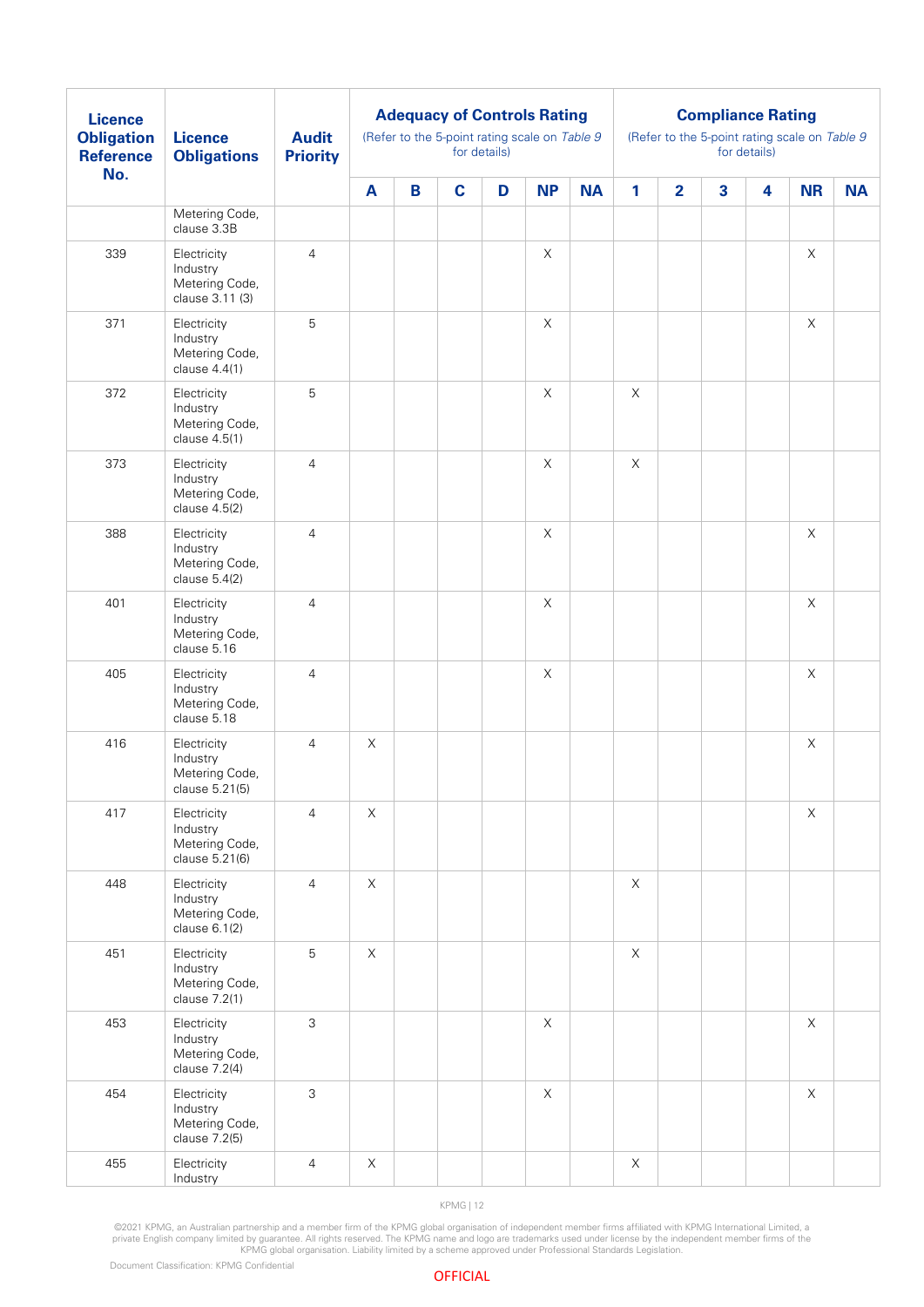| <b>Licence</b><br><b>Obligation</b><br><b>Reference</b><br>No. | <b>Licence</b><br><b>Obligations</b>                         | <b>Audit</b><br><b>Priority</b> |          |   | <b>Adequacy of Controls Rating</b><br>(Refer to the 5-point rating scale on Table 9 | for details) |           |           | <b>Compliance Rating</b><br>(Refer to the 5-point rating scale on Table 9<br>for details) |                |                         |   |           |           |
|----------------------------------------------------------------|--------------------------------------------------------------|---------------------------------|----------|---|-------------------------------------------------------------------------------------|--------------|-----------|-----------|-------------------------------------------------------------------------------------------|----------------|-------------------------|---|-----------|-----------|
|                                                                |                                                              |                                 | A        | B | $\mathbf c$                                                                         | D            | <b>NP</b> | <b>NA</b> | 1                                                                                         | $\overline{2}$ | $\overline{\mathbf{3}}$ | 4 | <b>NR</b> | <b>NA</b> |
|                                                                | Metering Code,<br>clause 7.5                                 |                                 |          |   |                                                                                     |              |           |           |                                                                                           |                |                         |   |           |           |
| 456                                                            | Electricity<br>Industry<br>Metering Code,<br>clause 7.6(1)   | $\overline{4}$                  | $\times$ |   |                                                                                     |              |           |           | $\times$                                                                                  |                |                         |   |           |           |
| 457                                                            | Electricity<br>Industry<br>Metering Code,<br>clause 8.1(1)   | 5                               | $\times$ |   |                                                                                     |              |           |           |                                                                                           |                |                         |   | $\times$  |           |
| 458                                                            | Electricity<br>Industry<br>Metering Code,<br>clause 8.1(2)   | 5                               | $\times$ |   |                                                                                     |              |           |           |                                                                                           |                |                         |   | $\times$  |           |
| 459                                                            | Electricity<br>Industry<br>Metering Code,<br>clause 8.1(3)   | 5                               | $\times$ |   |                                                                                     |              |           |           |                                                                                           |                |                         |   | $\times$  |           |
| 460                                                            | Electricity<br>Industry<br>Metering Code,<br>clause $8.1(4)$ | $\overline{4}$                  | $\times$ |   |                                                                                     |              |           |           |                                                                                           |                |                         |   | $\times$  |           |
| 461                                                            | Electricity<br>Industry<br>Metering Code,<br>clause 8.3(2)   | 5                               | $\times$ |   |                                                                                     |              |           |           |                                                                                           |                |                         |   | $\times$  |           |

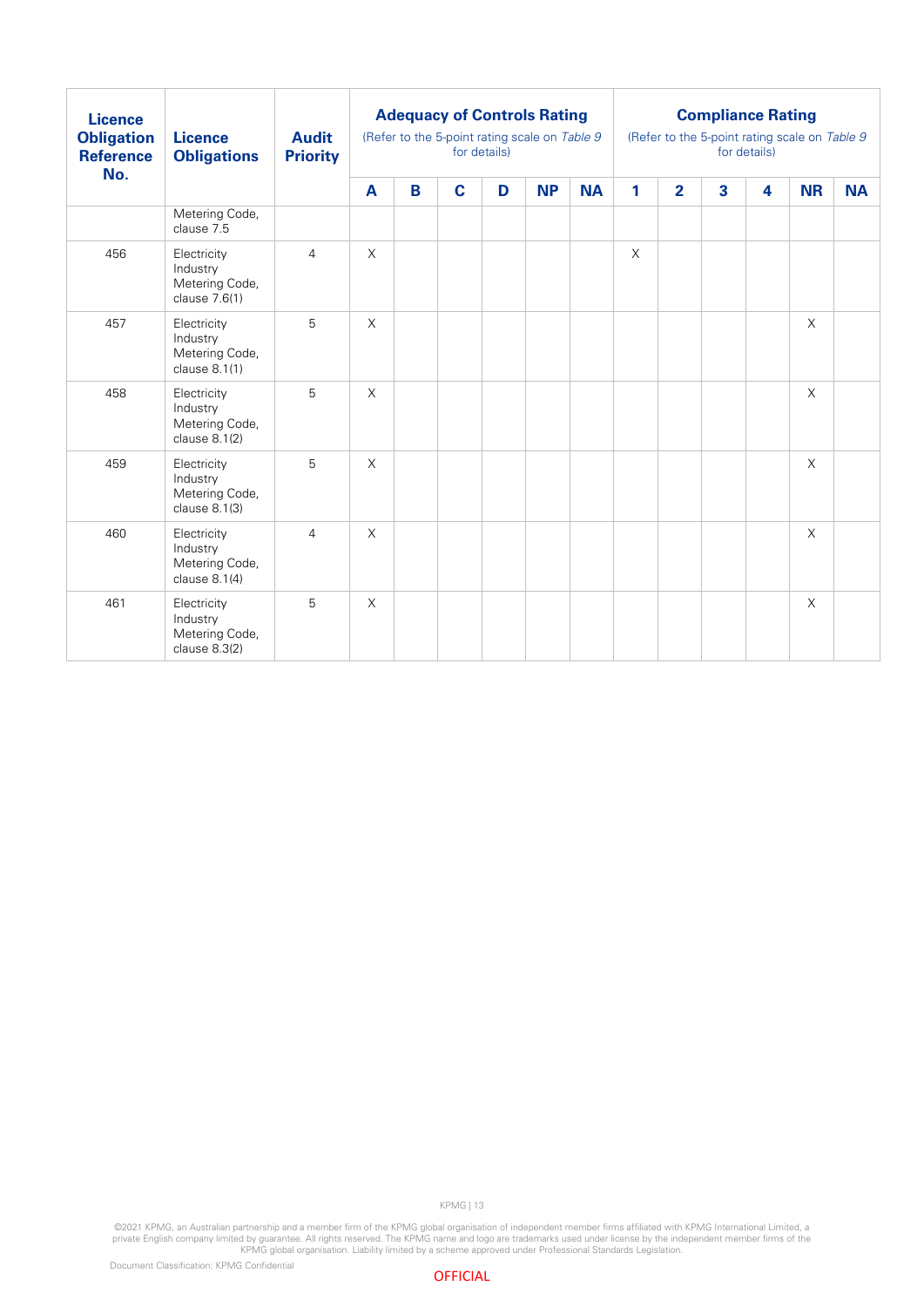## <span id="page-17-0"></span>4. Observations –Performance Audit Details

The following sets out the audit findings. The obligations are listed as these appear in the Electricity Compliance Reporting Manual October 2016, July 2017, July 2018 and June 2020.

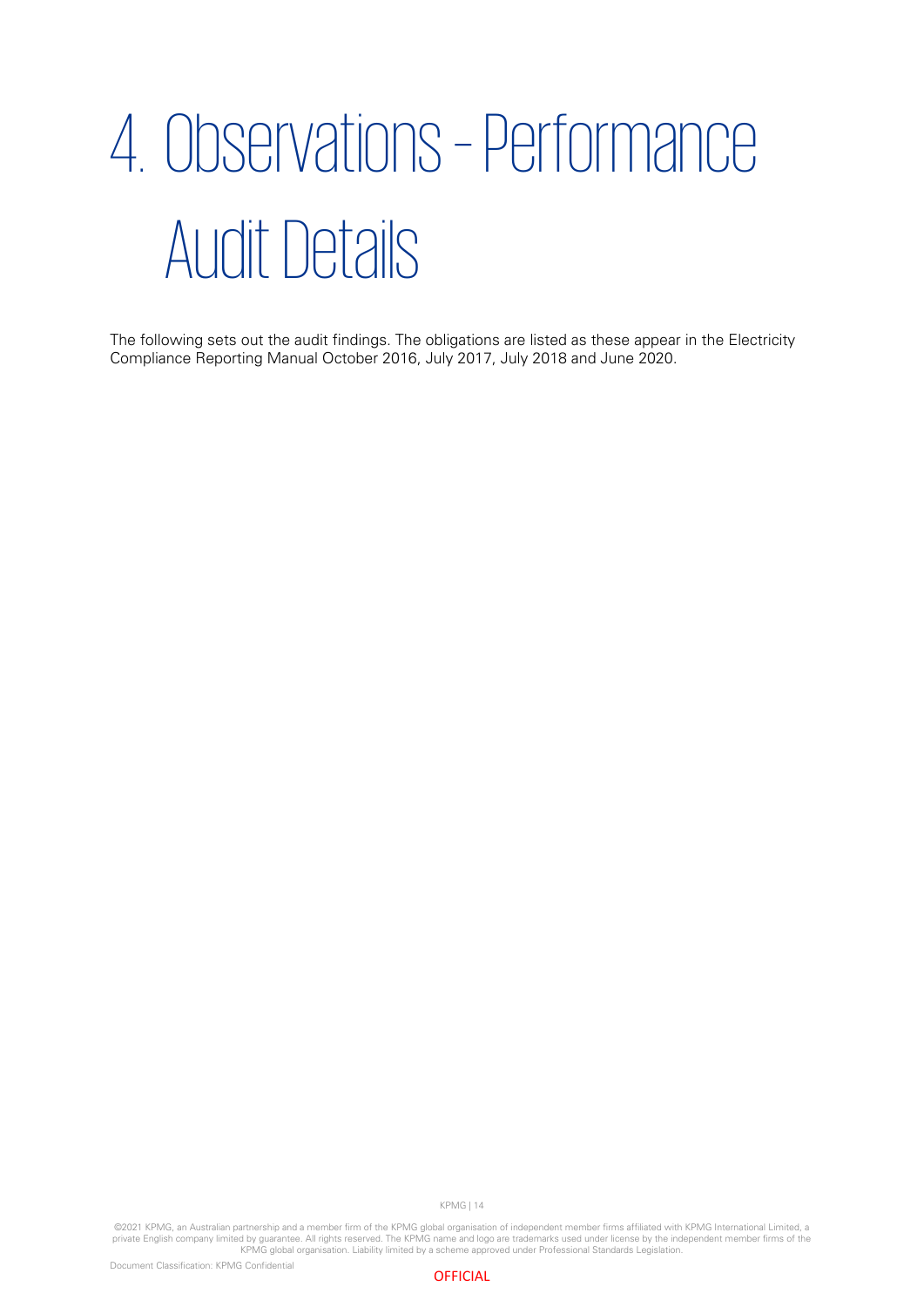| Ref.<br>No. | Licence<br><b>Condition</b>               | <b>Licence</b><br><b>Obligation</b>              | <b>Description</b>                                                                                                                                                 | <b>Audit</b><br>priority | <b>Observation</b>                                                                                                                                                                                                                                                                                                                                                                                                                                                                                                                                                                                                                                                                                                                                                                                                                                                                                                                                                                                                                                                                                                                                                                                                                                                                | Recommendation | <b>Control</b><br>Rating | <b>Compliance</b><br><b>Rating</b> |
|-------------|-------------------------------------------|--------------------------------------------------|--------------------------------------------------------------------------------------------------------------------------------------------------------------------|--------------------------|-----------------------------------------------------------------------------------------------------------------------------------------------------------------------------------------------------------------------------------------------------------------------------------------------------------------------------------------------------------------------------------------------------------------------------------------------------------------------------------------------------------------------------------------------------------------------------------------------------------------------------------------------------------------------------------------------------------------------------------------------------------------------------------------------------------------------------------------------------------------------------------------------------------------------------------------------------------------------------------------------------------------------------------------------------------------------------------------------------------------------------------------------------------------------------------------------------------------------------------------------------------------------------------|----------------|--------------------------|------------------------------------|
| 101         | Generation<br>Licence.<br>condition 5.3.1 | Electricity Industry<br>Act, section 13(1)       | A licensee must provide the ERA with<br>a performance audit conducted by an<br>independent expert acceptable to the<br>ERA, not less than once every 24<br>months. | $\overline{4}$           | Through discussions held with the Senior Compliance and<br>Privacy Officer and review of the Regulation and<br>Compliance (R&C) Operations Guideline, it was noted the<br>R&C team are responsible for arranging the performance<br>auditor and ensuring the request for tender specifies that<br>the appointed auditor must comply with the Authority<br>standard audit guidelines. R&C must also apply in writing<br>to the Authority to seek approval for the appointment of<br>auditor. All correspondence with the Authority is stored<br>within Synergy's Document Management (DM) system.<br>Additionally, key dates encompassing the audit<br>requirements are included as reminders on the R&C<br>Calendar within Empower.<br>As per Authority notice dated 22 June 2017, the EGL7<br>audit period was increased from 43 months to 48 months<br>post the 2017 performance audit. On 5 February 2021,<br>Authority approved the appointment of KPMG to conduct<br>the performance audit for the audit period 1 November<br>2016 to 31 October 2020.<br>Based on enquiries and examination of documentation, it<br>was concluded that there were adequate controls with no<br>improvement needed, and Synergy has complied with the<br>obligation during the audit period. | N/A            | А                        | $\mathbf{1}$                       |
| 102         | Generation<br>Licence,<br>condition 5.1.1 | Electricity Industry<br>Act, section<br>14(1)(a) | A licensee must provide for an asset<br>management system.                                                                                                         | 5                        | Through discussions held with the Asset Strategy Lead<br>and review of key documentation, it was noted that<br>Synergy maintains an asset management system (AMS)<br>which consolidates a set of policies, procedures,<br>standards, systems and other aspects of organisational<br>governance that define, specify and enable asset<br>management to be conducted within the enterprise.<br>These include the Asset Management Policy and the<br>Synergy Asset Management Manual (SAMM).<br>Review of the Asset Management Policy notes that it is<br>reviewed every 5 years or due to significant change in<br>corporate strategy. It was last reviewed in October 2019.<br>Review of the SAMM notes that it is reviewed every 2<br>years and was last updated and approved in September<br>2020.<br>Based on enquiries and examination of documentation, it<br>was concluded that there were adequate controls with no<br>improvement needed, and Synergy has complied with the<br>obligation during the audit period.                                                                                                                                                                                                                                                         | N/A            | $\overline{A}$           | $\overline{1}$                     |

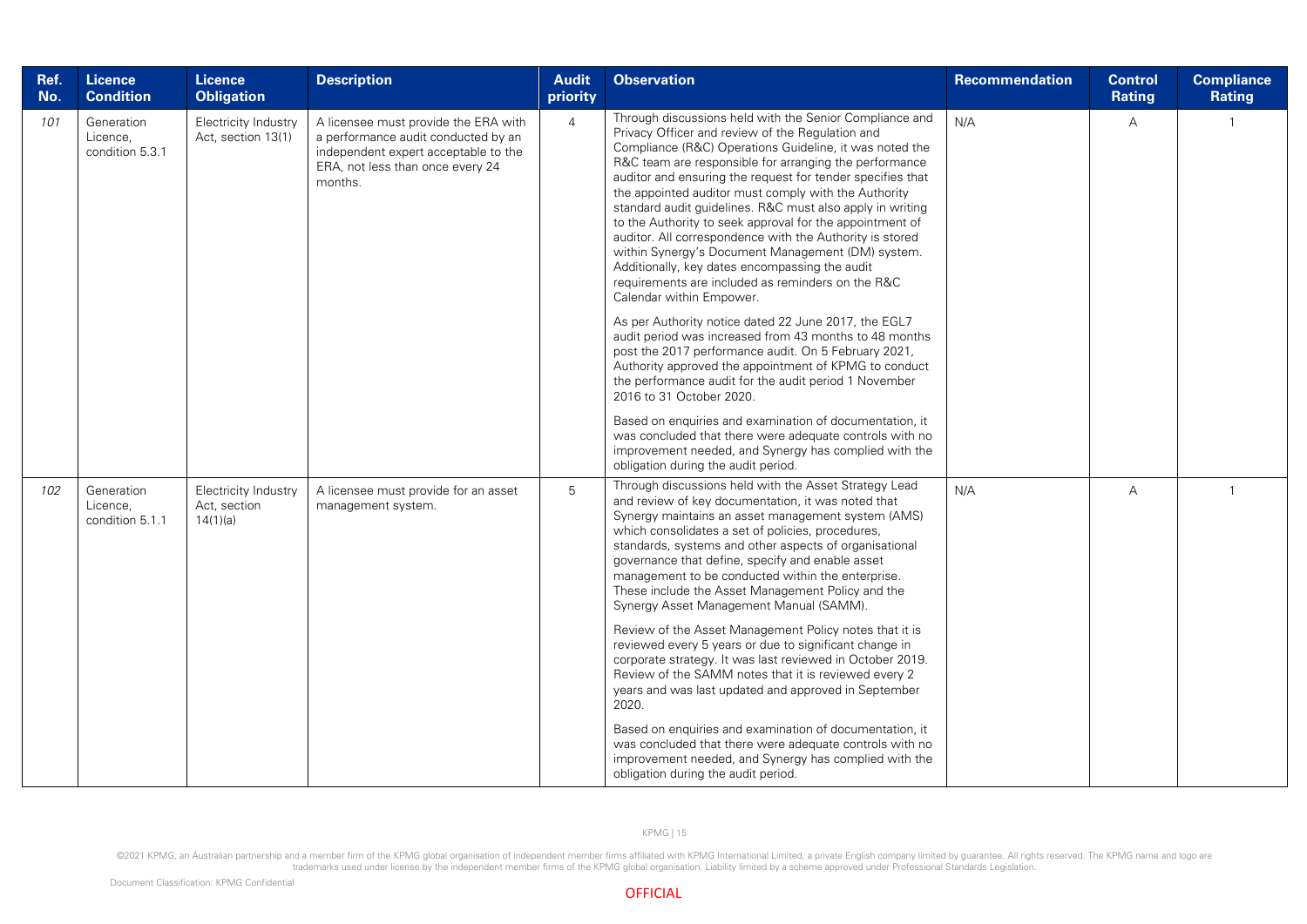| Ref.<br>No. | <b>Licence</b><br><b>Condition</b>                     | <b>Licence</b><br><b>Obligation</b>                                  | <b>Description</b>                                                                                                                                                                                            | <b>Audit</b><br>priority | <b>Observation</b>                                                                                                                                                                                                                                                                                                                                                                                                                                                                                                                                                                                                                                                                                                                                                                                                                                                                                                                                                                                                                                                                       | <b>Recommendation</b>                                                                | Control<br>Rating | <b>Compliance</b><br><b>Rating</b> |
|-------------|--------------------------------------------------------|----------------------------------------------------------------------|---------------------------------------------------------------------------------------------------------------------------------------------------------------------------------------------------------------|--------------------------|------------------------------------------------------------------------------------------------------------------------------------------------------------------------------------------------------------------------------------------------------------------------------------------------------------------------------------------------------------------------------------------------------------------------------------------------------------------------------------------------------------------------------------------------------------------------------------------------------------------------------------------------------------------------------------------------------------------------------------------------------------------------------------------------------------------------------------------------------------------------------------------------------------------------------------------------------------------------------------------------------------------------------------------------------------------------------------------|--------------------------------------------------------------------------------------|-------------------|------------------------------------|
| 103         | Generation<br>Licence,<br>condition 5.1.2<br>and 5.1.3 | Electricity Industry<br>Act, section<br>14(1)(b)                     | A licensee must notify details of the<br>asset management system and any<br>substantial changes to it to the ERA.                                                                                             | 4                        | Through review of key documentation, it was noted that<br>Synergy's Obligations and Compliance Controls Report<br>identified the Manager Asset Optimisation as the control<br>owner for ensuring details of the AMS and any substantial<br>changes to it are informed to the ERA.<br>Based on interviews held with the Manager Asset<br>Optimisation, we understand that during the audit period,<br>Synergy's generation business unit (GBU) established an<br>improvement program to integrate its Process Safety and<br>Asset Management (PSAM) practices to manage asset<br>risk and optimise investment in the generation asset base.<br>Internal audit reviewed written notification provided by<br>Synergy on 2 October 2020 to the Authority informing the<br>change to its AMS, in light of the integrated PSAM<br>system.<br>Based on enquiries and examination of documentation, it<br>was concluded that there were adequate controls with no<br>improvement needed, and Synergy has complied with the<br>obligation during the audit period.                                | N/A                                                                                  | А                 | $\mathbf{1}$                       |
| 104         | Generation<br>Licence,<br>condition 5.1.4              | Electricity Industry<br>Act, section<br>14(1)(c)                     | A licensee must provide the ERA with<br>a report by an independent expert<br>about the effectiveness of its asset<br>management system every 24<br>months, or such longer period as<br>determined by the ERA. | $\overline{4}$           | Through discussions held with the Senior Compliance and<br>Privacy Officer and review of the R&C Operations<br>Guideline, it was noted the R&C team are responsible for<br>arranging the asset management system review. R&C<br>must also apply in writing to the Authority to seek<br>approval for the appointment of independent expert. All<br>correspondence with the Authority is stored within the<br>DM system. Additionally, key dates encompassing the<br>audit requirements are included as reminders on the R&C<br>Calendar within Empower.<br>As per Authority notice dated 22 June 2017, the EGL7<br>review period was increased from 43 months to 48<br>months post the 2017 AMS review. On 5 February 2021,<br>Authority approved the appointment of KPMG to conduct<br>the AMS review for the review period 1 November 2016<br>to 31 October 2020.<br>Based on enquiries and examination of documentation, it<br>was concluded that there were adequate controls with no<br>improvement needed, and Synergy has complied with the<br>obligation during the audit period. | N/A                                                                                  | $\overline{A}$    | $\mathbf{1}$                       |
| 105         | Generation<br>Licence,<br>condition 4.2.1              | Electricity Industry<br>Act, section 17(1)<br>Economic<br>Regulation | A licensee must pay the prescribed<br>licence fees to the ERA according to<br>clauses 6, 7 and 8 of the Economic                                                                                              | $\overline{4}$           | Through discussions held with the Manager, Network<br>R&C and the Senior Compliance and Privacy Officer, it<br>was noted the requirement to pay prescribed licence fees<br>to the Authority and related procedures have been<br>internally outlined within the R&C Operations Manual.                                                                                                                                                                                                                                                                                                                                                                                                                                                                                                                                                                                                                                                                                                                                                                                                    | No recommendation is<br>made as corrective<br>action in place<br>adequately resolves | Α                 | 2                                  |

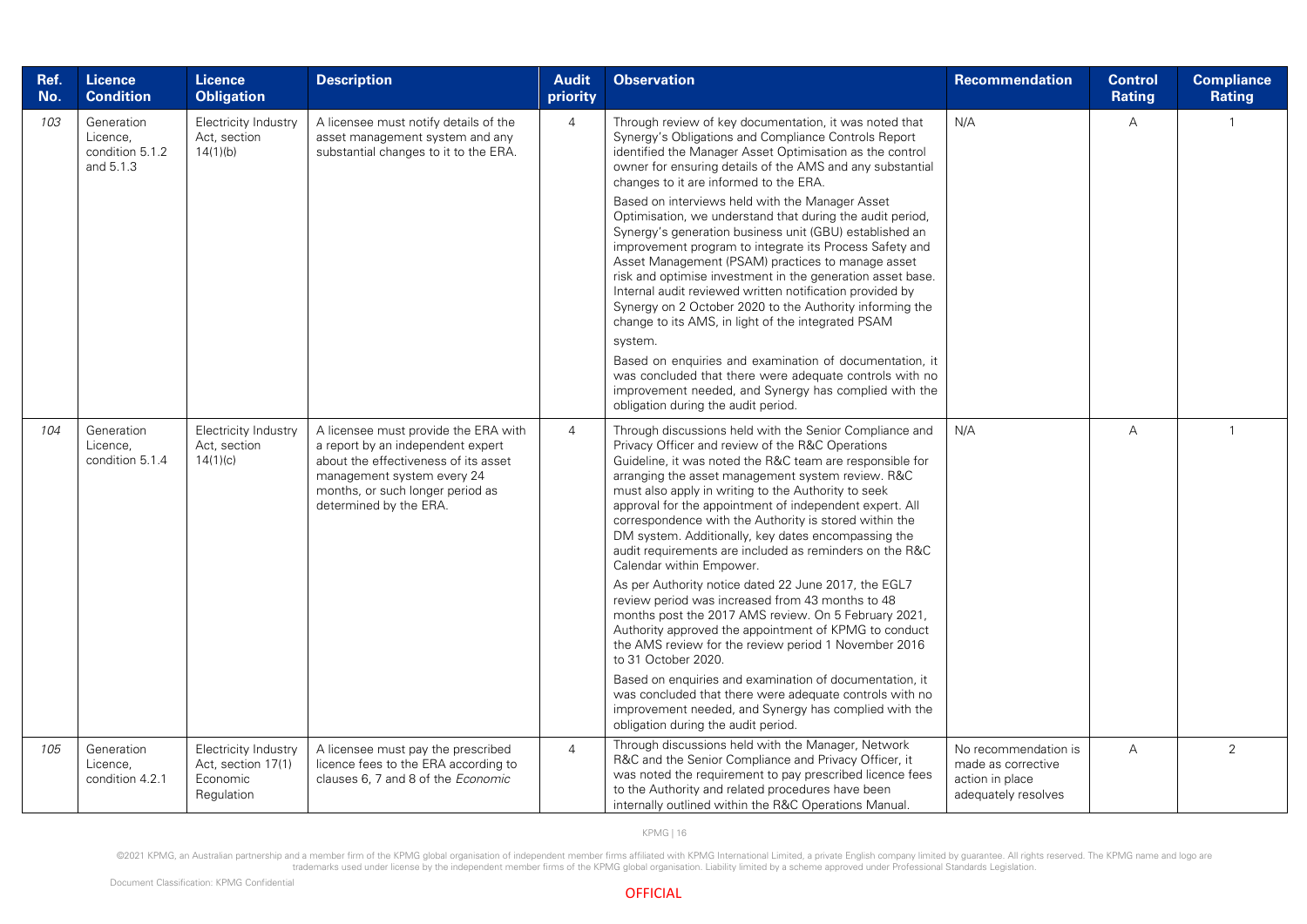| Ref.<br>No. | <b>Licence</b><br><b>Condition</b>        | <b>Licence</b><br><b>Obligation</b>                     | <b>Description</b>                                                                                                                                                                                                                                   | <b>Audit</b><br>priority | <b>Observation</b>                                                                                                                                                                                                                                                                                                                                                                                                                                                                                                                                                                                                                                                                                                                                                                                                                                                                                     | <b>Recommendation</b>                                                 | <b>Control</b><br><b>Rating</b> | <b>Compliance</b><br><b>Rating</b> |
|-------------|-------------------------------------------|---------------------------------------------------------|------------------------------------------------------------------------------------------------------------------------------------------------------------------------------------------------------------------------------------------------------|--------------------------|--------------------------------------------------------------------------------------------------------------------------------------------------------------------------------------------------------------------------------------------------------------------------------------------------------------------------------------------------------------------------------------------------------------------------------------------------------------------------------------------------------------------------------------------------------------------------------------------------------------------------------------------------------------------------------------------------------------------------------------------------------------------------------------------------------------------------------------------------------------------------------------------------------|-----------------------------------------------------------------------|---------------------------------|------------------------------------|
|             |                                           | Authority<br>(Licensing<br>Funding)<br>Regulations 2014 | <b>Regulation Authority (Licensing</b><br>Funding) Regulations 2014.                                                                                                                                                                                 |                          | Reminders about key dates have been pre-set on the R&C<br>Calendar within Empower. Separate due date reminders<br>now exist for both supplying the invoice data and payment<br>of the invoice.                                                                                                                                                                                                                                                                                                                                                                                                                                                                                                                                                                                                                                                                                                         | cause of non-<br>compliance identified<br>during the audit<br>period. |                                 |                                    |
|             |                                           |                                                         |                                                                                                                                                                                                                                                      |                          | During the audit period there were no breaches against<br>timely payment of the prescribed licence fees to the ERA.<br>However, on one occasion, Synergy did not submit its<br>generation capacity (standing charge data) by the due date<br>of 30 September 2019, constituting a breach of its licence<br>condition. (Standing data is used to calculate EGL7 licence<br>fees.) This supporting documentation, as required under<br>the EGL7, was provided to the Authority on 25 October<br>2019 to rectify the breach. Synergy self-reported this<br>within the 2020 Annual Compliance Report on 31 August<br>2020 and this was acknowledged by Authority on the<br>same day.                                                                                                                                                                                                                       |                                                                       |                                 |                                    |
|             |                                           |                                                         |                                                                                                                                                                                                                                                      |                          | Preventative measures were taken to reaffirm that<br>requests from the Authority are sent to both allocated<br>contacts within Synergy and that the secondary contact<br>on-forwards information to the primary as a reinforcing<br>control. Relevant staff were notified of the importance of<br>monitoring the R&C Calendar. Internal audit was not<br>aware of other breaches by Synergy during the audit<br>period, under this licence condition.                                                                                                                                                                                                                                                                                                                                                                                                                                                  |                                                                       |                                 |                                    |
|             |                                           |                                                         |                                                                                                                                                                                                                                                      |                          | Based on enquiries and examination of documentation, it<br>was concluded that there were adequate controls with no<br>improvement needed, however Synergy was non-<br>compliant with the obligation during the audit period,<br>resulting in a minor impact on customers or third parties.                                                                                                                                                                                                                                                                                                                                                                                                                                                                                                                                                                                                             |                                                                       |                                 |                                    |
| 106         | Generation<br>Licence,<br>condition 4.1.1 | Electricity Industry<br>Act, section 31(3)              | A licensee must take reasonable steps<br>to minimise the extent, or duration, of<br>any interruption, suspension or<br>restriction of the supply of electricity<br>due to an accident, emergency,<br>potential danger or other unavoidable<br>cause. | 2                        | Through discussions held with the Asset Strategy Lead<br>and examination of key internal documents, it was noted<br>that all plant incidents and associated forced outages are<br>tracked in the Loss of Availability and Generation Statistics<br>system (LAGS) which provides the population and duration<br>of forced outages. Incidents are input into Empower and<br>maintenance work orders are generated containing risk-<br>based priority ratings. A business continuity management<br>framework exists to minimise the duration of interruptions<br>and includes Crisis Response Plans, a Business Continuity<br>Manual, an Emergency Management Manual and site-<br>specific emergency response plans. The emergency<br>management manual outlines live drills, Emergency<br>Response Training and desktop training. Additionally,<br>Synergy typically operates its generating units below | N/A                                                                   | $\overline{A}$                  | $\mathbf{1}$                       |

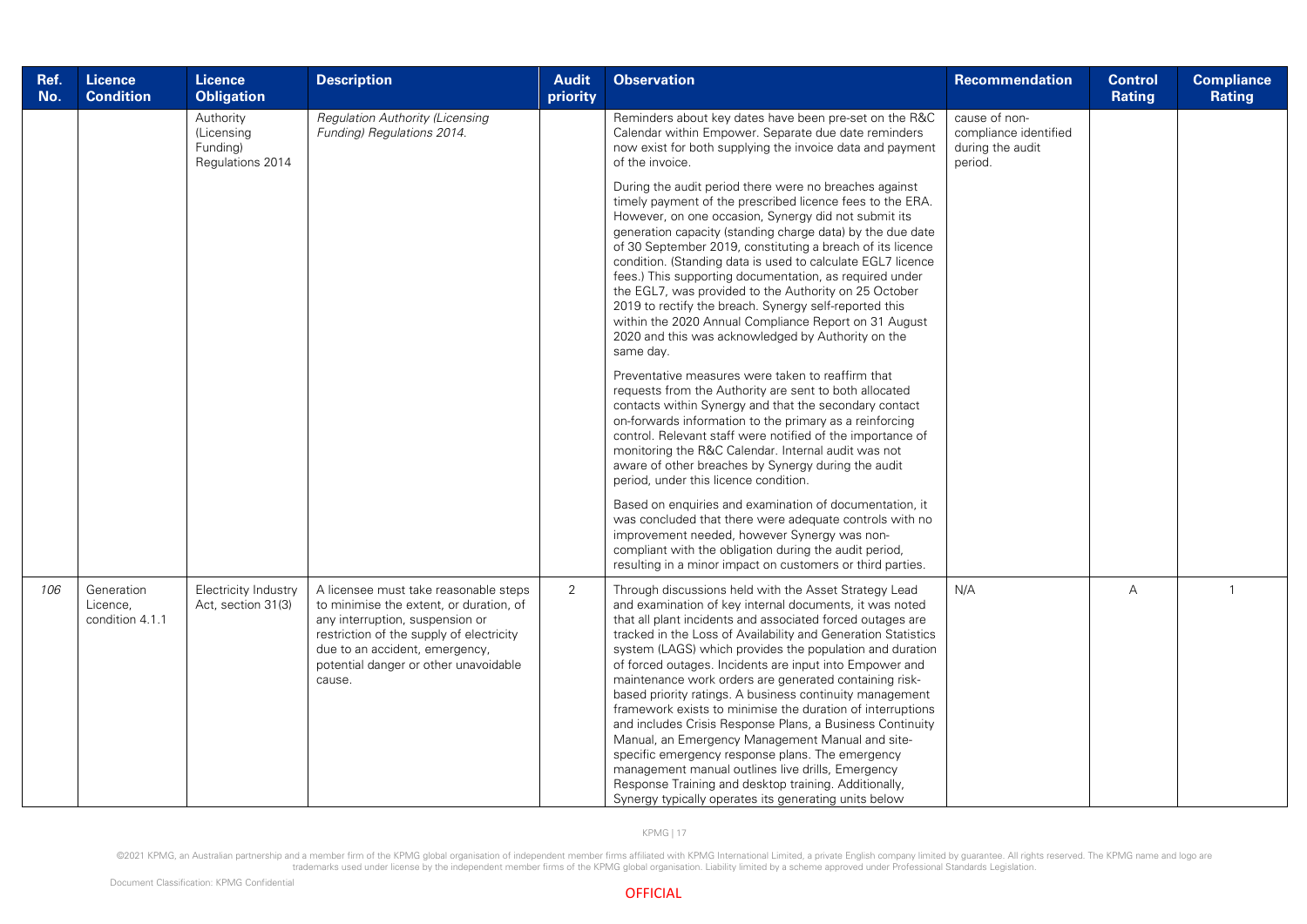| Ref.<br>No. | <b>Licence</b><br><b>Condition</b>         | <b>Licence</b><br><b>Obligation</b>               | <b>Description</b>                                                                                                                                                                                               | <b>Audit</b><br>priority | <b>Observation</b>                                                                                                                                                                                                                                                                                                                                                                                                                                                                                                                                                                                                                                                                                                                           | Recommendation | <b>Control</b><br>Rating | <b>Compliance</b><br>Rating |
|-------------|--------------------------------------------|---------------------------------------------------|------------------------------------------------------------------------------------------------------------------------------------------------------------------------------------------------------------------|--------------------------|----------------------------------------------------------------------------------------------------------------------------------------------------------------------------------------------------------------------------------------------------------------------------------------------------------------------------------------------------------------------------------------------------------------------------------------------------------------------------------------------------------------------------------------------------------------------------------------------------------------------------------------------------------------------------------------------------------------------------------------------|----------------|--------------------------|-----------------------------|
|             |                                            |                                                   |                                                                                                                                                                                                                  |                          | maximum such that additional usage required during<br>interruptions can be accommodated.<br>Sample based testing of five restrictions in supply was<br>conducted, and it was noted, through review of steps<br>recorded within LAGS, that Synergy took reasonable steps<br>to minimise the extent, or duration, of the interruptions,<br>restrictions and suspensions of the supply of electricity<br>due to an accident, emergency, potential danger or other<br>unavoidable cause.<br>Based on enquiries, examination of documentation,<br>walkthroughs, and sample testing, it was concluded that<br>there were adequate controls with no improvement<br>needed, and Synergy has complied with the obligation<br>during the audit period. |                |                          |                             |
| 107         | Generation<br>Licence.<br>condition 4.1.1  | <b>Electricity Industry</b><br>Act, section 41(6) | A licensee must pay the costs of<br>taking an interest in land or an<br>easement over land.                                                                                                                      | $\overline{4}$           | Based on enquiries held with the Manager, Network R&C,<br>corroborated with discussions with the Manager<br>Renewables Development (CBU) and the Senior Category<br>Manager - Property (FBS), it was concluded that, during<br>the audit period, Synergy had not taken an interest in land<br>or easement over land, and had not received<br>recommendation from the Minister(s) to do so under<br>Section 41(2) and (3) of the Act. Therefore, a control<br>assessment for this obligation was not performed and<br>cannot be rated for compliance.                                                                                                                                                                                         | N/A            | <b>NP</b>                | <b>NR</b>                   |
| 119         | Electricity<br>Industry Act,<br>section 11 | Generation<br>Licence, condition<br>4.3.1         | A licensee and any related body<br>corporate must maintain accounting<br>records that comply with the<br>Australian Accounting Standards<br>Board Standards or equivalent<br>International Accounting Standards. | $\overline{4}$           | The Office of the Auditor General (OAG) is responsible for<br>performing the independent audit of Synergy's annual<br>statutory accounts for compliance with Australian<br>Accounting Standards.<br>Review of Synergy's annual reports for year ending 30<br>June 2017, 30 June 2018, 30 June 2019 and 30 June<br>2020 noted the financial reports of the Group complied<br>with the Australian Accounting Standards.<br>Based on enquiries and examination of documentation, it<br>was concluded that a control assessment could not be<br>performed, however, Synergy has complied with the<br>obligation during the audit period.                                                                                                         | N/A            | <b>NP</b>                | $\overline{1}$              |
| 121         | Electricity<br>Industry Act,<br>section 11 | Generation<br>Licence, condition<br>5.3.2         | A licensee must comply, and require<br>its auditor to comply, with the ERA's<br>standard audit guidelines for a<br>performance audit.                                                                            | $\overline{4}$           | Through discussions held with the Manager, R&C, and<br>review of the R&C Operations Guideline, it was noted<br>R&C are responsible for ensuring the request for tender<br>specifies the appointed auditor must comply with the<br>Authority standard audit guidelines. R&C must also apply<br>in writing to the Authority to seek approval for the                                                                                                                                                                                                                                                                                                                                                                                           | N/A            | Α                        | $\overline{1}$              |

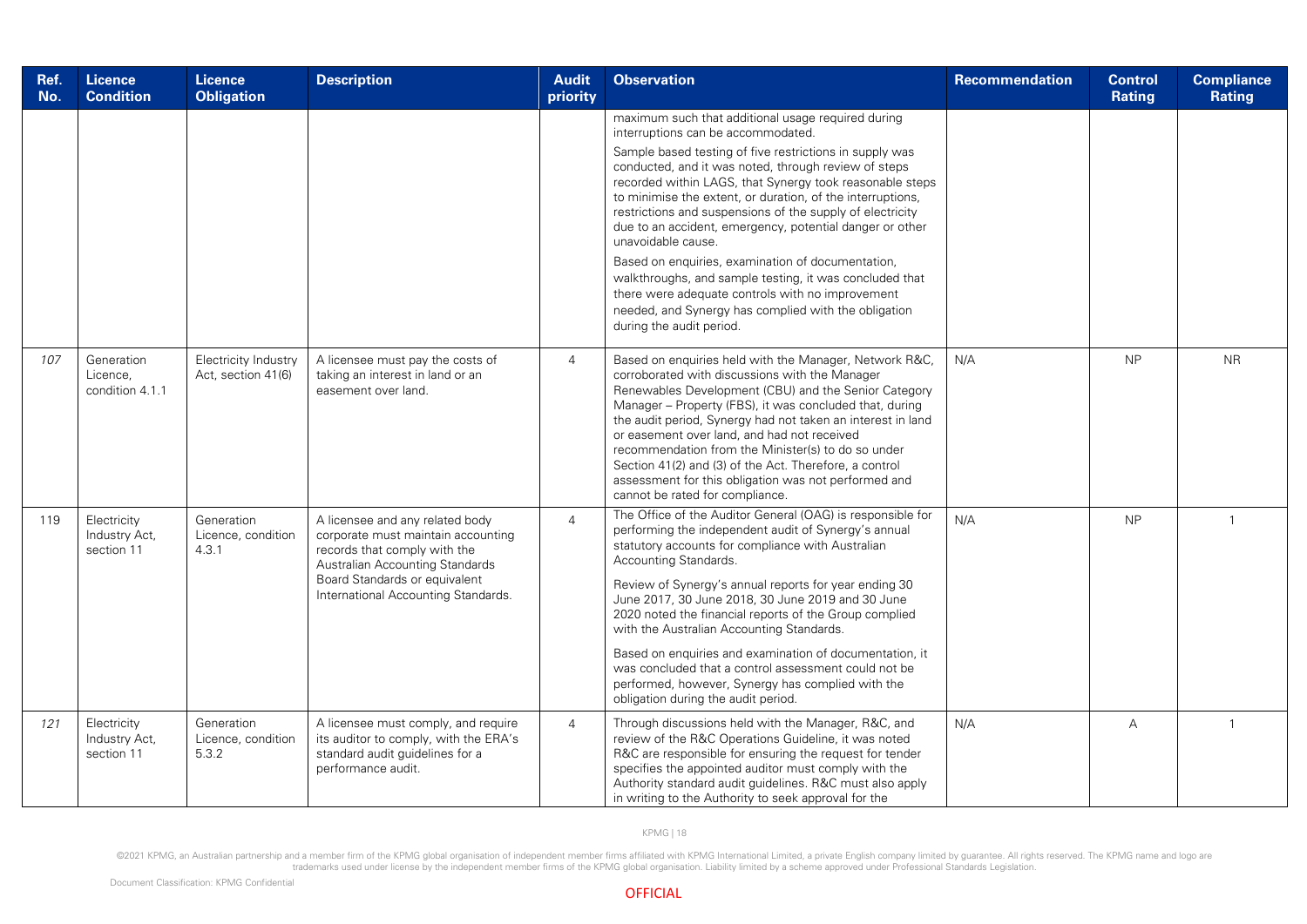| Ref.<br>No. | <b>Licence</b><br><b>Condition</b>         | <b>Licence</b><br><b>Obligation</b>       | <b>Description</b>                                                                                                                                                                                                         | <b>Audit</b><br>priority | <b>Observation</b>                                                                                                                                                                                                                                                                                                                                                                                                                                                                                                                                                                                                                                                                                                                                                                                                                                                                                                                                                                                                                                                                                                                                                                                         | <b>Recommendation</b> | Control<br><b>Rating</b> | <b>Compliance</b><br><b>Rating</b> |
|-------------|--------------------------------------------|-------------------------------------------|----------------------------------------------------------------------------------------------------------------------------------------------------------------------------------------------------------------------------|--------------------------|------------------------------------------------------------------------------------------------------------------------------------------------------------------------------------------------------------------------------------------------------------------------------------------------------------------------------------------------------------------------------------------------------------------------------------------------------------------------------------------------------------------------------------------------------------------------------------------------------------------------------------------------------------------------------------------------------------------------------------------------------------------------------------------------------------------------------------------------------------------------------------------------------------------------------------------------------------------------------------------------------------------------------------------------------------------------------------------------------------------------------------------------------------------------------------------------------------|-----------------------|--------------------------|------------------------------------|
|             |                                            |                                           |                                                                                                                                                                                                                            |                          | appointment of auditor and confirming that the guidelines<br>will be followed. All correspondence with the Authority is<br>stored within DM.<br>On 5 February 2021, the Authority approved the<br>appointment of KPMG to conduct the performance audit<br>for the audit period 1 November 2016 to 31 October 2020.<br>The audit plan was prepared in accordance with the ERA's<br>standard audit guidelines which was approved by the<br>Authority on 15 March 2021. KPMG also confirmed the<br>audit is to be conducted in line with the framework<br>outlined in the guidelines.<br>Based on enquiries and examination of documentation, it<br>was concluded that there were adequate controls with no<br>improvement needed, and Synergy has complied with the<br>obligation during the audit period.                                                                                                                                                                                                                                                                                                                                                                                                   |                       |                          |                                    |
| 122         | Electricity<br>Industry Act,<br>section 11 | Generation<br>Licence, condition<br>5.1.5 | A licensee must comply, and must<br>require the licensee's expert to<br>comply, with the relevant aspects of<br>the ERA's standard audit guidelines<br>for an asset management system<br>review.                           | $\overline{4}$           | Through discussions held with the Manager, R&C and<br>review of the R&C Operations Guideline, it was noted the<br>R&C team are responsible for ensuring the request for<br>tender specifies the appointed independent expert must<br>comply with the Authority standard audit guidelines. R&C<br>must also apply in writing to the Authority to seek<br>approval for the appointment of independent expert<br>whereby confirming that the guidelines will be followed.<br>All correspondence with the Authority is stored within the<br>DM system.<br>On 5 February 2021, the Authority approved the<br>appointment of KPMG to conduct the AMS review for the<br>review period 1 November 2016 to 31 October 2020. The<br>review plan was prepared in accordance with the ERA's<br>standard audit guidelines which was approved by the<br>Authority on 15 March 2021. KPMG also confirmed the<br>review is to be conducted in line with the framework<br>outlined in the guidelines.<br>Based on enquiries and examination of documentation, it<br>was concluded that there were adequate controls with no<br>improvement needed, and Synergy has complied with the<br>obligation during the audit period. | N/A                   | $\overline{A}$           | $\mathbf{1}$                       |
| 123         | Generation<br>Licence,<br>condition 4.4.1  | Electricity Industry<br>Act, section 11   | In the manner prescribed, a licensee<br>must notify the ERA, if it is under<br>external administration or if there is a<br>significant change in the<br>circumstances that the licence was<br>granted which may affect the | $\overline{4}$           | Through discussions held with the Manager, Network<br>R&C and review of published annual reports, it was<br>confirmed that Synergy were not under external<br>administration during the audit period. In the event of<br>material change in circumstances, Synergy must report<br>relevant information to the Authority under its Licence<br>condition 4.4. Any future changes beyond a reasonable                                                                                                                                                                                                                                                                                                                                                                                                                                                                                                                                                                                                                                                                                                                                                                                                         | N/A                   | $\overline{A}$           | $\mathbf{1}$                       |

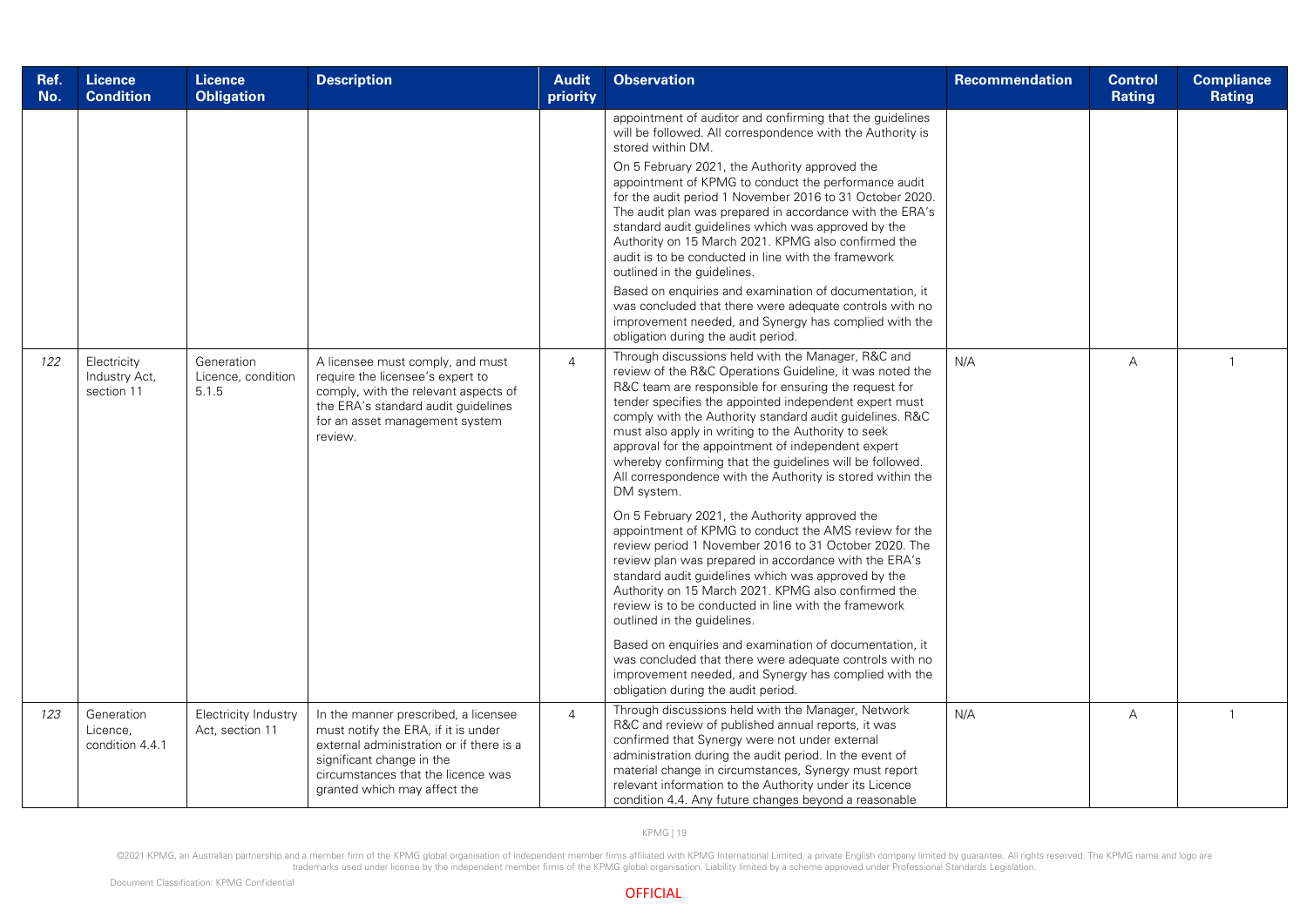| Ref.<br>No. | <b>Licence</b><br><b>Condition</b>        | <b>Licence</b><br><b>Obligation</b>     | <b>Description</b>                                                                                                                                                                     | <b>Audit</b><br>priority | <b>Observation</b>                                                                                                                                                                                                                                                                                                                                                                                                                                                                                                                                                                                                                                                                                                                                                                                                                                                                                                                                                                                                                                                                                                                                                                                                                                                                                                                                                                               | Recommendation | <b>Control</b><br>Rating | <b>Compliance</b><br><b>Rating</b> |
|-------------|-------------------------------------------|-----------------------------------------|----------------------------------------------------------------------------------------------------------------------------------------------------------------------------------------|--------------------------|--------------------------------------------------------------------------------------------------------------------------------------------------------------------------------------------------------------------------------------------------------------------------------------------------------------------------------------------------------------------------------------------------------------------------------------------------------------------------------------------------------------------------------------------------------------------------------------------------------------------------------------------------------------------------------------------------------------------------------------------------------------------------------------------------------------------------------------------------------------------------------------------------------------------------------------------------------------------------------------------------------------------------------------------------------------------------------------------------------------------------------------------------------------------------------------------------------------------------------------------------------------------------------------------------------------------------------------------------------------------------------------------------|----------------|--------------------------|------------------------------------|
|             |                                           |                                         | licensee's ability to meet its<br>obligations.                                                                                                                                         |                          | horizon are reported at a more relevant time to the<br>Authority by way of reminders set up within the R&C<br>calendar in Empower.                                                                                                                                                                                                                                                                                                                                                                                                                                                                                                                                                                                                                                                                                                                                                                                                                                                                                                                                                                                                                                                                                                                                                                                                                                                               |                |                          |                                    |
|             |                                           |                                         |                                                                                                                                                                                        |                          | Discussions with the Senior Compliance and Privacy<br>Officer determined that during the audit period, there was<br>one instance where Synergy was subject to a significant<br>change in circumstances. Review of the advice provided<br>to Authority on 25 September 2018 regarding changes to<br>its nameplate capacity confirmed that Synergy was<br>compliant in reporting significant changes in the<br>circumstances under which the licence was granted.                                                                                                                                                                                                                                                                                                                                                                                                                                                                                                                                                                                                                                                                                                                                                                                                                                                                                                                                  |                |                          |                                    |
|             |                                           |                                         |                                                                                                                                                                                        |                          | Based on enquiries and examination of documentation, it<br>was concluded that there were adequate controls with no<br>improvement needed, and Synergy has complied with the<br>obligation during the audit period.                                                                                                                                                                                                                                                                                                                                                                                                                                                                                                                                                                                                                                                                                                                                                                                                                                                                                                                                                                                                                                                                                                                                                                               |                |                          |                                    |
| 124         | Generation<br>Licence,<br>condition 4.5.1 | Electricity Industry<br>Act, section 11 | A licensee must provide the ERA, in<br>the manner prescribed, with any<br>information that the ERA requires in<br>connection with its functions under<br>the Electricity Industry Act. | $\overline{4}$           | Through discussions held with the Senior Compliance and<br>Privacy Officer and the Manager, Network R&C, it was<br>noted the R&C team are responsible for ensuing all<br>correspondence with Authority are saved onto the DM<br>system. When requests are made by ERA, a Synergy<br>representative is assigned as the request owner and is<br>responsible for managing the request. A R&C calendar<br>entry is manually entered into Empower, specifying the<br>deadline, accountable party and actions required, including<br>milestones such as stage-gate for data collation, approval<br>and submission.<br>Discussions held with the Senior Compliance and Privacy<br>Officer confirmed that, throughout the audit period, there<br>were no formal requests for information in relation to<br>EGL7 under obligation 124 sent by the Authority except<br>for notifications provided in relation to timing of the asset<br>management system review and performance audits,<br>requests for updates to generation licence EGL7 post<br>audit implementation plans and post review<br>implementation plans as well as confirmation of receipt of<br>annual compliance reports. It was noted Synergy<br>responded in the manner prescribed with information<br>required by the Authority as per notification received by<br>Synergy.<br>Based on enquiries and examination of documentation, it | N/A            | $\overline{A}$           | <b>NR</b>                          |
|             |                                           |                                         |                                                                                                                                                                                        |                          | was concluded that there were adequate controls with no<br>improvement needed, however no relevant activity                                                                                                                                                                                                                                                                                                                                                                                                                                                                                                                                                                                                                                                                                                                                                                                                                                                                                                                                                                                                                                                                                                                                                                                                                                                                                      |                |                          |                                    |

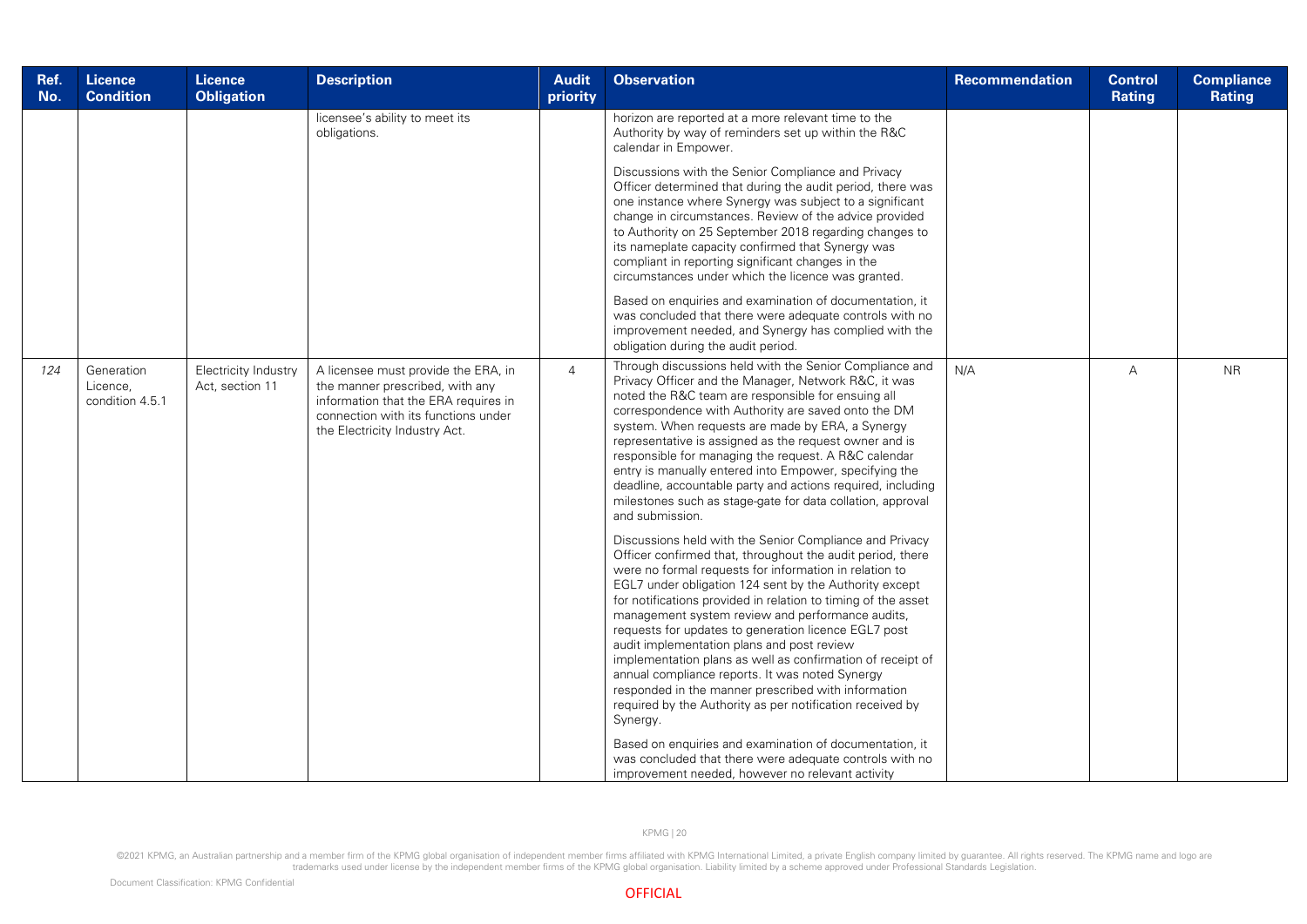| Ref.<br>No. | <b>Licence</b><br><b>Condition</b>                     | <b>Licence</b><br><b>Obligation</b>                      | <b>Description</b>                                                                                                                                                                                                                                                                                                                                    | <b>Audit</b><br>priority | <b>Observation</b>                                                                                                                                                                                                                                                                                                                                                                                                                                                                                                                                                                                                                                                                                                                                                                     | <b>Recommendation</b> | <b>Control</b><br>Rating | <b>Compliance</b><br>Rating |
|-------------|--------------------------------------------------------|----------------------------------------------------------|-------------------------------------------------------------------------------------------------------------------------------------------------------------------------------------------------------------------------------------------------------------------------------------------------------------------------------------------------------|--------------------------|----------------------------------------------------------------------------------------------------------------------------------------------------------------------------------------------------------------------------------------------------------------------------------------------------------------------------------------------------------------------------------------------------------------------------------------------------------------------------------------------------------------------------------------------------------------------------------------------------------------------------------------------------------------------------------------------------------------------------------------------------------------------------------------|-----------------------|--------------------------|-----------------------------|
|             |                                                        |                                                          |                                                                                                                                                                                                                                                                                                                                                       |                          | occurred during the audit period, therefore the obligation<br>is not rated.                                                                                                                                                                                                                                                                                                                                                                                                                                                                                                                                                                                                                                                                                                            |                       |                          |                             |
| 125         | Generation<br>Licence,<br>condition 3.8.1<br>and 3.8.2 | <b>Electricity Industry</b><br>Act, section 11           | A licensee must publish any<br>information as directed by the ERA to<br>publish, within the timeframes<br>specified.                                                                                                                                                                                                                                  | $\overline{4}$           | Through discussions held with the Senior Compliance and<br>Privacy Officer, it was noted, should a request be made by<br>the Authority to publish any required information, it would<br>be addressed to the CEO, whose personal assistant would<br>on-forward the request to the R&C team.<br>Discussions held with the Senior Compliance and Privacy<br>Officer confirmed that, throughout the audit period, there<br>were no requests to publish information in relation to<br>EGL7 sent by the ERA.<br>Based on enquiries, it was concluded that there were<br>adequate controls with no improvement needed, however<br>no relevant activity occurred during the audit period,<br>therefore the obligation is not rated.                                                            | N/A                   | $\mathsf A$              | <b>NR</b>                   |
| 126         | Generation<br>Licence,<br>condition 3.7.1              | Electricity Industry<br>Act, section 11                  | All notices must be in writing, unless<br>otherwise specified.                                                                                                                                                                                                                                                                                        | $\overline{4}$           | Through discussions with the Manager, Network R&C and<br>review of the R&C Operations Guideline (Section 17), it<br>was noted that Synergy receives and responds to all<br>enquiries in writing unless otherwise instructed. Synergy<br>maintains records on the DM system to evidence key<br>communications which are made with the Authority by<br>post or email<br>It was confirmed with the Senior Compliance and Privacy<br>Officer that, throughout the audit period, all notices were<br>made in writing unless otherwise specified.<br>Based on enquiries and examination of records stored on<br>the DM system, it was concluded that there were<br>adequate controls with no improvement needed, and<br>Synergy has complied with the obligation during the audit<br>period. | N/A                   | A                        | $\overline{1}$              |
| 324         | Generation<br>Licence,<br>condition 4.1.1              | Electricity Industry<br>Metering Code,<br>clause 3.3B    | If a user is aware of bi-directional<br>electricity flows at a metering point<br>that was not previously subject to a bi-<br>directional flows or any changes in a<br>customer's or user's circumstances in<br>a metering point that will result in bi-<br>directional flows, the user must notify<br>the network operator within 2<br>business days. | $\overline{4}$           | Based on enquiries held with the Manager, Network R&C<br>and the Senior Asset Engineer, GBU it was concluded that<br>Synergy has not become aware of bi-directional electricity<br>flows at a metering point that was previously not subject<br>to bi-directional flows or other changes in circumstance,<br>during the audit period. Therefore, a control assessment<br>for this obligation was not performed and cannot be rated<br>for compliance.                                                                                                                                                                                                                                                                                                                                  | N/A                   | <b>NP</b>                | <b>NR</b>                   |
| 339         | Generation<br>Licence.<br>condition 4.1.1              | Electricity Industry<br>Metering Code,<br>clause 3.11(3) | A Code participant who becomes<br>aware of an outage or malfunction of a<br>metering installation must advise the                                                                                                                                                                                                                                     | $\overline{4}$           | Based on enquiries held with the Manager, Network R&C<br>and a Trading Analyst (WBU), it was concluded that<br>Synergy had not become aware of an outage or                                                                                                                                                                                                                                                                                                                                                                                                                                                                                                                                                                                                                            | N/A                   | <b>NP</b>                | <b>NR</b>                   |

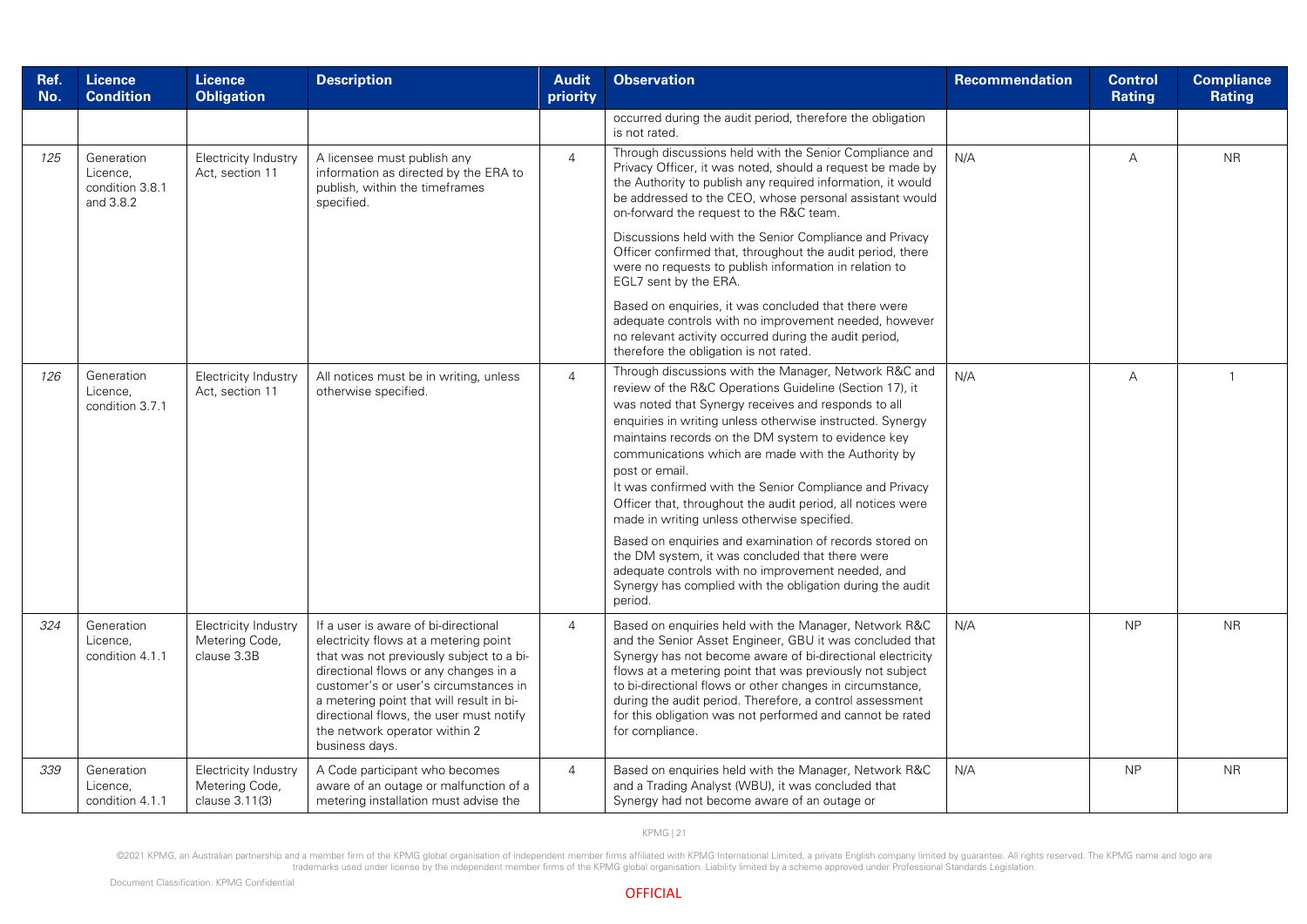| Ref.<br>No. | <b>Licence</b><br><b>Condition</b>        | <b>Licence</b><br><b>Obligation</b>                       | <b>Description</b>                                                                                                                                                                                                                                                                                                               | <b>Audit</b><br>priority | <b>Observation</b>                                                                                                                                                                                                                                                                                                                                                                                                                                                                                                                                                                                                                                                                                                                                                                                                                                                                                                                                   | Recommendation | <b>Control</b><br>Rating | <b>Compliance</b><br>Rating |
|-------------|-------------------------------------------|-----------------------------------------------------------|----------------------------------------------------------------------------------------------------------------------------------------------------------------------------------------------------------------------------------------------------------------------------------------------------------------------------------|--------------------------|------------------------------------------------------------------------------------------------------------------------------------------------------------------------------------------------------------------------------------------------------------------------------------------------------------------------------------------------------------------------------------------------------------------------------------------------------------------------------------------------------------------------------------------------------------------------------------------------------------------------------------------------------------------------------------------------------------------------------------------------------------------------------------------------------------------------------------------------------------------------------------------------------------------------------------------------------|----------------|--------------------------|-----------------------------|
|             |                                           |                                                           | network operator as soon as<br>practicable.                                                                                                                                                                                                                                                                                      |                          | malfunction of a metering installation during the audit<br>period. Therefore, a control assessment for this obligation<br>was not performed and cannot be rated for compliance.                                                                                                                                                                                                                                                                                                                                                                                                                                                                                                                                                                                                                                                                                                                                                                      |                |                          |                             |
| 371         | Generation<br>Licence,<br>condition 4.1.1 | Electricity Industry<br>Metering Code,<br>clause $4.4(1)$ | If there is a discrepancy between<br>energy data held in a metering<br>installation and in the metering<br>database, the affected Code<br>participants and the network operator<br>must liaise to determine the most<br>appropriate way to resolve the<br>discrepancy.                                                           | 5                        | Through discussions with the Manager, Network R&C and<br>a Trading Analyst (WBU), it was confirmed that Synergy<br>did not have any issues in relation to discrepancies<br>between energy data in a metering installation and the<br>metering database.<br>Based on enquiries held with the Manager, R&C and a<br>Trading Analyst (WBU), it was concluded that Synergy had<br>not become aware of any discrepancies between energy<br>data held in a metering installation and in the metering<br>database during the audit period. Therefore, a control<br>assessment for this obligation was not performed and<br>cannot be rated for compliance.                                                                                                                                                                                                                                                                                                  |                | <b>NP</b>                | <b>NR</b>                   |
| 372         | Generation<br>Licence,<br>condition 4.1.1 | Electricity Industry<br>Metering Code,<br>clause 4.5(1)   | A Code participant must not knowingly<br>permit the registry to be materially<br>inaccurate.                                                                                                                                                                                                                                     | 5                        | Through discussions with the Manager, Network R&C it<br>was noted that the standing data within the registry is<br>defined by clause 4.3 of the Metering Code to encompass<br>a list of elements the network operator has visibility of. As<br>such, without knowledge of the network operator's<br>procedures for validating standing data it is unlikely for<br>Synergy to become aware of inaccuracies. WBU staff are<br>aware of their obligations to notify the network operator of<br>inaccuracies in the registry and the error has not been<br>detected.<br>It was confirmed with a Trading Analyst (WBU) that,<br>throughout the audit period, Synergy did not knowingly<br>permit the registry to be materially inaccurate.<br>Based on enquiries and examination of documentation, it<br>was concluded that a control assessment could not be<br>performed, however, Synergy has complied with the<br>obligation during the audit period. | N/A            | <b>NP</b>                |                             |
| 373         | Generation<br>Licence,<br>condition 4.1.1 | Electricity Industry<br>Metering Code,<br>clause 4.5(2)   | Subject to subclause 5.19(6), if a Code<br>participant, other than a network<br>operator, becomes aware of a change<br>to, or inaccuracy in, an item of<br>standing data in the registry, then it<br>must notify the network operator and<br>provide details of the change or<br>inaccuracy within the timeframes<br>prescribed. | $\overline{4}$           | Through discussions with the Manager, Network R&C and<br>a Senior Asset Engineer, GBU it was determined that<br>Synergy has no visibility over practices that the network<br>operator uses to validate data and hence the possibility of<br>Synergy becoming aware of inaccuracies in standing data<br>is unlikely. WBU staff are aware of their obligations to<br>notify the network operator should they become aware of<br>a change to, or inaccuracy in, an item of standing data in<br>the registry.<br>Discussions with a Trading Analyst (WBU) determined<br>that, during the audit period, WBU staff identified one                                                                                                                                                                                                                                                                                                                          | N/A            | <b>NP</b>                |                             |

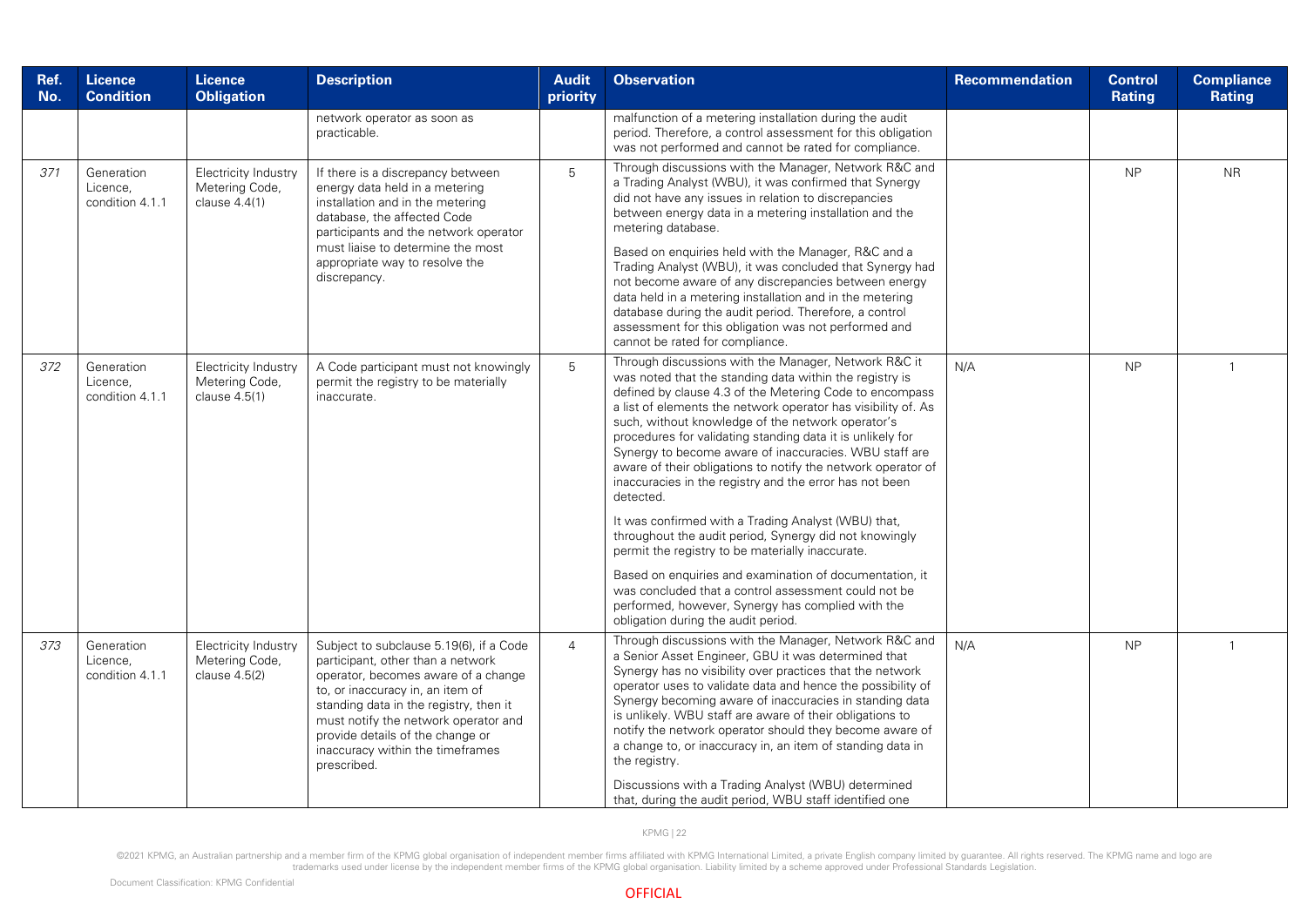| Ref.<br>No. | <b>Licence</b><br><b>Condition</b>        | <b>Licence</b><br><b>Obligation</b>                       | <b>Description</b>                                                                                                                                                                                                                                                                    | <b>Audit</b><br>priority | <b>Observation</b>                                                                                                                                                                                                                                                                                                                                                                                                                                                                                                                                                                                                                                                                                                                                                                                                                 | <b>Recommendation</b> | <b>Control</b><br>Rating | <b>Compliance</b><br>Rating |
|-------------|-------------------------------------------|-----------------------------------------------------------|---------------------------------------------------------------------------------------------------------------------------------------------------------------------------------------------------------------------------------------------------------------------------------------|--------------------------|------------------------------------------------------------------------------------------------------------------------------------------------------------------------------------------------------------------------------------------------------------------------------------------------------------------------------------------------------------------------------------------------------------------------------------------------------------------------------------------------------------------------------------------------------------------------------------------------------------------------------------------------------------------------------------------------------------------------------------------------------------------------------------------------------------------------------------|-----------------------|--------------------------|-----------------------------|
|             |                                           |                                                           |                                                                                                                                                                                                                                                                                       |                          | instance where an item of standing data was inaccurate as<br>result of an incorrect assignment of meter number to the<br>National Meter Identifier (NMI) when the network operator<br>conducted a meter change out on 17 May 2017. This error<br>was identified from the standing data registry on the 28<br>July 2021 and following a review of the data, Synergy<br>advised Western Power of the discrepancy through email,<br>and a request on the Western Power Metering Portal<br>(METRON) on the next business day (31 Jul 2021), thus<br>within the timeframes prescribed under Section 4.5(2) of<br>the Code (i.e. no later than 2 business days).<br>Based on enquiries and examination of documentation, it<br>was concluded that a control assessment could not be<br>performed, however, Synergy has complied with the |                       |                          |                             |
| 388         | Generation<br>Licence,<br>condition 4.1.1 | Electricity Industry<br>Metering Code,<br>clause $5.4(2)$ | A user must, when reasonably<br>requested by a network operator,<br>assist the network operator to comply<br>with the network operator's obligation<br>under subclause 5.4(1).                                                                                                        | $\overline{4}$           | obligation during the audit period.<br>Based on enquiries held with the Manager, Network R&C<br>and a Senior Asset Engineer, GBU it was concluded that,<br>during the audit period, Synergy had not been requested<br>by Western Power to assist in reading the meters at least<br>once in a 12 month period under subclause 5.4(1).<br>Therefore, a control assessment for this obligation was<br>not performed and cannot be rated for compliance.                                                                                                                                                                                                                                                                                                                                                                               | N/A                   | <b>NP</b>                | <b>NR</b>                   |
| 401         | Generation<br>Licence.<br>condition 4.1.1 | Electricity Industry<br>Metering Code,<br>clause 5.16     | If a user collects or receives energy<br>data from a metering installation, then<br>the user must provide the network<br>operator with the energy data (in<br>accordance with the communication<br>rules) within the timeframes<br>prescribed.                                        | $\overline{4}$           | Based on enquiries held with the Manager, Network R&C<br>and a Senior Asset Engineer, GBU it was concluded that<br>Synergy had not collected or received energy data from a<br>metering installation during the audit period. Therefore, a<br>control assessment for this obligation was not performed<br>and cannot be rated for compliance.                                                                                                                                                                                                                                                                                                                                                                                                                                                                                      | N/A                   | <b>NP</b>                | <b>NR</b>                   |
| 405         | Generation<br>Licence.<br>condition 4.1.1 | Electricity Industry<br>Metering Code,<br>clause 5.18     | If a user collects or receives<br>information regarding a change in the<br>energisation status of a metering point<br>then the user must provide the<br>network operator with the prescribed<br>information, including the stated<br>attributes, within the timeframes<br>prescribed. | $\overline{4}$           | Based on enquiries held with the Manager, Network R&C<br>and a Senior Asset Engineer, GBU it was concluded that<br>Synergy had not collected or received information<br>regarding a change in the energisation status of a<br>metering point during the audit period. Therefore, a control<br>assessment for this obligation was not performed and<br>cannot be rated for compliance.                                                                                                                                                                                                                                                                                                                                                                                                                                              | N/A                   | <b>NP</b>                | <b>NR</b>                   |
| 416         | Generation<br>Licence,<br>condition 4.1.1 | Electricity Industry<br>Metering Code,<br>clause 5.21(5)  | A Code participant must not request a<br>test or audit under subclause 5.21(1)<br>unless the Code participant is a user<br>and the test or audit relates to a time<br>or times at which the user was the<br>current user, or the Code participant is                                  | $\overline{4}$           | Through discussions held with a Trading Analyst (WBU), it<br>was determined that tests and audits are requested under<br>the model Service Level Agreement (SLA) through<br>Western Power's metering portal. Western Power's<br>metering portal only permits requests in relation to<br>connection points where Synergy is the current user, or                                                                                                                                                                                                                                                                                                                                                                                                                                                                                    | N/A                   | A                        | <b>NR</b>                   |

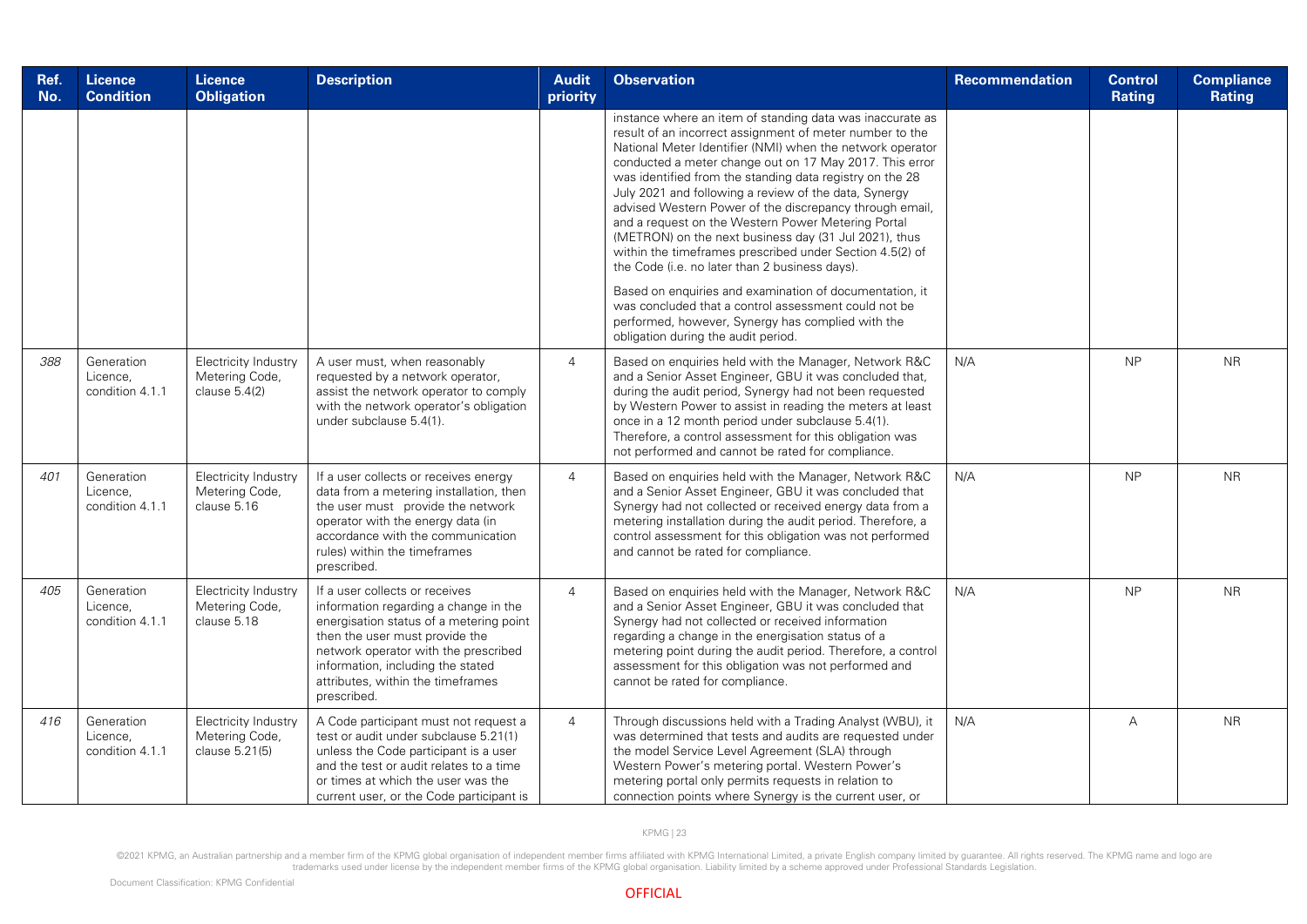| Ref.<br>No. | Licence<br><b>Condition</b>               | <b>Licence</b><br><b>Obligation</b>                       | <b>Description</b>                                                                                                                                        | <b>Audit</b><br>priority | <b>Observation</b>                                                                                                                                                                                                                                                                                                                                                                                                                                                                                                                                                                                                    | Recommendation | <b>Control</b><br>Rating | <b>Compliance</b><br><b>Rating</b> |
|-------------|-------------------------------------------|-----------------------------------------------------------|-----------------------------------------------------------------------------------------------------------------------------------------------------------|--------------------------|-----------------------------------------------------------------------------------------------------------------------------------------------------------------------------------------------------------------------------------------------------------------------------------------------------------------------------------------------------------------------------------------------------------------------------------------------------------------------------------------------------------------------------------------------------------------------------------------------------------------------|----------------|--------------------------|------------------------------------|
|             |                                           |                                                           | the Independent Market Operator<br>(IMO).                                                                                                                 |                          | during the period where Synergy was the current user.<br>Log in details to Western Power's metering portal are<br>restricted to members of the WBU trading team only.<br>It was confirmed with the Trading Analyst (WBU) that<br>Synergy had not made a request to test or audit a<br>metering installation during the audit period.                                                                                                                                                                                                                                                                                  |                |                          |                                    |
|             |                                           |                                                           |                                                                                                                                                           |                          | Based on enquiries and examination of documentation, it<br>was concluded that there were adequate controls with no<br>improvement needed, however no relevant activity<br>occurred during the audit period, therefore the obligation<br>is not rated.                                                                                                                                                                                                                                                                                                                                                                 |                |                          |                                    |
| 417         | Generation<br>Licence,<br>condition 4.1.1 | Electricity Industry<br>Metering Code,<br>clause 5.21(6)  | A Code participant must not make a<br>request under subclause 5.21(1) that<br>is inconsistent with any access<br>arrangement or agreement.                | $\overline{4}$           | Through discussions with held a Trading Analyst (WBU), it<br>was determined that tests and audits are requested under<br>the model SLA through Western Power's metering portal.<br>Only requests that are consistent with Synergy's<br>Electricity Transfer Access Contract are permitted. Log in<br>details to Western Power's metering portal are restricted<br>to members of the WBU trading team only.                                                                                                                                                                                                            | N/A            | $\overline{A}$           | <b>NR</b>                          |
|             |                                           |                                                           |                                                                                                                                                           |                          | It was confirmed with the Trading Analyst (WBU) that<br>Synergy had not made a request for a metering installation<br>test or audit during the audit period.                                                                                                                                                                                                                                                                                                                                                                                                                                                          |                |                          |                                    |
|             |                                           |                                                           |                                                                                                                                                           |                          | Based on enquiries and examination of documentation, it<br>was concluded that there were adequate controls with no<br>improvement needed, however no relevant activity<br>occurred during the audit period, therefore the obligation<br>is not rated.                                                                                                                                                                                                                                                                                                                                                                 |                |                          |                                    |
| 448         | Generation<br>Licence,<br>condition 4.1.1 | Electricity Industry<br>Metering Code,<br>clause $6.1(2)$ | A user must, in relation to a network<br>on which it has an access contract.<br>comply with the rules, procedures,<br>agreements and criteria prescribed. | $\overline{4}$           | Through discussions with the Manager, Network R&C and<br>a Senior Asset Engineer, GBU and examination of the<br>model SLA with the network operator, it was determined<br>that obligations in relation to the EGL7 licence are limited<br>to communication requirements and the payment of<br>service fees. The quarterly production meeting charter<br>addresses communication rules and compliance<br>requirements to this obligation. Further training is provided<br>through Synergy's online training platform (Enlighten) to<br>relevant employees.<br>It was confirmed with the Senior Asset Engineer GBU that | N/A            | А                        | $\overline{1}$                     |
|             |                                           |                                                           |                                                                                                                                                           |                          | Synergy was in compliance with the rules, procedures,<br>agreements and criteria prescribed in relation to the<br>network on which it has an access contract.                                                                                                                                                                                                                                                                                                                                                                                                                                                         |                |                          |                                    |
|             |                                           |                                                           |                                                                                                                                                           |                          | Based on enquiries and examination of documentation, it<br>was concluded that there were adequate controls with no                                                                                                                                                                                                                                                                                                                                                                                                                                                                                                    |                |                          |                                    |

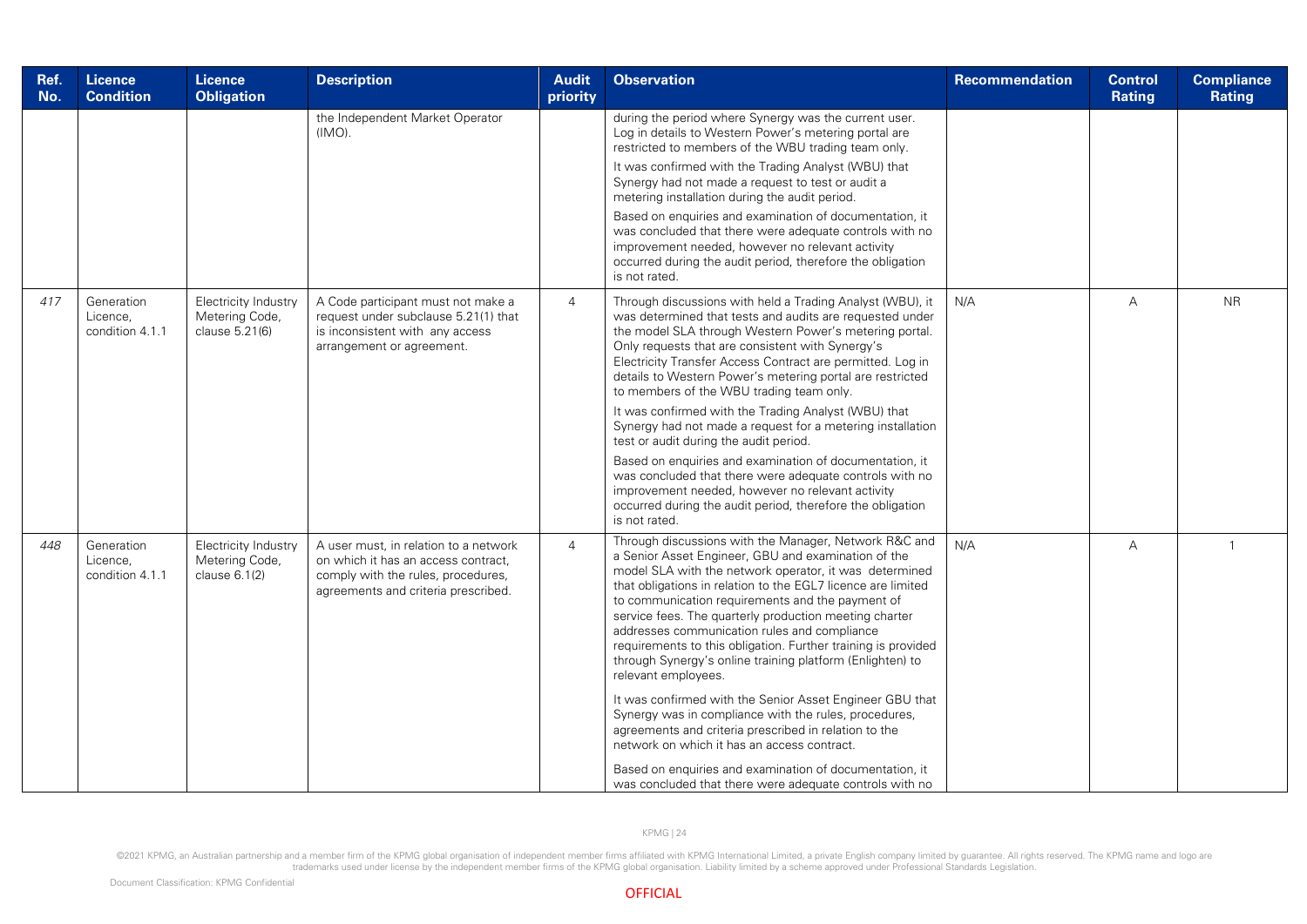| Ref.<br>No. | <b>Licence</b><br><b>Condition</b>        | <b>Licence</b><br><b>Obligation</b>                     | <b>Description</b>                                                                                                                                                                                                                                                                      | <b>Audit</b><br>priority | <b>Observation</b>                                                                                                                                                                                                                                                                                                                                                                                                                                                                                                                                                                                                                                                                                                                                                                | <b>Recommendation</b> | <b>Control</b><br><b>Rating</b> | <b>Compliance</b><br>Rating |
|-------------|-------------------------------------------|---------------------------------------------------------|-----------------------------------------------------------------------------------------------------------------------------------------------------------------------------------------------------------------------------------------------------------------------------------------|--------------------------|-----------------------------------------------------------------------------------------------------------------------------------------------------------------------------------------------------------------------------------------------------------------------------------------------------------------------------------------------------------------------------------------------------------------------------------------------------------------------------------------------------------------------------------------------------------------------------------------------------------------------------------------------------------------------------------------------------------------------------------------------------------------------------------|-----------------------|---------------------------------|-----------------------------|
|             |                                           |                                                         |                                                                                                                                                                                                                                                                                         |                          | improvement needed, and Synergy has complied with the<br>obligation during the audit period.                                                                                                                                                                                                                                                                                                                                                                                                                                                                                                                                                                                                                                                                                      |                       |                                 |                             |
| 451         | Generation<br>Licence.<br>condition 4.1.1 | Electricity Industry<br>Metering Code,<br>clause 7.2(1) | Code participants must use<br>reasonable endeavours to ensure that<br>they can send and receive a notice by<br>post, facsimile and electronic<br>communication and must notify the<br>network operator of a telephone<br>number for voice communication in<br>connection with the Code. | 5                        | Through discussions held with the Manager, Network<br>R&C and a Trading Analyst (WBU), it was noted that an<br>authorised officer is assigned to receive communications.<br>Should the officer become unavailable, the communication<br>will be redirected to an appropriate person, and an<br>automatic email reply sent advising of alternative contact<br>details.<br>It was confirmed with a Trading Analyst (WBU) that,<br>throughout the audit period, Synergy used reasonable<br>endeavours to ensure that they can be contacted by post,<br>facsimile and electronic communications.<br>Based on enguiries, it was concluded that there were<br>adequate controls with no improvement needed, and<br>Synergy has complied with the obligation during the audit<br>period. | N/A                   | A                               |                             |
| 453         | Generation<br>Licence,<br>condition 4.1.1 | Electricity Industry<br>Metering Code,<br>clause 7.2(4) | If requested by a network operator<br>with whom it has entered into an<br>access contract, the Code participant<br>must notify its contact details to a<br>network operator within 3 business<br>days after the request.                                                                | 3                        | Through discussions held with the Manager, Network<br>R&C and a Trading Analyst (WBU), it was noted Synergy<br>has not received a request from the network operator for<br>Synergy's contact details during the audit period.<br>Based on enquiries, examination of documentation, and<br>walkthroughs, it was concluded that the network operator<br>has not requested contact details from Synergy.<br>Therefore, a control assessment for this obligation was<br>not performed and cannot be rated for compliance.                                                                                                                                                                                                                                                             | N/A                   | <b>NP</b>                       | <b>NR</b>                   |
| 454         | Generation<br>Licence.<br>condition 4.1.1 | Electricity Industry<br>Metering Code,<br>clause 7.2(5) | A Code participant must notify any<br>affected network operator of any<br>change to the contact details it<br>notified to the network operator under<br>subclause 7.2(4) at least 3 business<br>days before the change takes effect.                                                    | 3                        | Through discussions held with a WBU Trading Analyst, it<br>was noted, during the audit period, there were no changes<br>in Synergy's physical address, email address, facsimile<br>address or phone number.<br>Based on enquiries, examination of documentation, and<br>walkthroughs, it was concluded that Synergy did not have<br>any change in its contact details. Therefore, a control<br>assessment for this obligation was not performed and<br>cannot be rated for compliance.                                                                                                                                                                                                                                                                                            | N/A                   | <b>NP</b>                       | <b>NR</b>                   |
| 455         | Generation<br>Licence.<br>condition 4.1.1 | Electricity Industry<br>Metering Code,<br>clause 7.5    | A Code participant must subject to<br>subclauses 5.17A and 7.6 not<br>disclose, or permit the disclosure of,<br>confidential information provided to it<br>under or in connection with the Code<br>and may only use or reproduce<br>confidential information for the                    | $\overline{4}$           | Through discussions held with Manager, Network R&C<br>and a Senior Asset Engineer, GBU it was noted Synergy<br>considers standing data and energy data as confidential<br>information in line with definition within the Metering<br>Code. Synergy stores all confidential information on<br>Synergy's DM system or in secure databases. Access to<br>secure databases, and confidential files located on the DM<br>system are restricted to appropriate permission levels or                                                                                                                                                                                                                                                                                                     | N/A                   | А                               |                             |

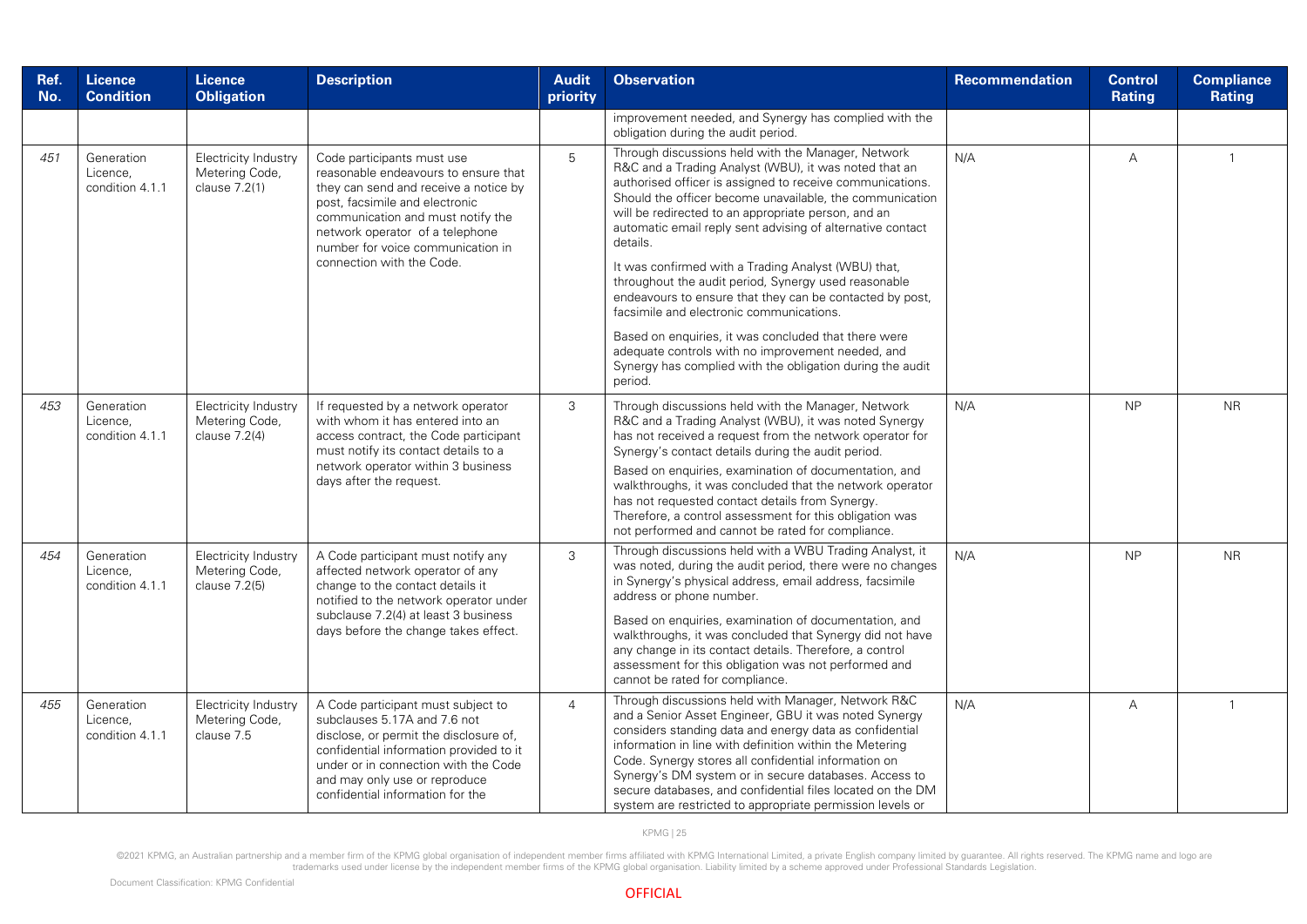| Ref.<br>No. | <b>Licence</b><br><b>Condition</b>        | <b>Licence</b><br><b>Obligation</b>                     | <b>Description</b>                                                                                                                           | <b>Audit</b><br>priority | <b>Observation</b>                                                                                                                                                                                                                                                                                                                                                                                                                                                                                                                                                                                                                                                                                                                                                                                                                                                                                                                                                                                                                                                                                                                                                                                                                                                                                                                                                                                                                         | <b>Recommendation</b> | <b>Control</b><br>Rating | <b>Compliance</b><br><b>Rating</b> |
|-------------|-------------------------------------------|---------------------------------------------------------|----------------------------------------------------------------------------------------------------------------------------------------------|--------------------------|--------------------------------------------------------------------------------------------------------------------------------------------------------------------------------------------------------------------------------------------------------------------------------------------------------------------------------------------------------------------------------------------------------------------------------------------------------------------------------------------------------------------------------------------------------------------------------------------------------------------------------------------------------------------------------------------------------------------------------------------------------------------------------------------------------------------------------------------------------------------------------------------------------------------------------------------------------------------------------------------------------------------------------------------------------------------------------------------------------------------------------------------------------------------------------------------------------------------------------------------------------------------------------------------------------------------------------------------------------------------------------------------------------------------------------------------|-----------------------|--------------------------|------------------------------------|
|             |                                           |                                                         | purpose for which it was disclosed or<br>another purpose contemplated by the<br>Code.                                                        |                          | specific users. All employees are bound by Synergy's<br>Enterprise Bargain Agreement, which stipulates that<br>employees must not disclose any confidential information<br>or use it for any purpose other than employment with<br>Synergy, and are required to complete training on<br>'Confidentiality of Information' delivered through<br>Synergy's online training platform.                                                                                                                                                                                                                                                                                                                                                                                                                                                                                                                                                                                                                                                                                                                                                                                                                                                                                                                                                                                                                                                          |                       |                          |                                    |
|             |                                           |                                                         |                                                                                                                                              |                          | It was confirmed with the Manager, Network R&C that,<br>during the audit period, there were no instances where<br>Synergy used or reproduced confidential information that<br>was contrary to the requirements of the Metering Code.                                                                                                                                                                                                                                                                                                                                                                                                                                                                                                                                                                                                                                                                                                                                                                                                                                                                                                                                                                                                                                                                                                                                                                                                       |                       |                          |                                    |
|             |                                           |                                                         |                                                                                                                                              |                          | Based on enquiries, examination of documentation, and<br>walkthroughs, it was concluded that there were adequate<br>controls with no improvement needed, and Synergy has<br>complied with the obligation during the audit period.                                                                                                                                                                                                                                                                                                                                                                                                                                                                                                                                                                                                                                                                                                                                                                                                                                                                                                                                                                                                                                                                                                                                                                                                          |                       |                          |                                    |
| 456         | Generation<br>Licence,<br>condition 4.1.1 | Electricity Industry<br>Metering Code,<br>clause 7.6(1) | A Code participant must disclose or<br>permit the disclosure of confidential<br>information that is required to be<br>disclosed by the Code. | $\overline{4}$           | Through discussion held with the Manager, Network R&C,<br>it was found that Synergy only discloses confidential<br>information with Western Power and the Australian<br>Energy Market Operator (AEMO), both of which have<br>access to this information under their capacity as a<br>network operator and independent market operator<br>respectively. The extent to which it is reported externally<br>is governed in accordance with AEMO requirements. This<br>information is also subject to disclosure under legal<br>requests from authorities. All employees are bound by<br>Synergy's Enterprise Bargain Agreement, which stipulates<br>that employees must not disclose any confidential<br>information or use it for any purpose other than<br>employment with Synergy, and are required to complete<br>training on 'Confidentiality of Information' provided<br>through Synergy's online training platform.<br>Based on discussion held with a Senior Asset Engineer,<br>GBU and review of Annual Compliance reports, it was<br>confirmed that during the audit period, Synergy disclosed<br>and permitted the disclosure of confidential information as<br>required by the Metering Code.<br>Based on enquiries, examination of documentation, and<br>walkthroughs, it was concluded that there were adequate<br>controls with no improvement needed, and Synergy has<br>complied with the obligation during the audit period. | N/A                   | $\overline{A}$           | $\mathbf{1}$                       |
| 457         | Generation<br>Licence.<br>condition 4.1.1 | Electricity Industry<br>Metering Code,<br>clause 8.1(1) | If any dispute arises between any<br>Code participants then (subject to<br>subclause 8.2(3)) representatives of                              | 5                        | Through discussions held with Manager Network R&C and<br>review of key documentation, it was noted disputes are<br>governed by Clause 10 of the Model SLA which<br>references Section 8 of the Electricity Industry Metering                                                                                                                                                                                                                                                                                                                                                                                                                                                                                                                                                                                                                                                                                                                                                                                                                                                                                                                                                                                                                                                                                                                                                                                                               | N/A                   | A                        | <b>NR</b>                          |

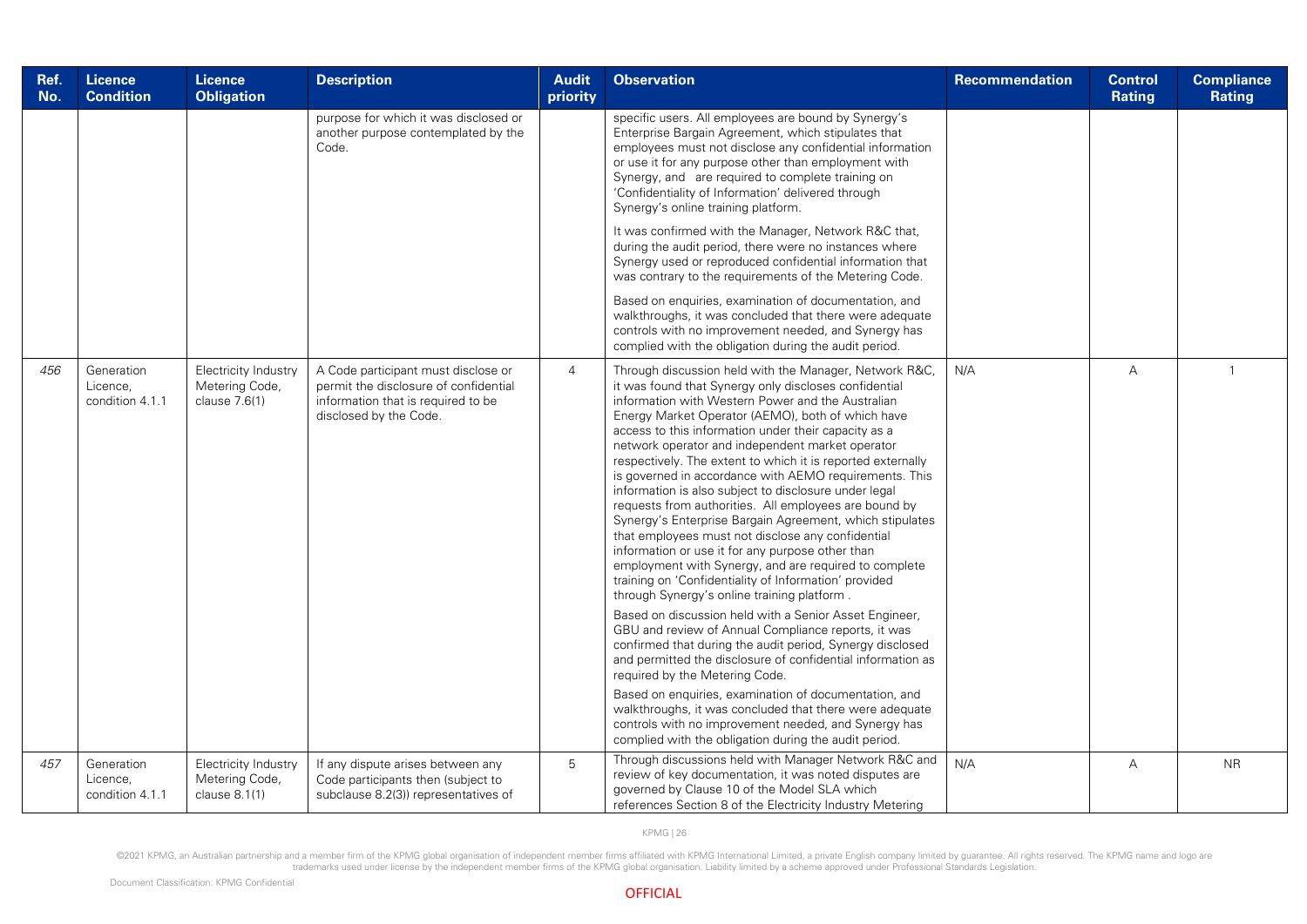| Ref.<br>No. | <b>Licence</b><br><b>Condition</b>        | <b>Licence</b><br><b>Obligation</b>                     | <b>Description</b>                                                                                                                                                                                                                                                                                                             | <b>Audit</b><br>priority | <b>Observation</b>                                                                                                                                                                                                                                                                                                                                                                                                                                                                                                                                                                                                                                                                                                                                                                                                                                                                                                                                                                                                                                                     | Recommendation | <b>Control</b><br>Rating | <b>Compliance</b><br><b>Rating</b> |
|-------------|-------------------------------------------|---------------------------------------------------------|--------------------------------------------------------------------------------------------------------------------------------------------------------------------------------------------------------------------------------------------------------------------------------------------------------------------------------|--------------------------|------------------------------------------------------------------------------------------------------------------------------------------------------------------------------------------------------------------------------------------------------------------------------------------------------------------------------------------------------------------------------------------------------------------------------------------------------------------------------------------------------------------------------------------------------------------------------------------------------------------------------------------------------------------------------------------------------------------------------------------------------------------------------------------------------------------------------------------------------------------------------------------------------------------------------------------------------------------------------------------------------------------------------------------------------------------------|----------------|--------------------------|------------------------------------|
|             |                                           |                                                         | disputing parties must meet within 5<br>business days after a notice given by a<br>disputing party to the other disputing<br>parties and attempt to resolve the<br>dispute by negotiations in good faith.                                                                                                                      |                          | Code. Section 7.4 of the internal Metering Code<br>Compliance Procedure also outlines employee obligations<br>relating to disputes in further detail and is in line with<br>Section 8 of the Code. This document, as a control,<br>outlines detailed workflow and enforces the 5 business<br>day timeframe. Disputes cannot be initiated and<br>conducted by the business units without the involvement<br>of OGC.<br>Discussions held with Manager Network R&C confirmed<br>that, Synergy has not had any disputes with other Code<br>participants during the audit period.<br>Based on enquiries and examination of documentation, it<br>was concluded that there were adequate controls with no<br>improvement needed, however no relevant activity<br>occurred during the audit period, therefore the obligation<br>is not rated.                                                                                                                                                                                                                                  |                |                          |                                    |
| 458         | Generation<br>Licence,<br>condition 4.1.1 | Electricity Industry<br>Metering Code,<br>clause 8.1(2) | If a dispute is not resolved within 10<br>business days after the dispute is<br>referred to representative<br>negotiations, the disputing parties<br>must refer the dispute to a senior<br>management officer of each disputing<br>party who must meet and attempt to<br>resolve the dispute by negotiations in<br>good faith. | 5                        | Through discussions held with Manager Network R&C and<br>review of key documentation, it was noted disputes are<br>governed by Clause 10 of the Model SLA which<br>references Section 8 of the Electricity Industry Metering<br>Code. Section 7.4 of the internal Metering Code<br>Compliance Procedure also outlines employee obligations<br>relating to disputes in further detail and is in line with<br>Section 8 of the Code. This document, as a control,<br>outlines detailed workflow and enforces the 10 business<br>day timeframe. Disputes cannot be initiated and<br>conducted by the business units without the involvement<br>of OGC.<br>Discussions held with Manager Network R&C confirmed<br>that, Synergy has not had any disputes with other Code<br>participants during the audit period.<br>Based on enquiries and examination of documentation, it<br>was concluded that there were adequate controls with no<br>improvement needed, however no relevant activity<br>occurred during the audit period, therefore the obligation<br>is not rated. | N/A            | $\overline{A}$           | <b>NR</b>                          |
| 459         | Generation<br>Licence,<br>condition 4.1.1 | Electricity Industry<br>Metering Code,<br>clause 8.1(3) | If the dispute is not resolved within 10<br>business days after the dispute is<br>referred to senior management<br>negotiations, the disputing parties<br>must refer the dispute to the senior<br>executive officer of each disputing<br>party who must meet and attempt to                                                    | 5                        | Through discussions held with Manager, Network R&C<br>and review of key documentation, it was noted disputes<br>are governed by Clause 10 of the Model SLA which<br>references Section 8 of the Electricity Industry Metering<br>Code. Section 7.4 of the internal Metering Code<br>Compliance Procedure also outlines employee obligations<br>relating to disputes in further detail and is in line with                                                                                                                                                                                                                                                                                                                                                                                                                                                                                                                                                                                                                                                              | N/A            | $\overline{A}$           | <b>NR</b>                          |

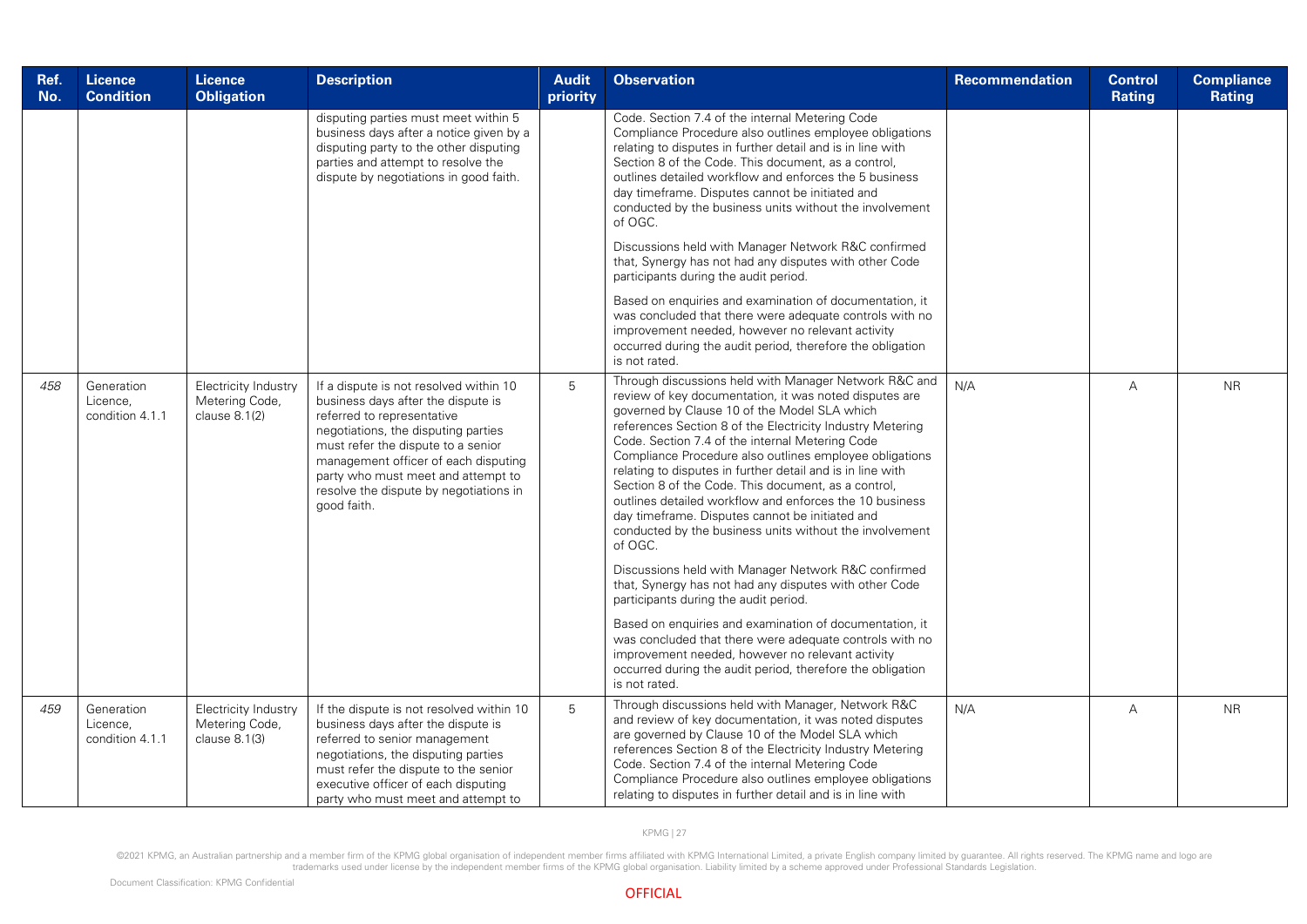| Ref.<br>No. | <b>Licence</b><br><b>Condition</b>        | <b>Licence</b><br><b>Obligation</b>                       | <b>Description</b>                                                                                                                                                                                                                              | <b>Audit</b><br>priority | <b>Observation</b>                                                                                                                                                                                                                                                                                                                                                                                                                                                                                                                                                                                                                                                                                                                                                                                                                                                                                                                                                                                                                                 | <b>Recommendation</b> | <b>Control</b><br>Rating | <b>Compliance</b><br><b>Rating</b> |
|-------------|-------------------------------------------|-----------------------------------------------------------|-------------------------------------------------------------------------------------------------------------------------------------------------------------------------------------------------------------------------------------------------|--------------------------|----------------------------------------------------------------------------------------------------------------------------------------------------------------------------------------------------------------------------------------------------------------------------------------------------------------------------------------------------------------------------------------------------------------------------------------------------------------------------------------------------------------------------------------------------------------------------------------------------------------------------------------------------------------------------------------------------------------------------------------------------------------------------------------------------------------------------------------------------------------------------------------------------------------------------------------------------------------------------------------------------------------------------------------------------|-----------------------|--------------------------|------------------------------------|
|             |                                           |                                                           | resolve the dispute by negotiations in<br>good faith.                                                                                                                                                                                           |                          | Section 8 of the Code. This document, as a control,<br>outlines detailed workflow and enforces the 10 business<br>day timeframe. Disputes cannot be initiated and<br>conducted by the business units without the involvement<br>of OGC.<br>Discussions held with Manager Network R&C confirmed<br>that, Synergy has not had any disputes with other Code<br>participants during the audit period.<br>Based on enquiries and examination of documentation, it<br>was concluded that there were adequate controls with no<br>improvement needed, however no relevant activity<br>occurred during the audit period, therefore the obligation<br>is not rated.                                                                                                                                                                                                                                                                                                                                                                                         |                       |                          |                                    |
| 460         | Generation<br>Licence,<br>condition 4.1.1 | Electricity Industry<br>Metering Code,<br>clause $8.1(4)$ | If the dispute is resolved by<br>representative negotiations, senior<br>management negotiations or CEO<br>negotiations, the disputing parties<br>must prepare a written and signed<br>record of the resolution and adhere to<br>the resolution. | $\overline{4}$           | Through discussions held with Manager Network R&C and<br>review of key documentation, it was noted disputes are<br>governed by Clause 10 of the Model SLA which<br>references Section 8 of the Electricity Industry Metering<br>Code. Section 7.4 of the internal Metering Code<br>Compliance Procedure also outlines employee obligations<br>relating to disputes in further detail and is in line with<br>Section 8 of the Code. Disputes cannot be initiated and<br>conducted by the business units without the involvement<br>of OGC. All resolutions are required to be recorded and<br>signed off by the legal team, OGC.<br>Discussions held with Manager Network R&C confirmed<br>that, Synergy has not had any disputes with other Code<br>participants during the audit period.<br>Based on enquiries and examination of documentation, it<br>was concluded that there were adequate controls with no<br>improvement needed, however no relevant activity<br>occurred during the audit period, therefore the obligation<br>is not rated. | N/A                   | А                        | <b>NR</b>                          |
| 461         | Generation<br>Licence,<br>condition 4.1.1 | Electricity Industry<br>Metering Code,<br>clause $8.3(2)$ | The disputing parties must at all times<br>conduct themselves in a manner<br>which is directed towards achieving<br>the objective in subclause 8.3(1).                                                                                          | 5                        | Through discussions held with Manager, Network R&C<br>and review of key documentation, it was noted disputes<br>are governed by Clause 10 of the Model SLA which<br>references Section 8 of the Electricity Industry Metering<br>Code. Section 7.4 of the internal Metering Code<br>Compliance Procedure also outlines employee obligations<br>relating to disputes in further detail and is in line with<br>Section 8 of the Code.                                                                                                                                                                                                                                                                                                                                                                                                                                                                                                                                                                                                                | N/A                   | $\overline{A}$           | <b>NR</b>                          |

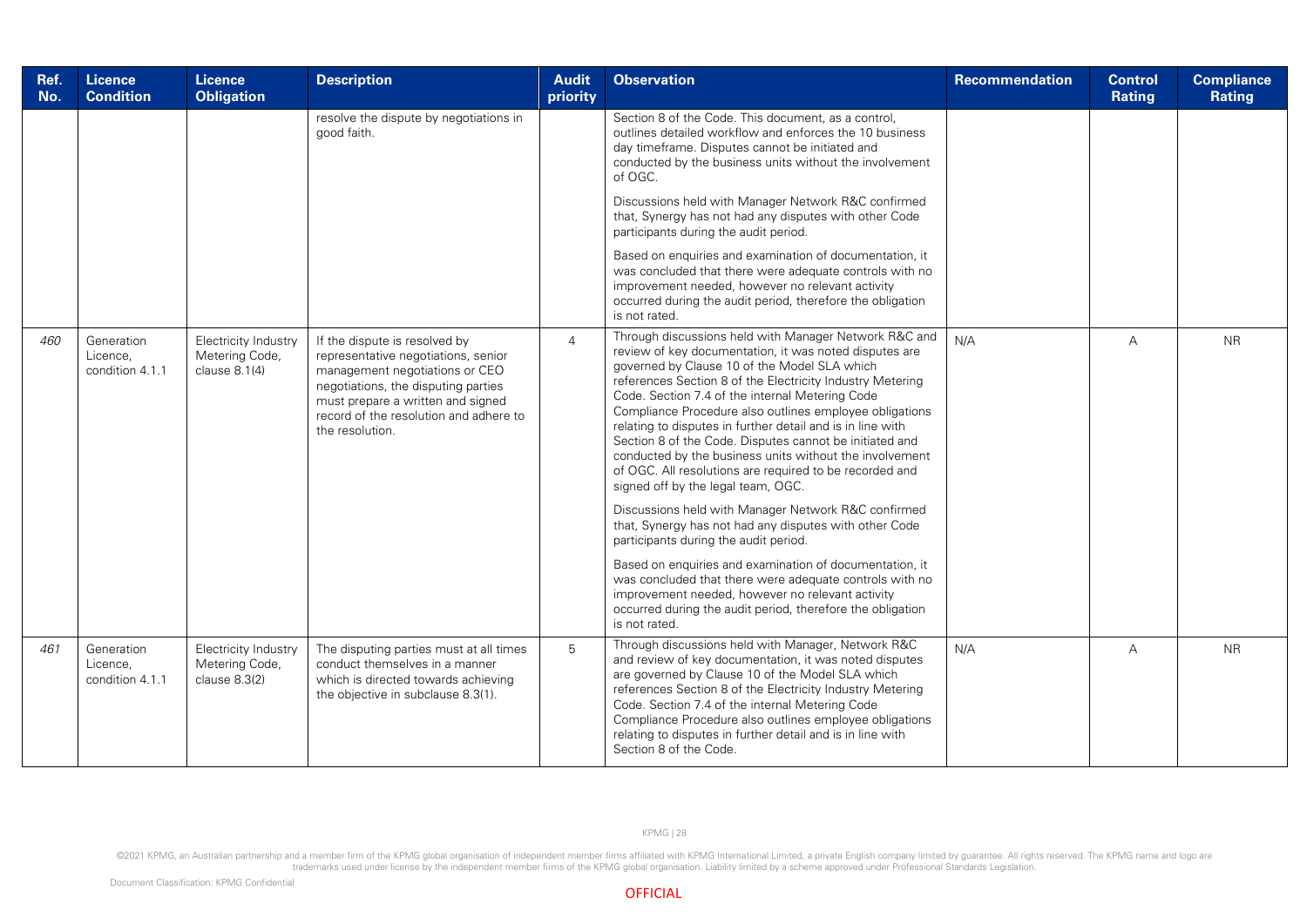| Ref.<br>No. | / Licence<br><b>Condition</b> | Licence<br><b>Obligation</b> | <b>Description</b> | <b>Audit</b><br>priority | <b>Observation</b>                                                                                                                                                                                                                                                                                                                                                                                              | Recommendation | <b>Control</b><br>Rating | <b>Compliance</b><br>Rating |
|-------------|-------------------------------|------------------------------|--------------------|--------------------------|-----------------------------------------------------------------------------------------------------------------------------------------------------------------------------------------------------------------------------------------------------------------------------------------------------------------------------------------------------------------------------------------------------------------|----------------|--------------------------|-----------------------------|
|             |                               |                              |                    |                          | Discussions held with Manager Network R&C confirmed<br>that, Synergy has not had any disputes with other Code<br>participants during the audit period.<br>Based on enquiries and examination of documentation, it<br>was concluded that there were adequate controls with no<br>improvement needed, however no relevant activity<br>occurred during the audit period, therefore the obligation<br>is not rated. |                |                          |                             |

©2021 KPMG, an Australian partnership and a member firm of the KPMG global organisation of independent member firms affiliated with KPMG International Limited, a private English company limited by guarantee. All rights res



KPMG | 29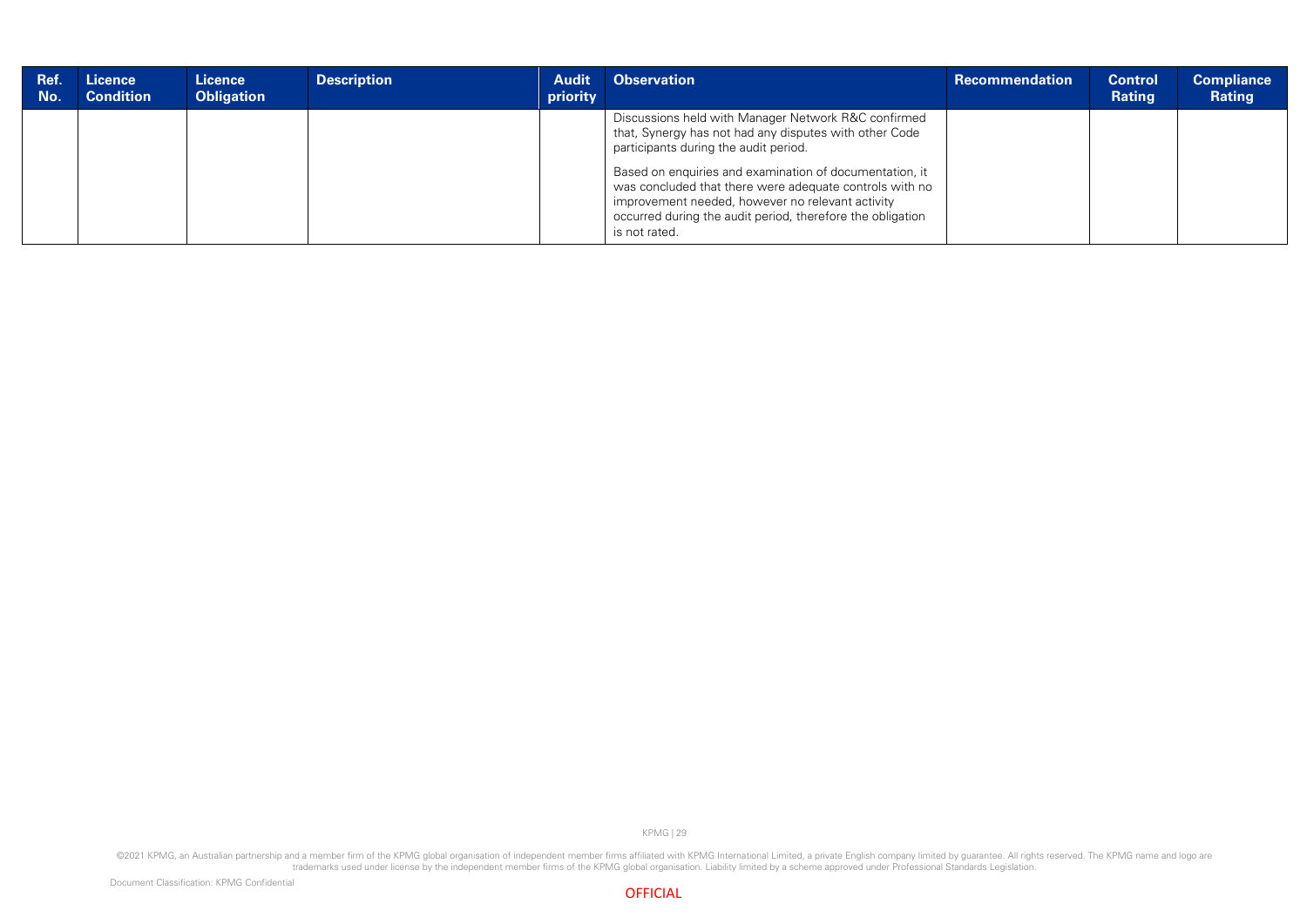## <span id="page-33-0"></span>Appendix 1

### <span id="page-33-1"></span>Licensee's representatives who participated in the audit

The table below outlines key personnel who were involved in discussions and contributed to the findings detailed in this Audit Report.

| # | <b>Name</b>        | Title                                                             |
|---|--------------------|-------------------------------------------------------------------|
|   | Simon Thackray     | Manager Regulation and Compliance, OGC                            |
| 2 | Catherine Lennon   | Senior Compliance and Privacy Officer, OGC                        |
| 3 | Karthi Mahalingham | Manager, Networks Regulatory and Compliance, OGC                  |
| 4 | Brendan Fidock     | Senior Asset Engineer                                             |
| 5 | Gian Garttan       | GPS - Electrical I&C Engineer                                     |
| 6 | Andre Pratama      | Asset Strategy Lead                                               |
| 7 | Bec Ngooi          | Trading Analyst, WBU                                              |
| 8 | John Lorenti       | Manager Renewable Development, CBU                                |
| 9 | Monique Llanes     | Senior Category Manager – Property, Finance and Business Services |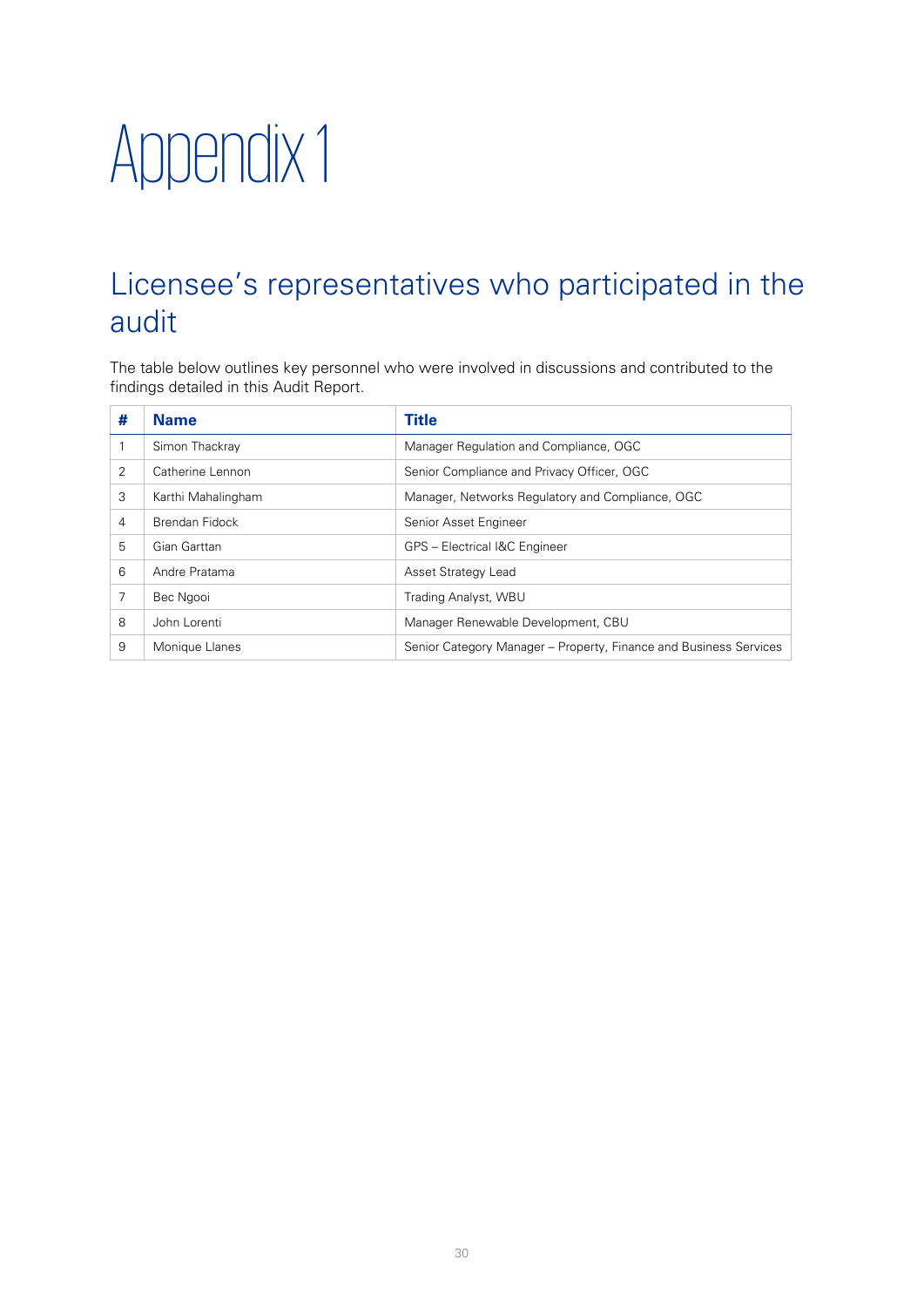## <span id="page-34-0"></span>Appendix 2

### <span id="page-34-1"></span>Key documentation and information sources

The table below outlines all documents used in this Audit Report.

| #              | <b>Name</b>                                                          |
|----------------|----------------------------------------------------------------------|
| 1              | Audit and Review Guidelines Electricity and Gas Licences 2019        |
| $\overline{2}$ | <b>EGL07 electricity Generation and Retail Corporation</b>           |
| 3              | Electricity Compliance Reporting Manuals (2016 to 2020)              |
| 4              | Regulation and Compliance Operations Guideline                       |
| 5              | Extension Notice from the ERA                                        |
| 6              | Letter of Auditor Approval from the ERA                              |
| 7              | Synergy Asset Management Manual                                      |
| 8              | Asset Management Policy                                              |
| 9              | Correspondence between Synergy and ERA                               |
| 10             | Synergy's Annual Compliance Reports (2017, 2018, 2019, 2020)         |
| 11             | Screenshots of Internal Synergy systems (including training modules) |
| 12             | Breach Incident Report                                               |
| 13             | ERA Acknowledgement of Breach and Report Receipt                     |
| 14             | Audit Outages Report                                                 |
| 15             | Synergy Annual Reports (2017, 2018, 2019, 2020)                      |
| 16             | Correspondence between KPMG and Synergy                              |
| 17             | Metering Code Compliance Procedure                                   |
| 18             | Metering Service Level Agreement                                     |
| 19             | Synergy's Enterprise Bargain Agreement                               |
| 20             | Filtered Obligations and Compliance Controls Report                  |
| 21             | <b>Filtered Incidents Report</b>                                     |
| 22             | PAIP Updates to the ERA                                              |
| 23             | <b>ERA Fees Invoices</b>                                             |
| 24             | Non-Order Invoice Request Forms                                      |
| 25             | Payment Screenshots from Internal System                             |
| 26             | Records Management System Document 2018                              |
| 27             | Electric Transfer Access Contract 2018                               |
| 28             | Synergy's Code of Conduct                                            |
| 29             | <b>GBU Monthly Report Packages</b>                                   |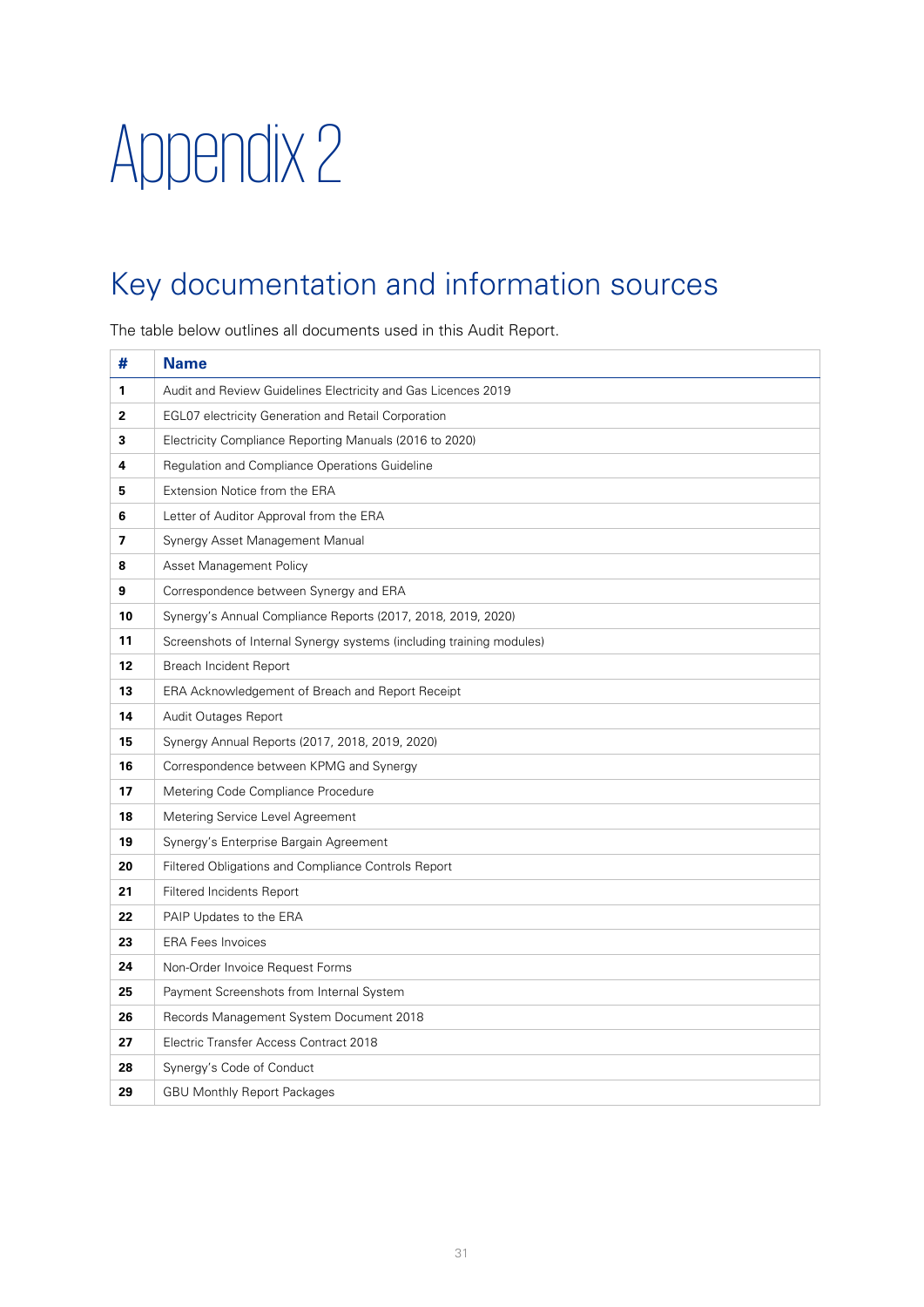## <span id="page-35-0"></span>Appendix 3

### <span id="page-35-1"></span>Risk assessment supporting tables

The consequences of the risk occurring was determined with regards to the criteria for classification of licence obligations included in the Reporting Manual.

|  | Table 1: Consequences |
|--|-----------------------|
|  |                       |

| <b>Rating</b><br>(Type) | <b>Classification of non-</b><br>compliance | <b>Criteria for classification</b>                                                                                                                                                                                                                                                                                                                                                                                                                                                                                                                                                                                                                                                                                                                                                                                                           |
|-------------------------|---------------------------------------------|----------------------------------------------------------------------------------------------------------------------------------------------------------------------------------------------------------------------------------------------------------------------------------------------------------------------------------------------------------------------------------------------------------------------------------------------------------------------------------------------------------------------------------------------------------------------------------------------------------------------------------------------------------------------------------------------------------------------------------------------------------------------------------------------------------------------------------------------|
| 1                       | Major                                       | The consequences of non-compliance will cause major<br>$\bullet$<br>damage, loss or disruption to customers.<br>or<br>The consequences of non-compliance will endanger or<br>threaten to endanger the safety or health of a person.                                                                                                                                                                                                                                                                                                                                                                                                                                                                                                                                                                                                          |
| $\overline{2}$          | Moderate                                    | The consequences of non-compliance will affect the efficiency<br>$\bullet$<br>and effectiveness of the licensee's operations or service<br>provision, but will not cause major damage, loss or disruption<br>to customers.<br>or<br>The regulatory obligation is not otherwise classified as Type 1<br>or Type NR non-compliance.<br>Reclassification of Type 2 to Type 1 may occur in circumstances of<br>systematic non-compliance.                                                                                                                                                                                                                                                                                                                                                                                                        |
| NR (not<br>reportable)  | Minor                                       | The consequences of non-compliance are relatively minor -<br>$\bullet$<br>i.e. non-compliance will have minimal effect on the licensee's<br>operations or service provision and do not cause damage, loss<br>or disruption to customers.<br>Compliance with the obligation is immeasurable.<br>The non-compliance is required to be reported to the Authority<br>under another instrument, guideline or code.<br>The non-compliance is identified by a party other than the<br>licensee.<br>or<br>The licensee needs to use only its reasonable or best<br>endeavours to achieve compliance, or the obligation does not<br>otherwise impose a firm obligation on the licensee.<br>Reclassification of Type NR to Type 2 may occur in circumstances<br>of:<br>systemic non-compliance.<br>or<br>a failure to resolve non-compliance promptly. |

The likelihood was assessed using the 3-point rating scale described in the table below:

#### Table 2: Likelihood

| <b>Level</b> | <b>Criteria</b>                                                   |
|--------------|-------------------------------------------------------------------|
| Likely       | Non-compliance is expected to occur at least once or twice a year |
| Probable     | Non-compliance is expected to occur once every three years        |
| Unlikelv     | Non-compliance is expected to occur once every 10 years or longer |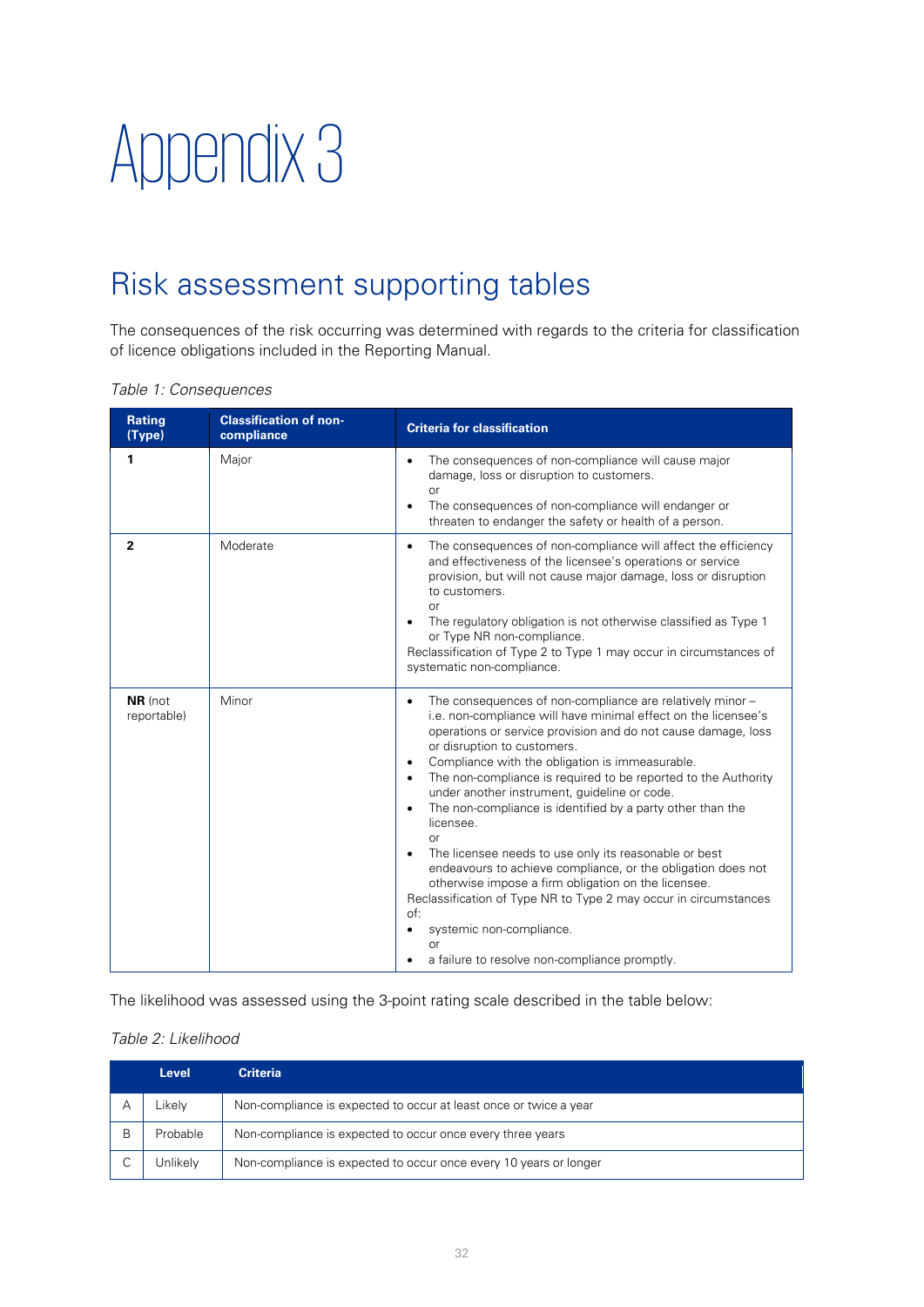The inherent risk was arrived through the combination of the consequence rating and the likelihood rating. The inherent risk rating that was used is depicted in the table below:

#### Table 3: Inherent risk rating

| <b>Likelihood</b> |               | <b>Consequence</b> |             |
|-------------------|---------------|--------------------|-------------|
|                   | 1. Minor      | 2. Moderate        | 3. Major    |
| A. Likely         | <b>Medium</b> | <b>High</b>        | <b>High</b> |
| B. Probable       | Low           | <b>Medium</b>      | <b>High</b> |
| C. Unlikely       | Low           | <b>Medium</b>      | <b>High</b> |

#### Described below are the inherent risk ratings:

| Level         | <b>Description</b>                                                                          |  |
|---------------|---------------------------------------------------------------------------------------------|--|
| <b>High</b>   | Likely to cause major damage, disruption or breach of licence obligations                   |  |
| <b>Medium</b> | Unlikely to cause major damage but may threaten the efficiency and effectiveness of service |  |
| Low           | Unlikely to occur and consequences are relatively minor                                     |  |

Once the inherent risks were identified and classified, KPMG undertook a high level assessment of the internal controls that are in place to mitigate each inherent risk.

The table below describes the preliminary adequacy rating for existing controls.

#### Table 4: Adequacy of existing controls

| <b>Level</b>    | <b>Description</b>                                                    |  |
|-----------------|-----------------------------------------------------------------------|--|
| <b>Strong</b>   | Controls that mitigate the identified risks to a suitable level       |  |
| <b>Moderate</b> | Controls that only cover material risks; improvement required         |  |
| Weak            | Controls are weak or non-existent and do little to mitigate the risks |  |

The next stage in the audit planning process was to determine audit priorities for each of the licence conditions based on the combined rating for inherent risk and control adequacy. The prescribed 5 level audit priority scale was used:

#### Table 5: Priority Rating

| <b>Preliminary Adequacy of Existing Controls</b> |               |                  |                  |               |  |  |
|--------------------------------------------------|---------------|------------------|------------------|---------------|--|--|
|                                                  |               | Weak             | <b>Moderate</b>  | <b>Strong</b> |  |  |
| <b>Inherent Risk</b>                             | <b>High</b>   | Audit priority 1 | Audit priority 2 |               |  |  |
|                                                  | <b>Medium</b> | Audit priority 3 | Audit priority 4 |               |  |  |
|                                                  | Low           | Audit priority 5 |                  |               |  |  |